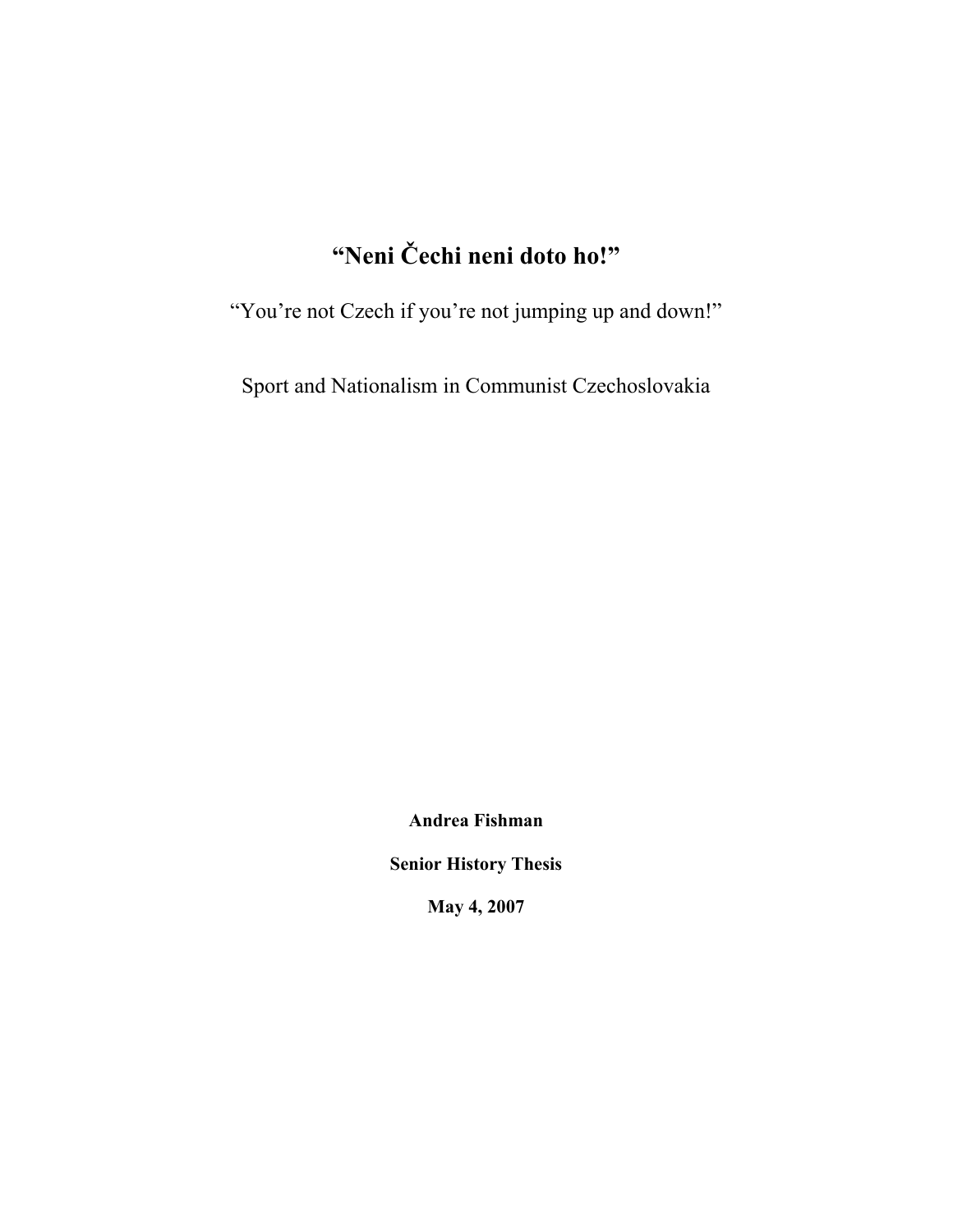# **Table of Contents**

| <b>Introduction</b>                                  | 3  |
|------------------------------------------------------|----|
| I. Sport, Nationalism, and International Competition | 6  |
| i. Czech Nationalism                                 | 7  |
| ii. Sport as Politics at the International Level     | 8  |
| iii. Sport as War                                    | 11 |
| iv. Czech Sport at the International Level           | 13 |
| II. The History of Sport in Czechoslovakia           | 15 |
| i. Czechs in the Olympics                            | 19 |
| ii. The Sokol Lives On                               | 21 |
| <b>III. Sports and Communism</b>                     | 22 |
| i. The Soviet Sports Machine                         | 23 |
| ii. Sport in the "Satellite States"                  | 30 |
| iii. Communist Sport in Czechoslovakia               | 31 |
| iv. Martina Navratilova                              | 34 |
| IV. Czech Sport as a Vehicle for Nationalism         | 36 |
| i. Ice Hockey                                        | 42 |
| ii. Czechoslovakia Compared to Hungary and Poland    | 47 |
| Conclusion                                           | 55 |
| <b>Bibliography</b>                                  | 58 |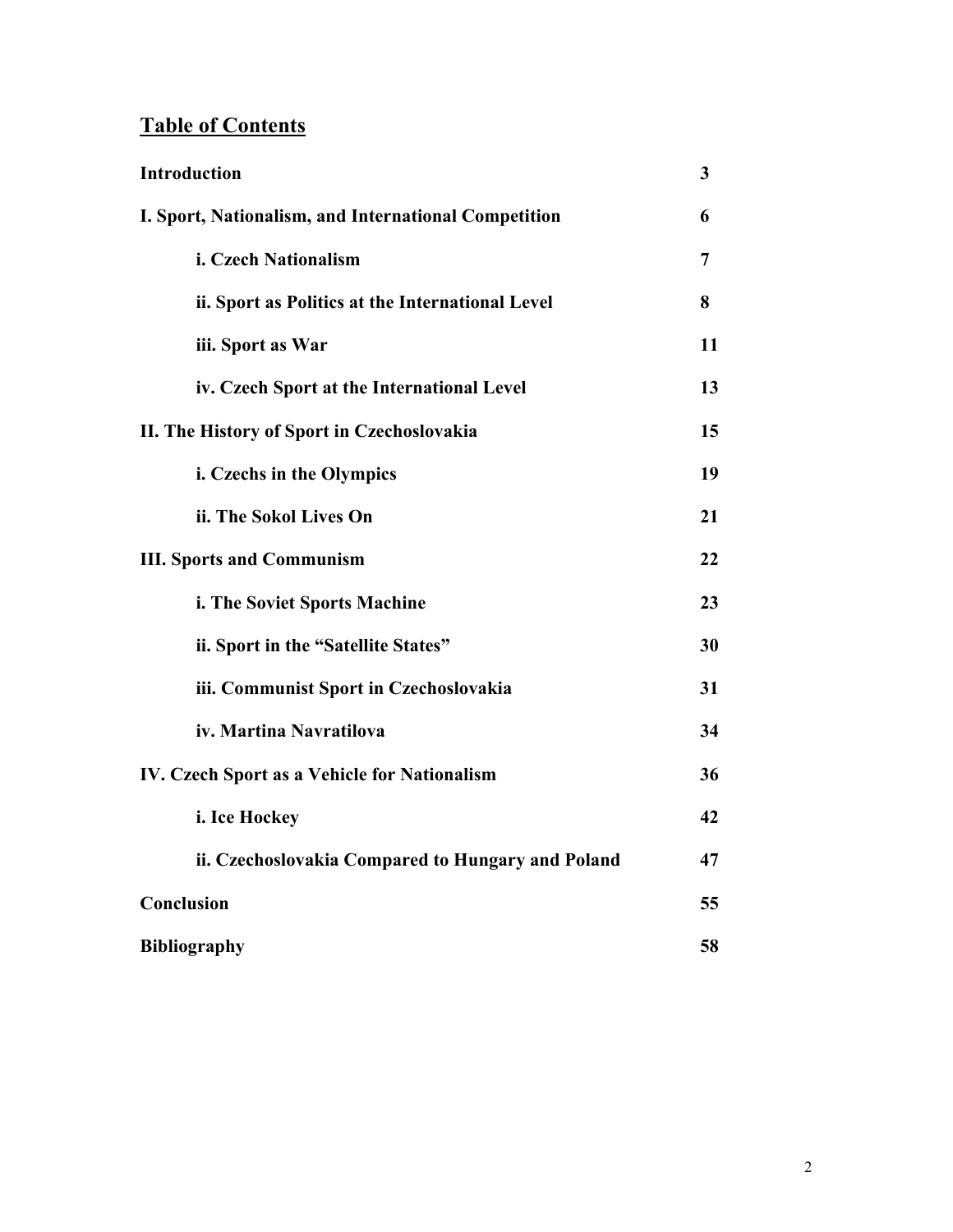#### **Introduction**

 On March 28, 1969, the disheartened citizens of Czechoslovakia jumped up from in front of their televisions and ran outside to the streets to celebrate. In a country that had little reason to rejoice after being invaded by Soviet tanks seven months earlier, this was an extraordinary display of joy, nationalism, and Czech solidarity. The event that caused such excitement and later led to riots was the Czechoslovakian's defeat of the Soviet Union, 4-3, in the World Ice Hockey Championships.

 During the past four centuries, the citizens of the modern day Czech Republic have survived under many oppressive rulers: the Hapsburgs of the Austro-Hungarian Empire, the Nazis, and the communists of the Soviet Union. Throughout those years, the Czechs managed to maintain a sense of identity separate from that of their oppressors, and continued to fight for national liberation. They have demonstrated their spirit through many forms of resistance, including the creation of writer's unions, theater, student demonstrations, and worker's strikes. Another very important vehicle for nationalism, which is often overlooked, is sport. Starting in the mid-nineteenth century, the organization of sport into the Sokol, a mass gymnastics movement with nationalist ideology, played a key role for the Czechs. This role of sport in nationalism grew to an international scale with the Czechs' role in the conception of the modern day Olympic movement, and their participation in the Games.

 In 1918, after the close of World War I, Czechoslovakia was established as a democracy. The citizen's, who I will refer to as Czechs, were free from foreign oppression for the first time since 1648. However, this freedom was cut short when the Nazis invaded in March of 1939, and proclaimed "The Protectorate of Bohemia and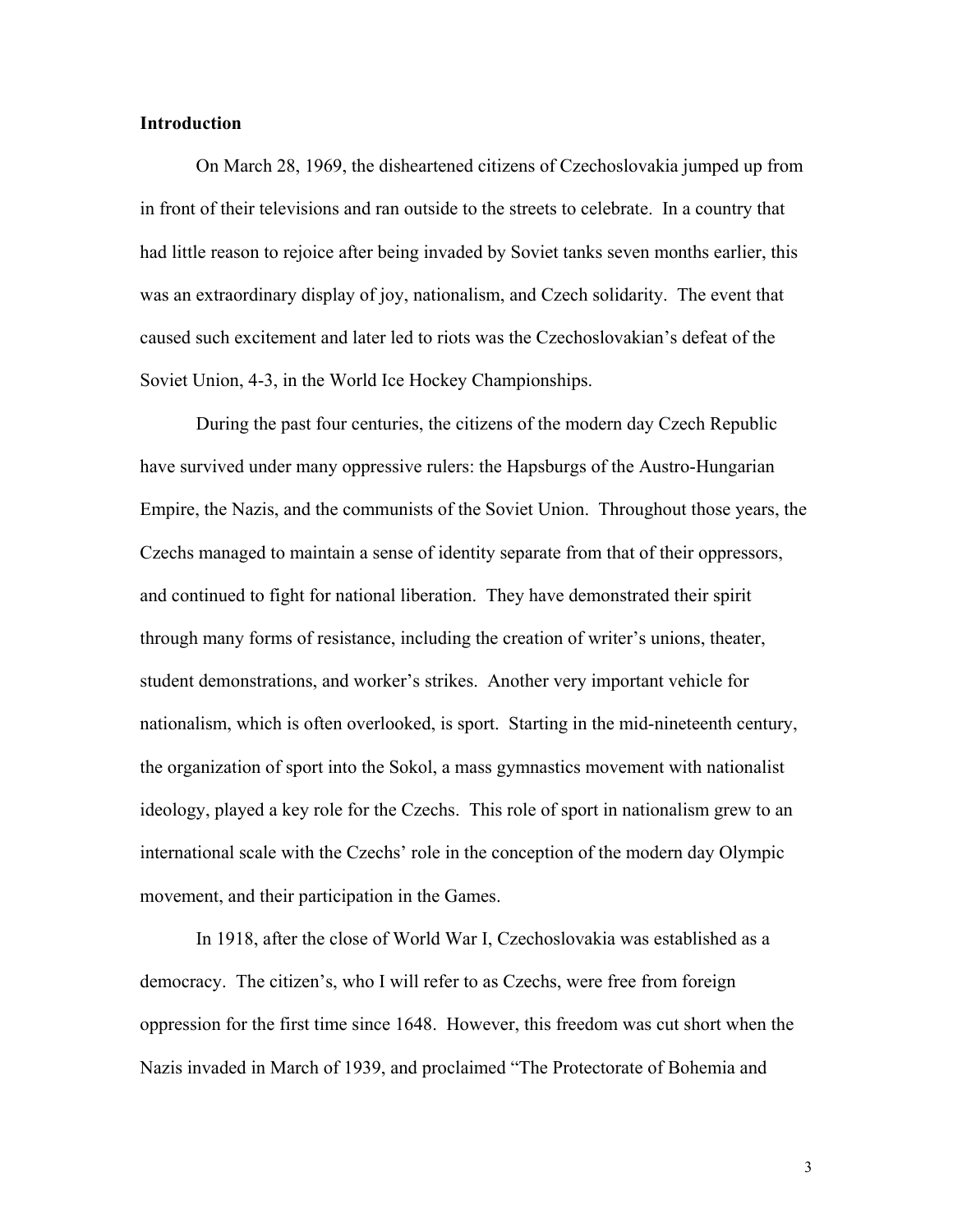Moravia." The Nazis occupied these lands until the Red Army liberated Prague in May of 1945. It was a twist of fate that the American army, only 50 miles away in Plzen, waited for the Soviets to play the role of liberators. The American decision was one that would shape the next four decades for the Czech people, since a coup d'etat in 1948 proclaimed Czechoslovakia a communist nation under the watchful eye of the Soviet Union.

 The communists encouraged participation in sport in Czechoslovakia, but the Soviets did not anticipate the nationalistic connotations of Czech sport. Opposition to the Soviet system of governance through sport reached its peak during and after the Prague Spring of 1968. Prague Spring was the attempt of the Czech people to free themselves from the restraints of Soviet ideology. For eight months, under the leadership of First Secretary Alexander Dubček, the Czech government reformed its laws (against Soviet wishes) with the aim of establishing a more democratic socialism. However, on August 21, 1968, the Soviets invaded Czechoslovakia with tanks. The Czech people were devastated by the failure of their efforts, and to them, the politicians who gave up the fight were at fault and therefore politics became tainted. As the cultural repression returned, the people gave up their political fight for freedom in a time period known as the normalization.

I will argue that during the normalization, because the Czechs and Soviets both attached such significance to it, sport remained a vehicle through which the Czechs could maintain their identity. Thus, a hockey game caused a celebration that turned into an anti-Soviet riot - exemplifying the connection between sport and nationalism for the Czechs. The first part of this thesis establishes the role of sport in Czech nationalism and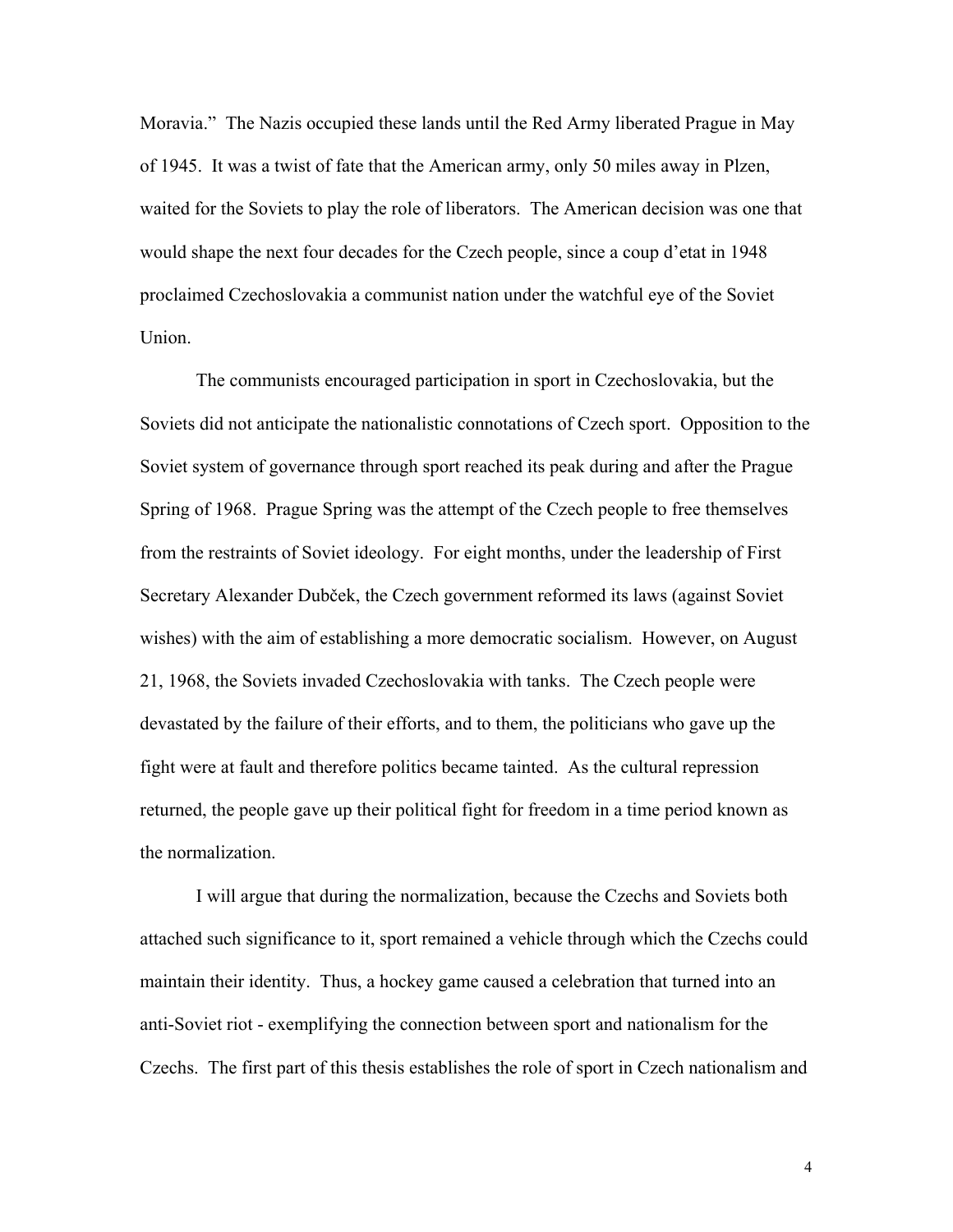international politics, a role that enabled sport to remain a central part of Czech life under communist rule. This section relies on general studies of sport and international politics that look at the impact of sport worldwide, and then more specifically, in Czechoslovakia during the Cold War.

The second section provides a detailed history of sport in Czechoslovakia - its conception and connection with the nationalist movement for independence from the Hapsburgs, which would be repeated under communism. This information comes predominantly from a study of the Sokol movement by Claire Nolte and other books by Czechs on the sporting history of communist Czechoslovakia, translated into English. An explanation of how the Soviet Union used sport in its political ideology is provided in the third section, which discusses how Czech sport was used and viewed by the Soviets. This section elucidates how even under strict governance, the Czechs could express their hatred for their occupiers. Had the Soviets not attached such significance to sport, the Czechs would not have been able to celebrate sport in a nationalist manner during communism. James Riordan, a professor at the University of Surry in the United Kingdom, is the expert in the history of sport under communism cited most.

In the fourth section, I use these three analyses to examine a specific moment in Czech history - the hockey game - where sport was able to play a nationalist role in a way that no other form of resistance could. Comparing Czechoslovakia to the Eastern European nations of Hungary and Poland shows how unique this expression of nationalism was to the Czechs. Since there are few resources on the history of sport in either of these countries, scholarly articles from the *International Journal of the History of Sport* provide the bulk of my information. In addition, the autobiography of Martina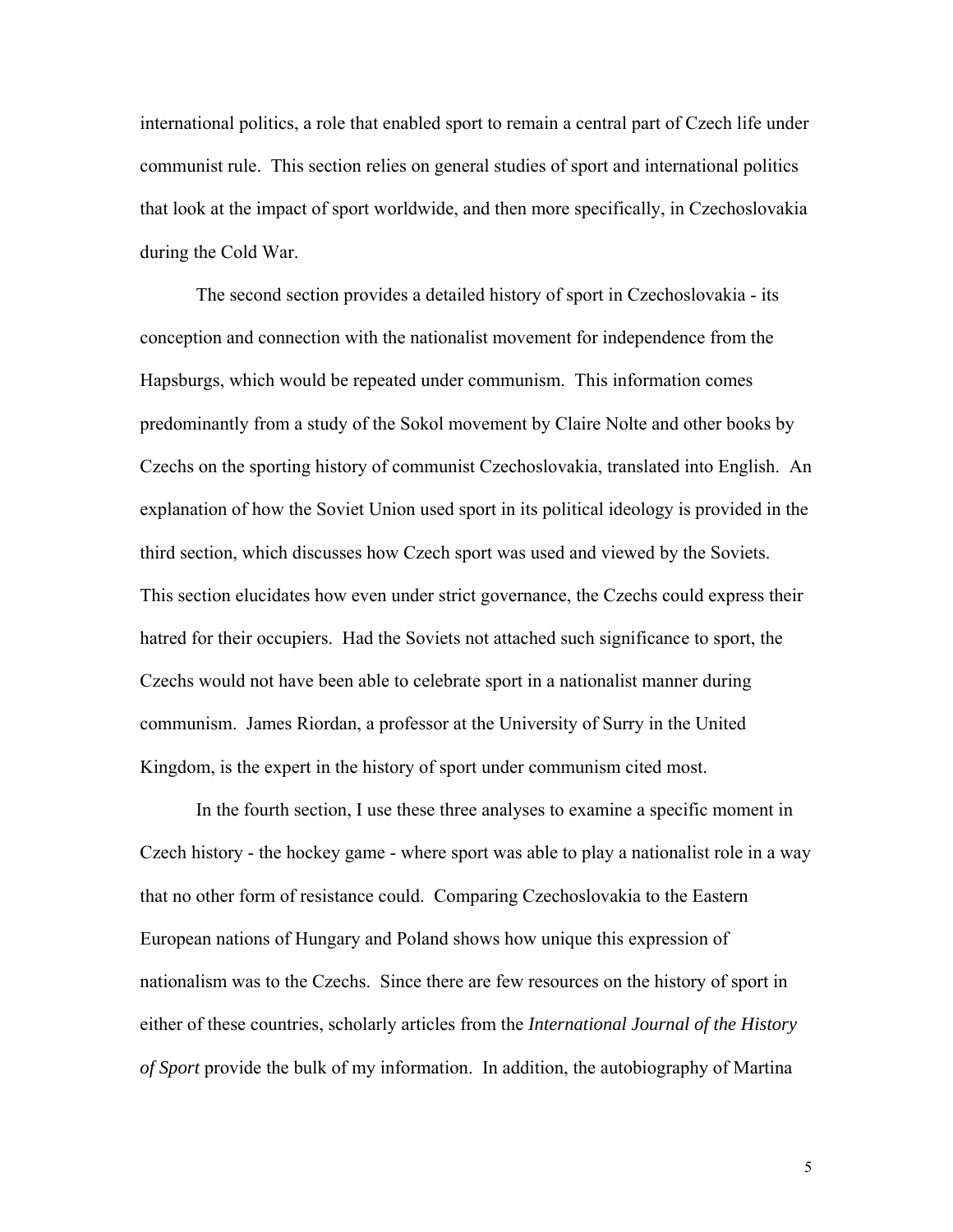Navratilova (a Czech born tennis star and winner of 18 singles grand slams, who is also famous for her defection to the United States in 1975) provides insight into the aforementioned hockey game and similar events that support my thesis. It also provides a unique perspective about life in communist Czechoslovakia and what sport meant to her. Navratilova's memoir and various historians' descriptions of the hockey game and the atmosphere surrounding Prague Spring and the normalization, symbolize the importance of sport as a vehicle for nationalism in Czech history.

# **I. Sport, Nationalism, and International Competition: "Neni Čechi neni doto ho!" ("You're not Czech if you're not jumping up and down"<sup>1</sup> )**

 Nationalism can be defined in terms of politics, culture, religion, and borders. Regardless of form, it is manifested in one nation exalting itself over another, creating a sense of pride that the people can celebrate and around which they can unify. One of the more powerful vehicles for nationalism is sport. Watching representatives of one's nation compete can intensify the sense of shared national identity. This intense feeling of identification is the heart of the relationship between sports and nationalism.

 "[R]arely do these other human enterprises 'enter into men's daily disputes or lay claim to basic loyalties in the way or to the degree that sport does. It is sport that catches the interest and elicits the devotion of both young and old, the wise and foolish, the educated and the uneducated." $\sum_{n=1}^{\infty}$ 

One game or even one moment of glory can stay in the memory of an athlete, a spectator, a team, or a nation. Sport can enable a people to identify with their nation, thereby becoming a nationalist institution.

<sup>&</sup>lt;sup>1</sup> This is a common chant in the stands of major Czech sporting events.

<sup>2</sup> Baum, Gregory, and John Coleman, ed. *Sport*. Edinburgh: T&T Clark, 1989. p. 3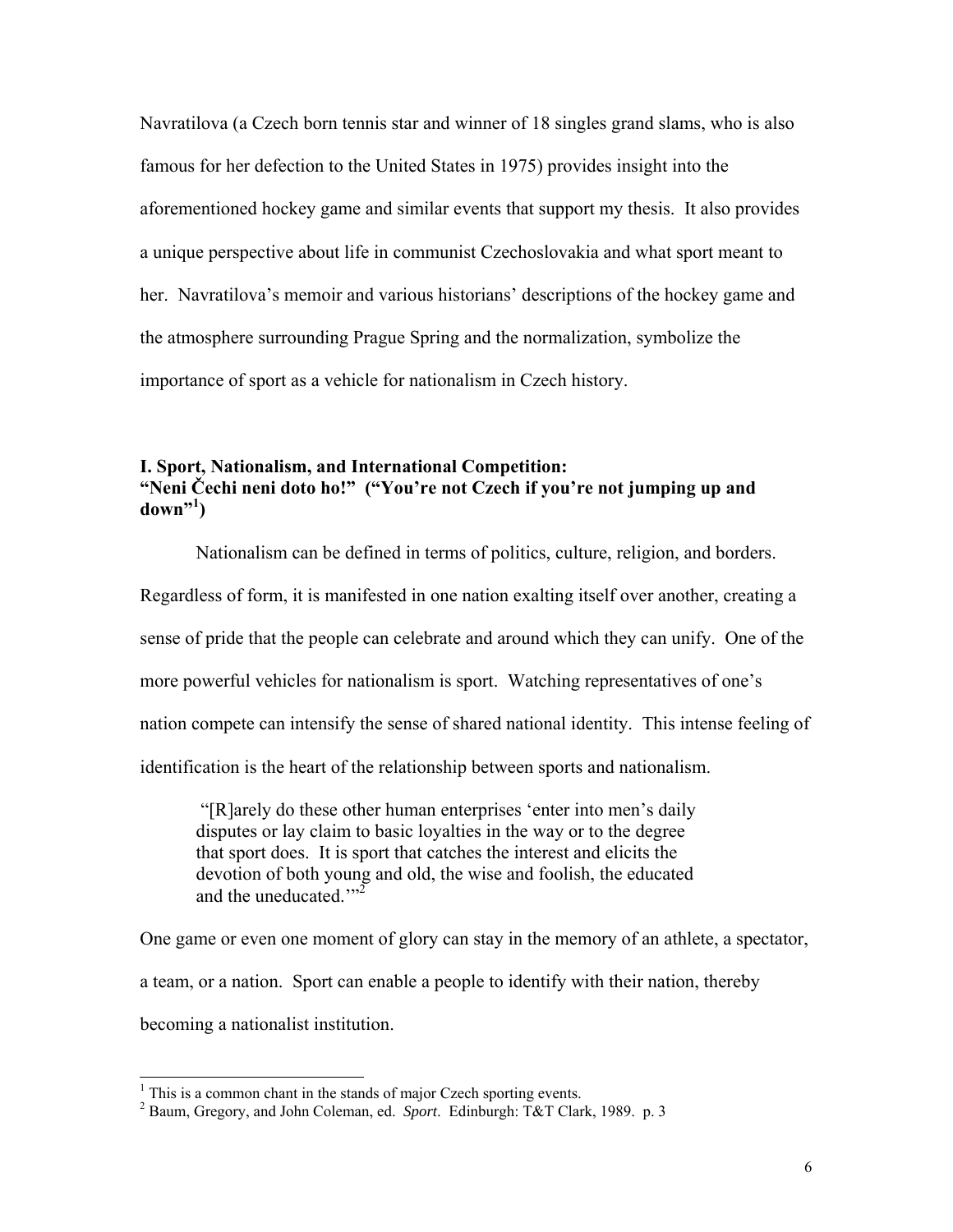Once sport began to appear on the international scene, its meaning and the sense of nationalism that each nation brought to each contest increased exponentially, bringing sport to a new level of importance in history. Pierre de Coubertin, who founded the modern day Olympics, believed that sport could bring nations together in peaceful goodwill. He is quoted as saying: "[t]o ask the people to love one another…is childish. [But] to ask them to respect one another, it is first necessary to know one another<sup>3</sup>...through sport." Instead, international play has shaped sport into a political and cultural competition between nations. In this forum sport plays a large role in nationalistic identities and in political decisions, and provides an acceptable arena for expressing feelings of hate towards one's neighbors.

#### i) Czech Nationalism

l

 Before the fall of Communism in 1989, the Czechs had experienced only twenty years of independence. Over the past four centuries, the Czech people never forgot their identity of being Czech first, and Austro-Hungarian, German, or Soviet second. There have been many vehicles that have maintained this nationalism, proving the Czechs' ability to overcome their painful yet triumphant history of reoccurring repression. This history has become an inherent part of their national identity. Ernest Gellner, in his study of nationalism notes that "[t]here can be few nations in Europe which live on terms of quite such constant intimacy with their own history as do the Czechs. For Czechs, historicism is virtually a way of life."<sup>4</sup> This memory of their past pushed them to

<sup>3</sup> Daly, John A., intro. p. xviii. *Sport in the Global Village*. Wilcox, Ralph C. ed. West Virginia: Fitness Information Technology, Inc., 1994.

<sup>4</sup> Gellner, Ernest. E*ncounters with Nationalism*. Oxford: Blackwell Publishers, 1994. p. 132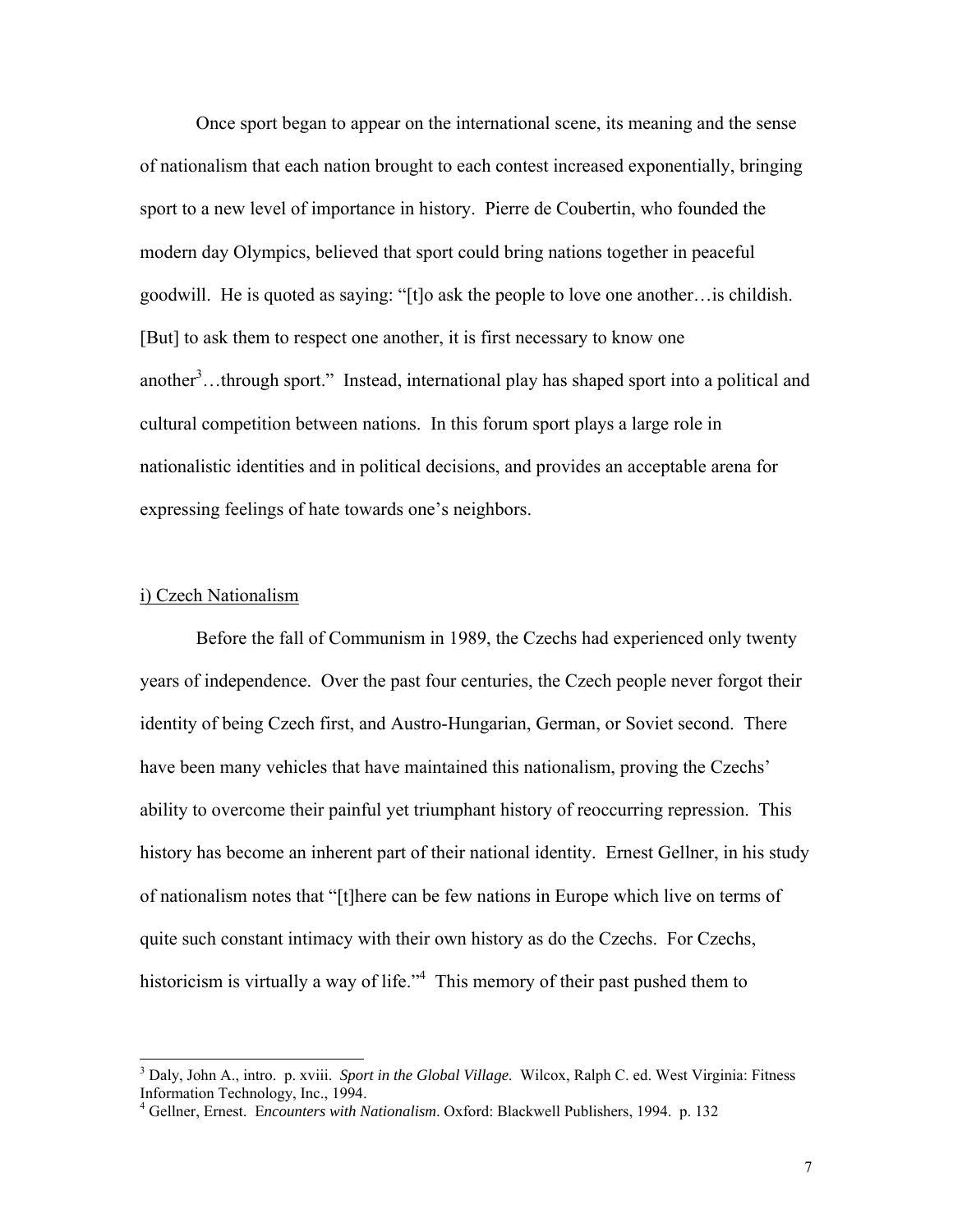continue the struggle for freedom, so that today, the nation of the Czech Republic stands strong.

Tad Szulc, a prominent Polish writer and journalist, even labels the first section of his book "The Dusk: In which a Glance Backward at Certain Events and People Provides Insight into Things to Come."<sup>5</sup> He does not write about sport and nationalism specifically, but what he does mention is that a hockey match caused the end of Dubček's political career. In an historical account of two decades, it seems odd that a single sport match is mentioned. But in fact, Szulc is attributing to sport a role as an important vehicle for nationalism.

 Sport is described by several observers of Czech culture as the foundation for the mass movement of nationalism aimed at building a democratic Czech movement. Some Czechs have said that the founder of the gymnastics movement, Miroslav Tyrš, "was one of those who assured the freedom of our nation.<sup>56</sup> For the Czechs, sport has always been a forum to unify and promote their nationalist ideals and goals. However, it was not just Czech sport's history that caused the commotion it did so often. Sporting matches that were international competitions against the communist nation occupying their country made sport important.

#### ii) Sport as Politics at the International Level

 James Riordan argues that sport became truly international after the First World War, for it was then that "politicians began to appreciate its potential as a vehicle of

<sup>&</sup>lt;sup>5</sup> Szulc, Tad. *Czechoslovakia Since World War II*. New York: The Viking Press, 1997. p. 5<br><sup>6</sup> Domorézek, Karel, Dr. Mineslav Tyrě: The Foundan of the Sokel Union, Progue: Czechoslo

Domorázek, Karel. *Dr. Miroslav Tyrš: The Founder of the Sokol Union*. Prague: Czechoslovakian Foreigners Office, 1920. p. 4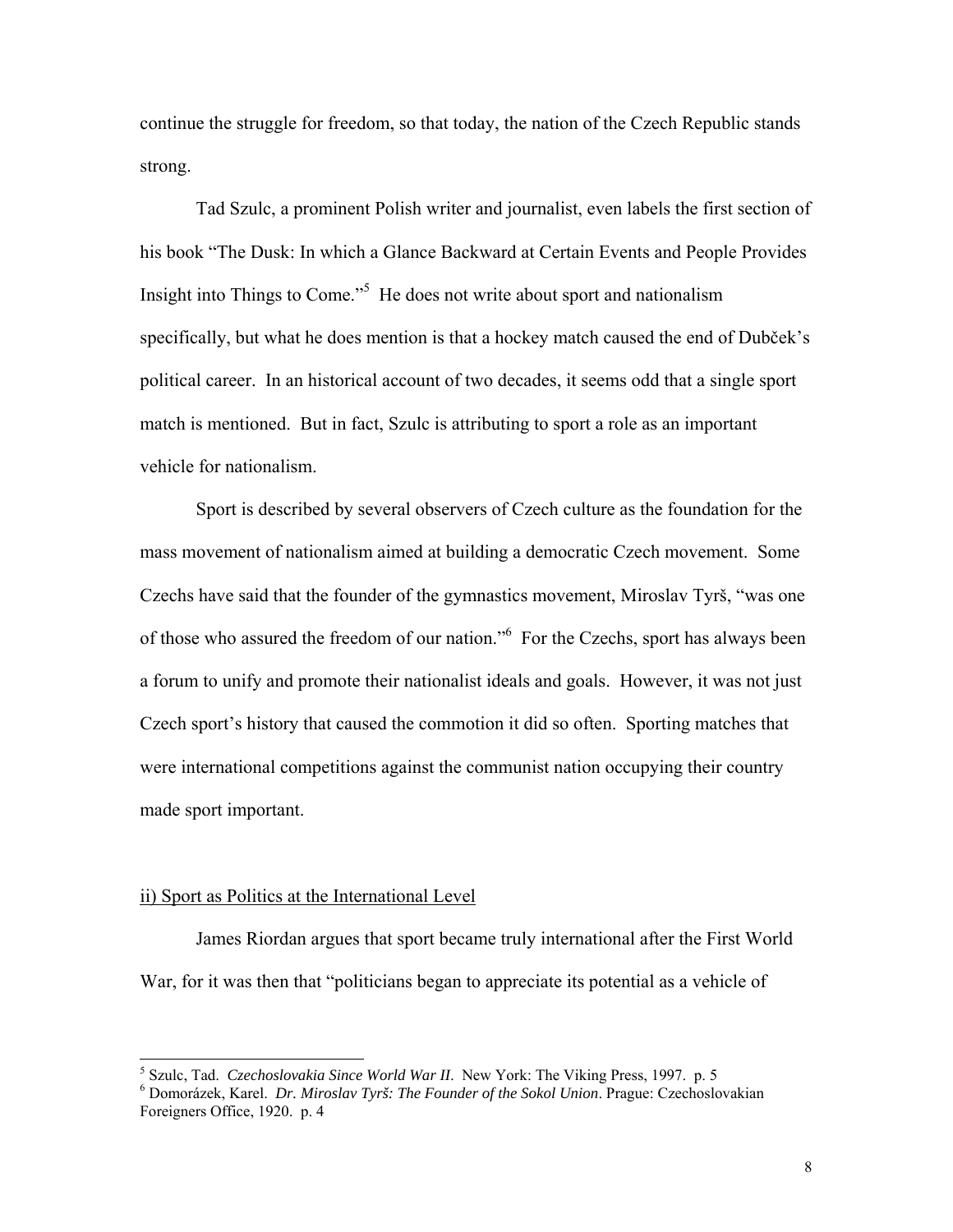national values and policies."<sup>7</sup> After the War, sport was fully spread around the globe, in large part due to the promotion of British colonizers. International federations were created, guaranteeing consistent rules for international competitions such as the Olympics, the World Cup, (started in 1928) and other sports world championships. $8$ 

Competition of one foreign nation against another became more than a game, it became a political battle for superiority. The Treaty of Versailles, which concluded the war, had created ethnic nation-states based on the idea of self-determination. Sport became part of this nationalist idea, pitting one nation against another, and solidifying a national identity. For instance, France's fear of not being victorious at the projected Berlin Games in 1916 "stimulated a vigorous debate about how to save its honor against a hereditary enemy"<sup>9</sup>- Germany. In addition, after the war, Britain banned Germany and its allies (Austria, Hungary, Bulgaria, and Turkey) from international competition because of their role in the War, and they were not invited to the 1920 Games.<sup>10</sup> Britain further claimed that other countries who agreed to play the losers of World War I should also be isolated from international competitions, $11$  an obvious example of sport taking on a role bigger than itself. Thus, interests other than sport were taking precedence in international sporting competition; the Olympics were no longer just games, they were forums where world politics could play out as well.

l

<sup>7</sup> Riordan, James, intro. *Sport and International Politics*. Arnaud, Pierre, and James Riordan, ed. London: E & FN Spon, 1998. p. 1

<sup>8</sup> Arnaud, Pierre. "Sport and International Relations." Ed. Pierre Arnaud and James Riordan, *Sport and International Politics*… p. 20

<sup>&</sup>lt;sup>9</sup> Holt, Richard. "Interwar sport and interwar relations: some conclusions." Ed. Pierre Arnaud and James Riordan, *Sport and International Politics*... p. 211

<sup>&</sup>lt;sup>10</sup> http://en.wikipedia.org/wiki/1920\_Summer\_Olympics

<sup>&</sup>lt;sup>11</sup> Holt, Richard. "Interwar sport and interwar relations: some conclusions." Ed. Pierre Arnaud and James Riordan, *Sport and International Politics*… p. 211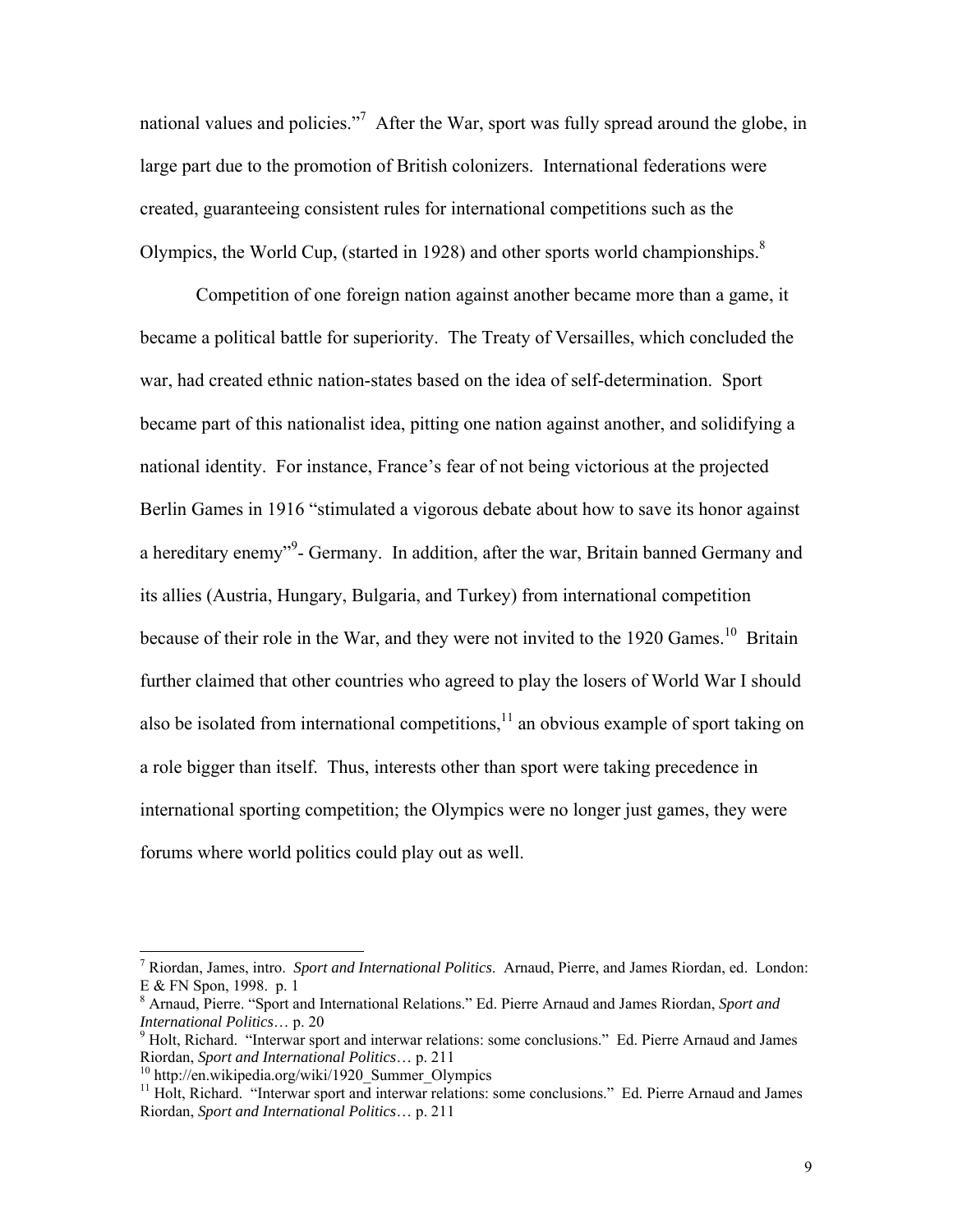The interwar years also saw the rise of new totalitarian regimes- the Bolshevik Revolution (1917) and the rise of fascism in Germany and Italy- "that put the international sports movement on the horns of the dilemma."<sup>12</sup> The new governments had something to prove to the world and to their own people. Sport became the forum. The most obvious example is Hitler's use of the 1936 games in Berlin as a propaganda stunt to show the world the superiority of the Nazis and the Aryan Race.

The Cold War brought this use of sport to a higher level of awareness, and each competition between an eastern and western team became a battle between communism and capitalism. As George Orwell commented, during the Cold War, international sport provided a context that allowed "the lunatic modern habit of identifying oneself with large power units and seeing everything in terms of competitive prestige."<sup>13</sup> Leaders of international sport did not want it to take on the meaning Orwell attributed to it, and made efforts to combine the supranational political and sporting organizations to ensure sport remained just sport. For example, in 1920, some statesmen discussed the possibility of replacing the IOC with the League of Nations. They thought it would be an appropriate body for organizing international sport because they "perceived that the two institutions subscribed to the same value system: pacifism and internationalism. $14$ However, "[s]port feeds into patriotism and reflects the social dramas and contradictions of the [national] culture."15 Once a game started, there was no way of stopping the political implications. Such was the fear of anti-communist IOC president Avery Brundage who initially opposed the Soviets' involvement in the Olympics after so many

<sup>&</sup>lt;sup>12</sup> Arnaud, Pierre. "Sport- a means of national representation." Sport and International Politics... p. 6

<sup>&</sup>lt;sup>13</sup> Wagg, Stephen, and David L. Andrews, ed. and intro. *East Plays West*. London: Routledge, 2007. p. 3<sup>14</sup> Arnaud, Pierre. "Sport-a means of national representation." *Sport and International Politics*...pp. 10-11<sup>15</sup>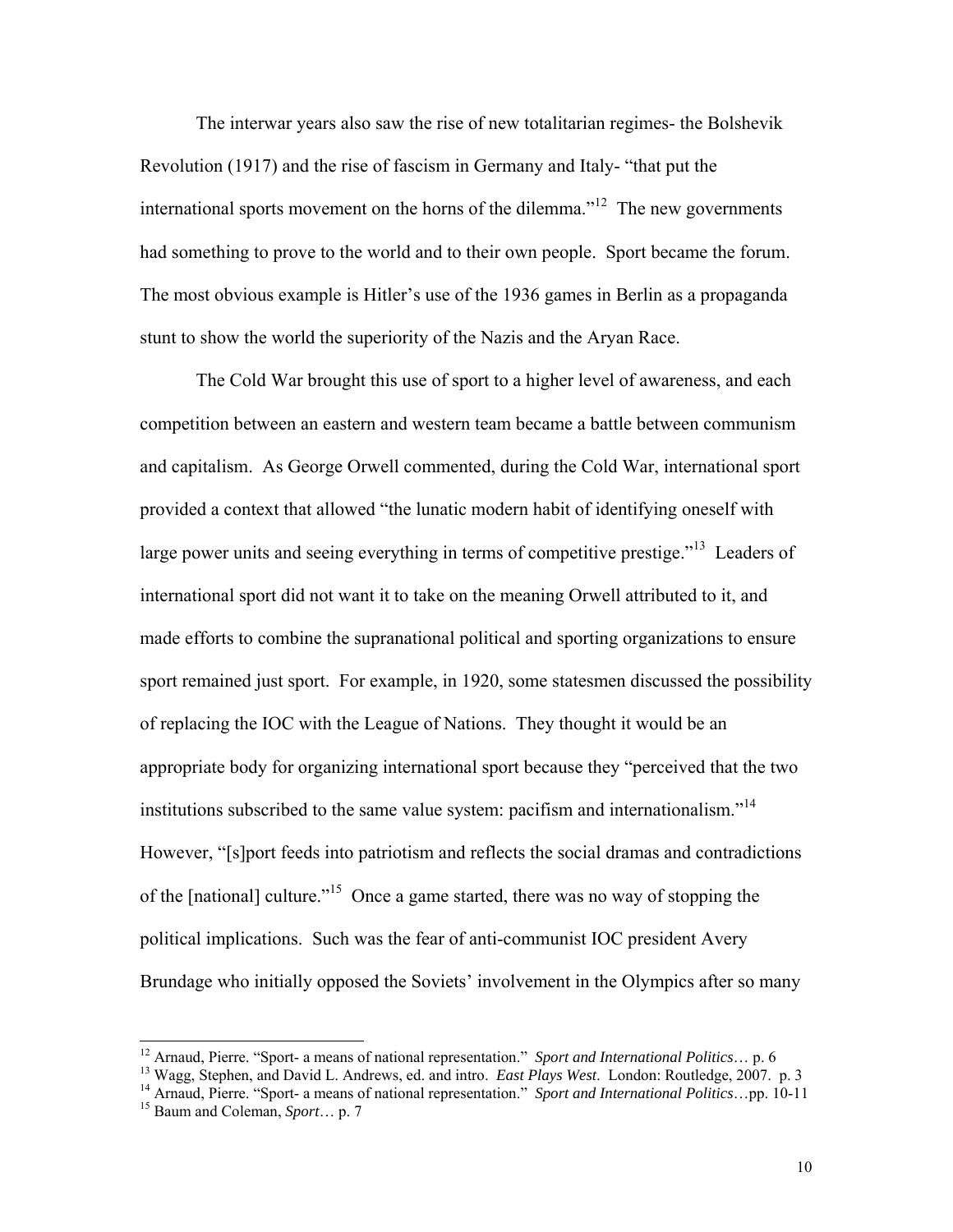decades. However, after visiting the Soviet Union in 1954 (after the Soviet Union first competed in 1952) and witnessing dazzling sports parades, he became a promoter of communist sport and its relationship with the IOC. This relationship was permitted as long as Konstantin Andrianov, the Soviet representative in the IOC, could assure the rest of the world that

"[t]he Soviet athletes treat the Olympic Games not 'as a major battle in the Cold War' but as an international forum for dissemination of the noble Olympic ideas of peace and consolidation of friendship between the nations, he and the IOC did at least give the illusion of working together for peace."<sup>16</sup>

And so, international sport continued with its leaders turning blind eye to its political implications.

#### iii) Sport as War

 $\overline{a}$ 

 Even though the IOC chose to ignore the politics that sport encompassed, most nations could not, especially as sport began to take on the characteristics of war, giving it an even more prominent political role. The most obvious reason for this connection is that in many countries, especially in Eastern Europe and Russia, athletes could quickly be turned into soldiers. Not only were they physically fit, but they were more mentally adapted for a soldier's life. In addition, activities such as marching and shooting were competitive sporting events themselves.

George Orwell is often quoted as saying that sport is "war minus the shooting."<sup>17</sup> According to Stephen Wagg and David Andrews, this quote was not just an observation,

<sup>&</sup>lt;sup>16</sup> Parks, Jenifer. "Verbal Gymnastics: Sports, Bureaucracy, and the Soviet Union's entrance into the Olympic Games, 1946-1952," ed. Stephen Wagg and David L. Andrews, *East Plays West*...p. 41

<sup>&</sup>lt;sup>17</sup> Gingrov, Vassil. "Fitness 'Wars': Purpose and Politics in Communist State-Building. Mangan, J.A., ed. *Militarism, Sport, Europe: War without Weapons.* London: Frank Cass Publishers, 2003. p. 253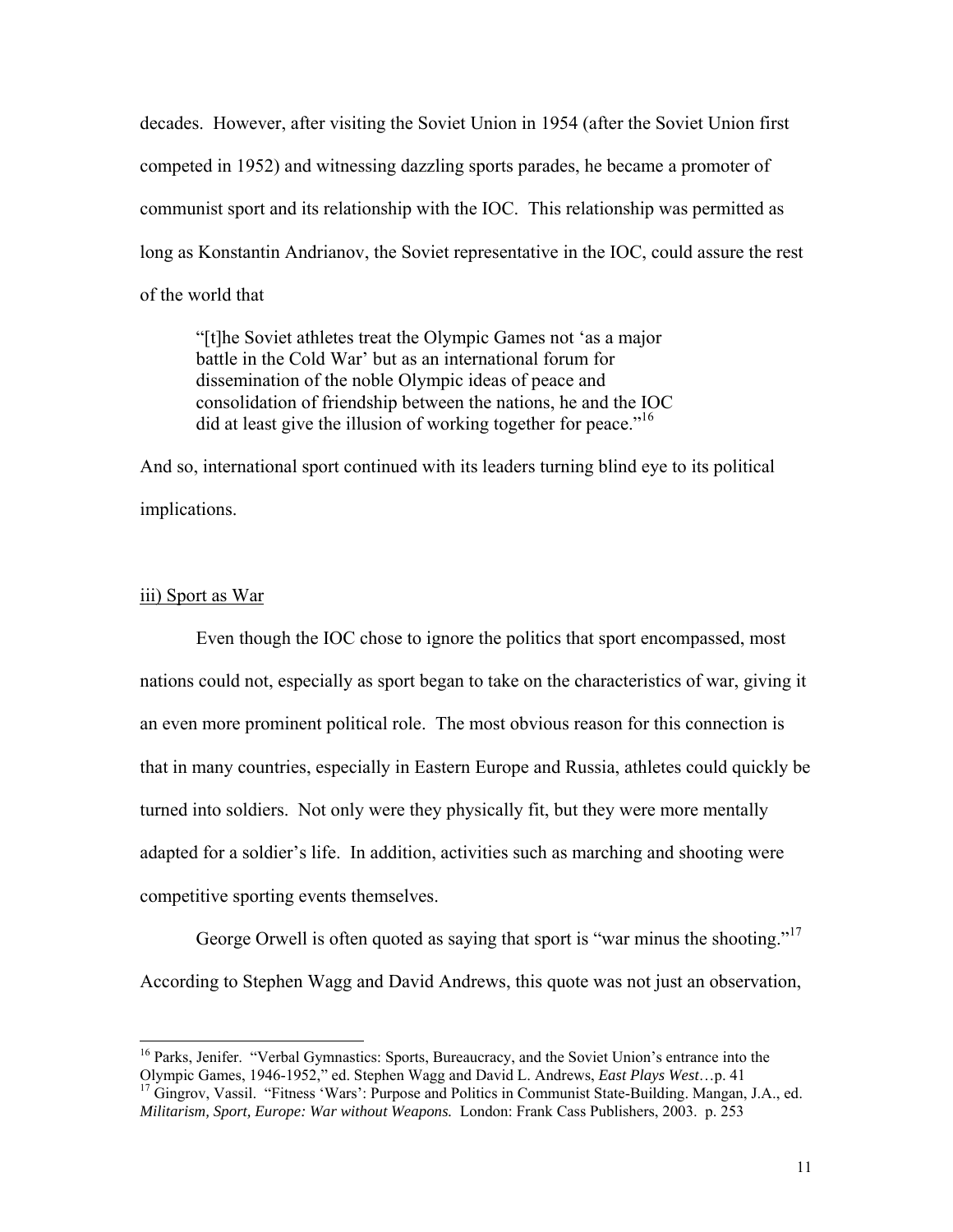but a hostile social commentary on expressions of nationalism in sport. The quote is from "The Sporting Spirit," an essay written soon after World War II ended in 1945. The less famous sentences that came before his well known quote show his true opinion: "[s]erious sport has nothing to do with fair play. It is bound up with hatred, jealousy, boastfulness, disregard of all rules and sadistic pleasure in witnessing violence: in other words it is war minus the shooting."<sup>18</sup> International leaders claimed that sport would promote peaceful connections between enemy nations, but Orwell could not understand why Britain would allow competitions (such as the Soviet Dynamo football club tour in November of 1945) to take place when it would create "'orgies of hatred' and 'create more animosity."<sup>19</sup> This is indeed what happened. Athletes began carrying the hopes of a nation on their shoulders, and though no shots were fired in the Cold War, for many, each match was a small war.

Orwell did have a point, but perhaps this competition may have actually avoided direct military conflict,  $2^{0}$  as many have suggested. Sport was a way for political battles to take place in a "safe" environment. For both the athletes and the spectators, it was "a useful catharsis for innate human aggressive instincts, a kind of moral equivalent of war."<sup>21</sup> This is what makes sport so successful as a vehicle for nationalism; these warlike emotions take on a role of great significance and a sporting event can seem like the success or failure of the nation. "[T]he mimic emotions of sport can act as a 'safety valve' in politics that they would express and deflate nationalist sentiment rather than

<sup>&</sup>lt;sup>18</sup> As quoted from Wagg and Andrews, *East Plays West*...p. 1

<sup>&</sup>lt;sup>19</sup> Wagg and Andrews, *intro., <i>East Plays West*… 1<br><sup>20</sup> *Ibid.*, p. 4<br><sup>21</sup> Baum and Coleman, *Sport*…p. 4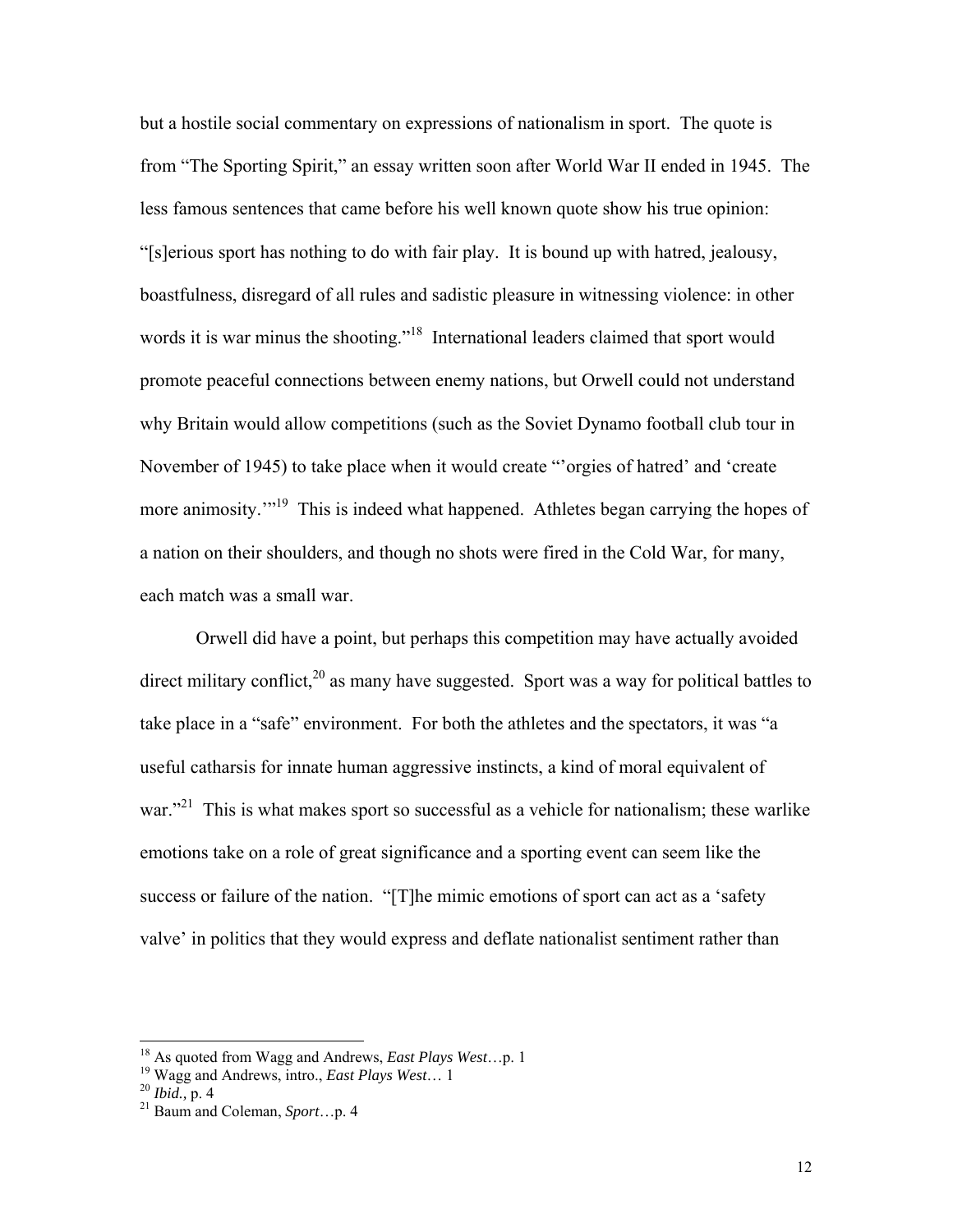enhance it."<sup>22</sup> It is interesting to note that Coakley uses Czechoslovak ice hockey victories over the Soviet Union as an example of this safety valve.

#### iv) Czech Sport at the International Level

 $\overline{a}$ 

 For the Czechs, the link between sport and nationalism emerged almost 150 years ago, when the Czechs were under the control of the Hapsburg Empire. The gymnastics movement known as Sokol was one of the first nationalist sports movements. The Sokol movement opened the door to the Olympics where a Czech was a member of the first IOC, moving the Czechs as a nation into the international arena. With the Sokol pushing for independence for Czechoslovakia and the international acknowledgement of the IOC, through sport, the Czechs could claim that they belonged as a politically independent nation. Just as any other nationalist country, the Czechs were excited to beat other nations in the international arena. If they were organized enough to support an individual athlete or an entire team, they were surely able to run their own country. Sport was part of the nationalist drive in the Czechs gaining their independence in 1918.

 Under communism, sport was to play a different role for the Czechs than it had under the Hapsburgs or while they were an independent nation. Unable to express their desire for independence, and prohibited from forming national organizations, sport remained a way for nationalism to be articulated. Navratilova reminisces how in "Czechoslovakia we always took pride in the fact that Jaroslav Drobny had won

<sup>22</sup> Arbena, Joseph L. "Mexico City 1968" Ed. Jay Coakely and Eric Dunning, *Handbook of Sports Studies.* London: SAGE Publications, 2000. p. 351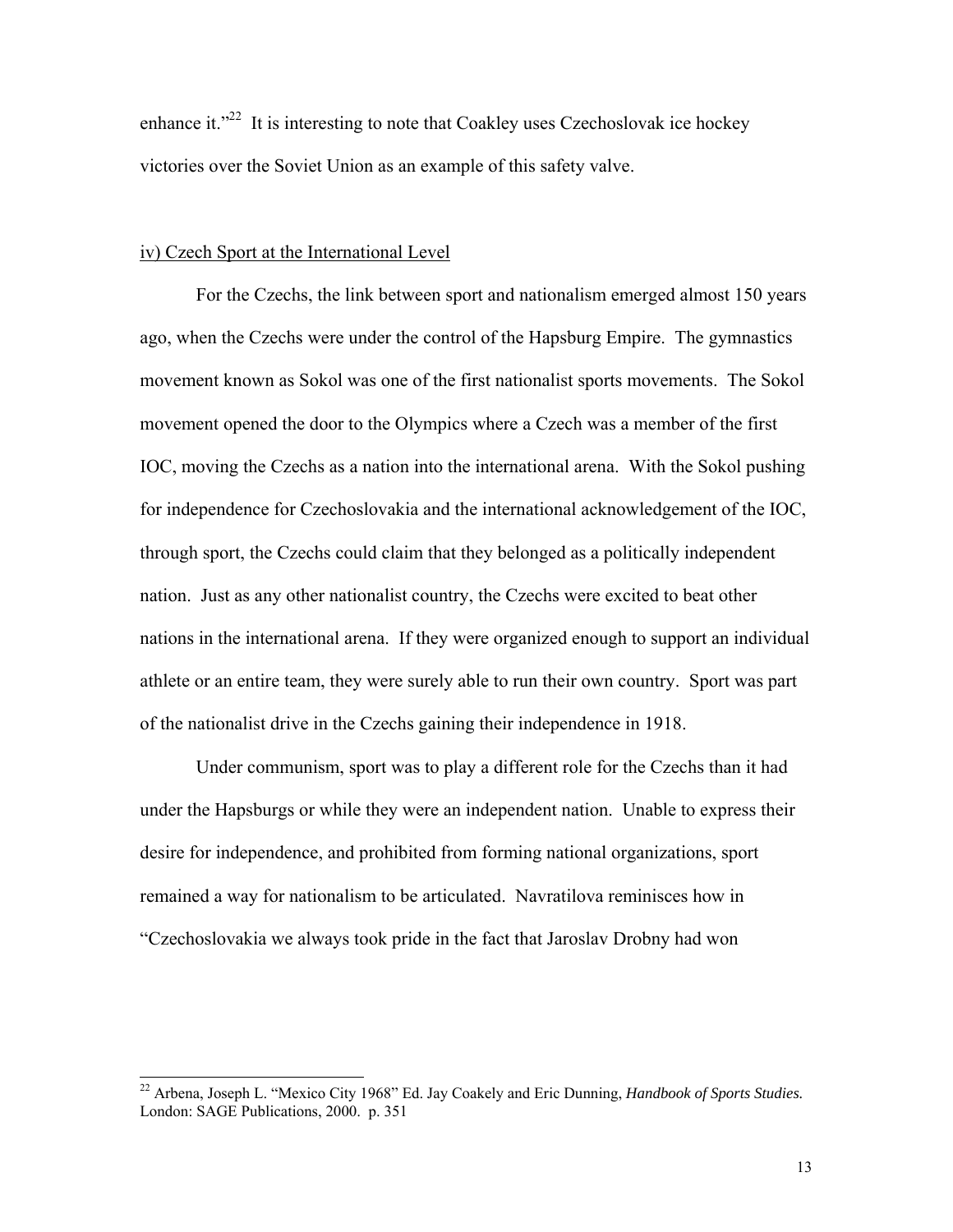Wimbledon back in 1954...and in Vera Sukova, who had been a finalist [in gymnastics] in 1962."23

Sport took on an even more important role for Czech nationalism when it came to competing against the Soviets. From 1948 to 1989, the Soviets occupied Czechoslovakia, running its government, and oppressing its people. Under communist control, it was difficult for the Czech people to express themselves freely. From Stalin's purges, the Slansky trials, and Novotny's reign of terror, the Czechs had good reason to keep their hate for their oppressors quiet. However, the characteristics of sport in the international arena made conveying their hatred of the Soviets acceptable. By beating the Soviets in sport the Czech people could get revenge. "Sport provides a useful and apparently harmless way of expressing nationalist sentiments….For the Czech spectators at the rink-side or in front of the TV it provides a legitimate excuse to shout anti-Russian slogans,"<sup>24</sup> and not worry about being thrown out of the party or in jail. This concept is reaffirmed by Navratilova:

"In my country, sports were one way to show national pride, one of the few safe ways. You could cheer for a Czech hockey team or soccer team, even against the Soviet Union. It was a tradition going back to the nineteenth century when people formed sports clubs like Sokol, to compete in gymnastics. It was the only way you could say to the Hapsburgs, 'Look, we're still Czechs, even if we now belong to the Austro-Hungarian Empire."<sup>25</sup>

Here Navratilova is asserting how deep sport ran in the Czech's nationalist tendencies, its historical importance, and its ability to express the true feelings of the people.

<sup>&</sup>lt;sup>23</sup>Navratilova, Martina, George Vecsey. *Martina*. New York: Alfred A. Knopf Inc., 1985. p. 165

<sup>&</sup>lt;sup>24</sup> Freeman, Simon, and Roger Boyes. Behind the Scenes of Sports: Sports behind the Iron Curtain.

London: Proteus Publishing Group, 1980. p. 25

<sup>25</sup> Navratilova and Vescey, *Martina*…p. 32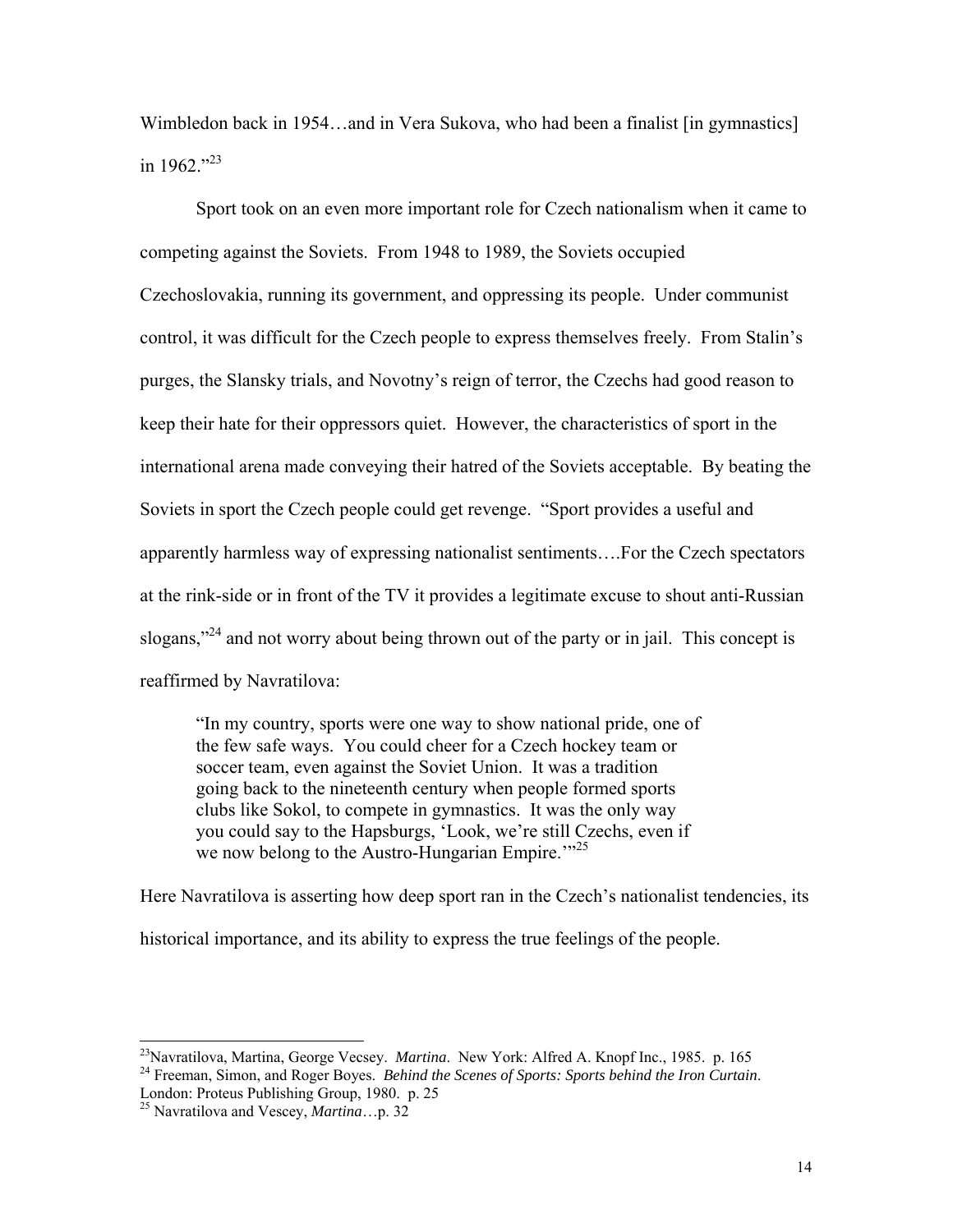# **II. The History of Sport in Czechoslovakia: "To be Czech is to be a Sokol"**

 With deep roots in the history of Czechoslovakia, sport played a central role in the Czech identity that existed during the Communist rule, serving as a source of pride for the people. The organization of Czech sport dates before most Eastern European countries established sporting institutions, and is connected to the nationalist movement for liberation. This role enabled sport to be a beacon of hope and a source of pride for the Czech people during the normalization, when nothing else was.

 The official website of the Czech Republic boasts that sport in the Czech lands began with a "long tradition and collection of many titles and medals" starting with knights' tournaments in the  $14<sup>th</sup>$  century and sledging and skating in the  $16<sup>th</sup>$  century.<sup>27</sup> The first modern sport, however, dates back more than 100 years with the founding of the first Czech physical training organization, known as Sokol (falcon, in Czech).<sup>28</sup> This was the point where sport and the idea of the Czech nation were combined, and therefore the origin of Czech sporting nationalism. Miroslav Tyrš, the founder of the Sokol movement, was inspired by the national renewal that had been awakened by the 1848 Revolution. His newfound Czech spirit was accompanied by an articulation of a Czech national program, from which he would take upon himself the duty to turn it into a mass movement.

A student of philosophy in Prague, Tyrš was also a member and trainer of his local gymnastics club. It was the combination of the two that gave him the prestige and ability to translate his nationalistic goals into a national gymnastics organization for the

<sup>26</sup> Van Bottenburg, Maarten. Trans. Beverley Jackson. *Global Games*. Chicago: University of Illinois Press, 2001. p. 128

<sup>27</sup> www.czech.cz "Historical development of sports and sports organizations in the Czech Republic" 28 Kotrba, Jan, Zenek Illman and Jiri Kossl. *Czechoslovakia and Olympic Games*. Prague: Orbis Press

Agency, 1984. p. 9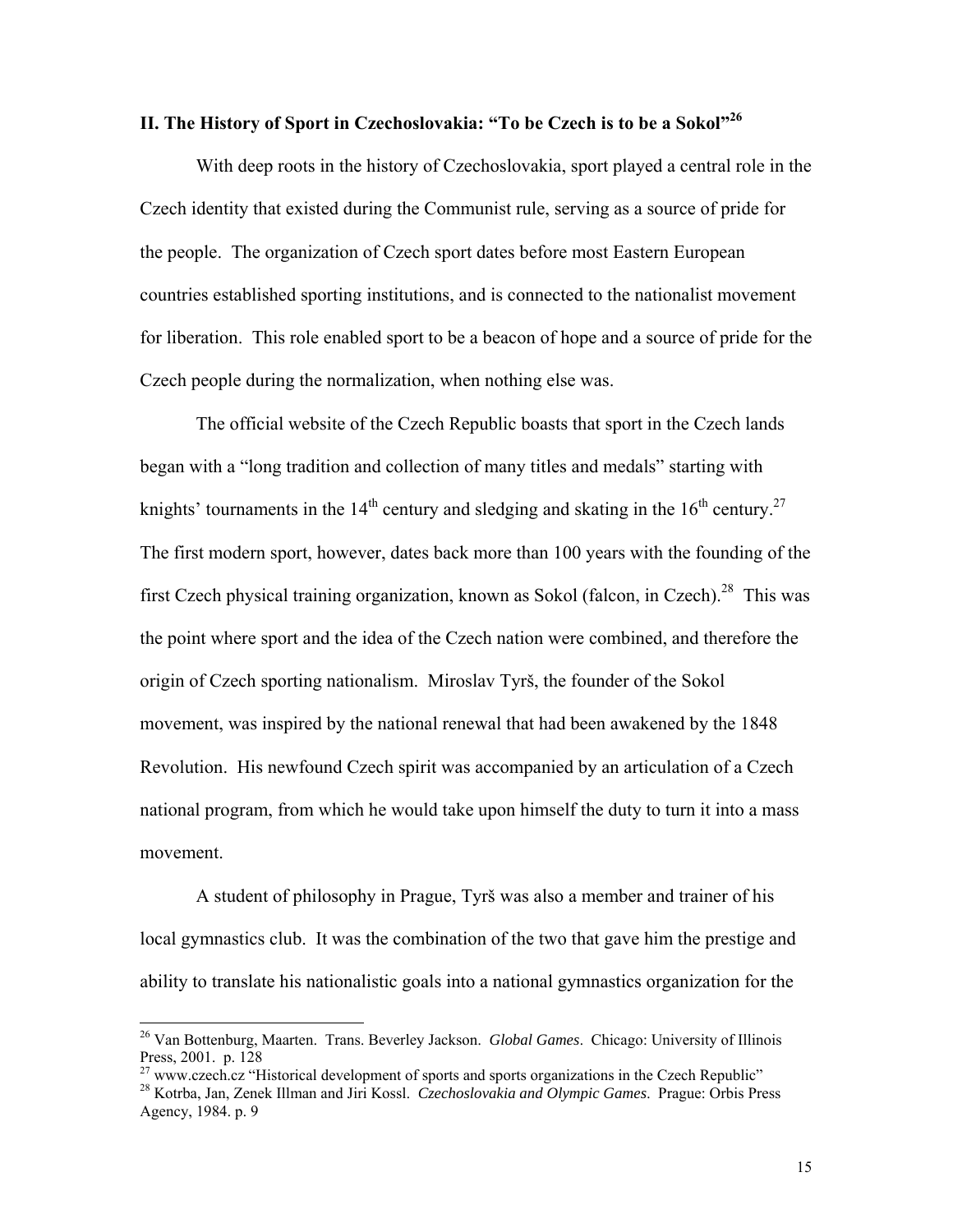masses.29 Therefore, for Tyrš, "from the outset the idea of physical fitness was linked with political aims-primarily the struggle for national independence against the Austro-Hungarian cultural and political repression."30 This meant that sport continued to be linked with political aims for the Czechs as a way of expressing their nationalist claims for independence against their future occupiers.

 The Sokol gymnastic movement was based ironically, on a German gymnastic movement, but Tyrš' Sokol had a "spirit and direction that were peculiarly Czech."<sup>31</sup> The German movement, *Turnverein*, had been created 50 years earlier by Friedrich Ludwig Jan. Jan aimed to "install his gymnasts with a sense of national duty and solidarity."<sup>32</sup> Tyrš' organization incorporated this sense with the drive for political freedom:

"Yes, we openly admit that we think of the club as a mere modest beginning, that we would little value our training if we were not totally convinced that the mature nation will someday embrace our cause, that it will put down roots throughout the breadth and depth of our homeland….We do not train only for ourselves… rather we dedicate our fervent struggle to our homeland and nation, and because of this, the people welcome us and cheer our parades."<sup>33</sup>

Tyrš' reference is to the many parades that the Sokol clubs were able to stage with the influx of membership that occurred after the Sokol's inception in 1862. Within three years, there were 19 Sokol clubs in Bohemia, Moravia, and lower Austria, with a totaled 1,712 memberships. By 1871, the number of clubs had leapt to 50 with 10,516 memberships.<sup>34</sup> The Czechs became known internationally for their Sokol rallies, which

 $^{29}$  Nolte, Claire E. The Sokol in the Czech Lands to 1914: Training for the Nation. New York: Palgrave MacMillan, 2002. p. 28

<sup>30</sup> Kostka, Vladimir "Czechoslovakia," ed. Riordan, James, *Sport under Communism: The U.S.S.R,*  Czechoslovakia, The G.D.R., China, Cuba. Montreal: McGill-Queen's University Press, 1978. p. 58<br><sup>31</sup> Ibid., p. 20<br><sup>32</sup> Nolte, Claire, *The Sokol in the Czech Lands*...p. 5<br><sup>33</sup> As Quoted in Nolte, Claire, *The Sokol in the*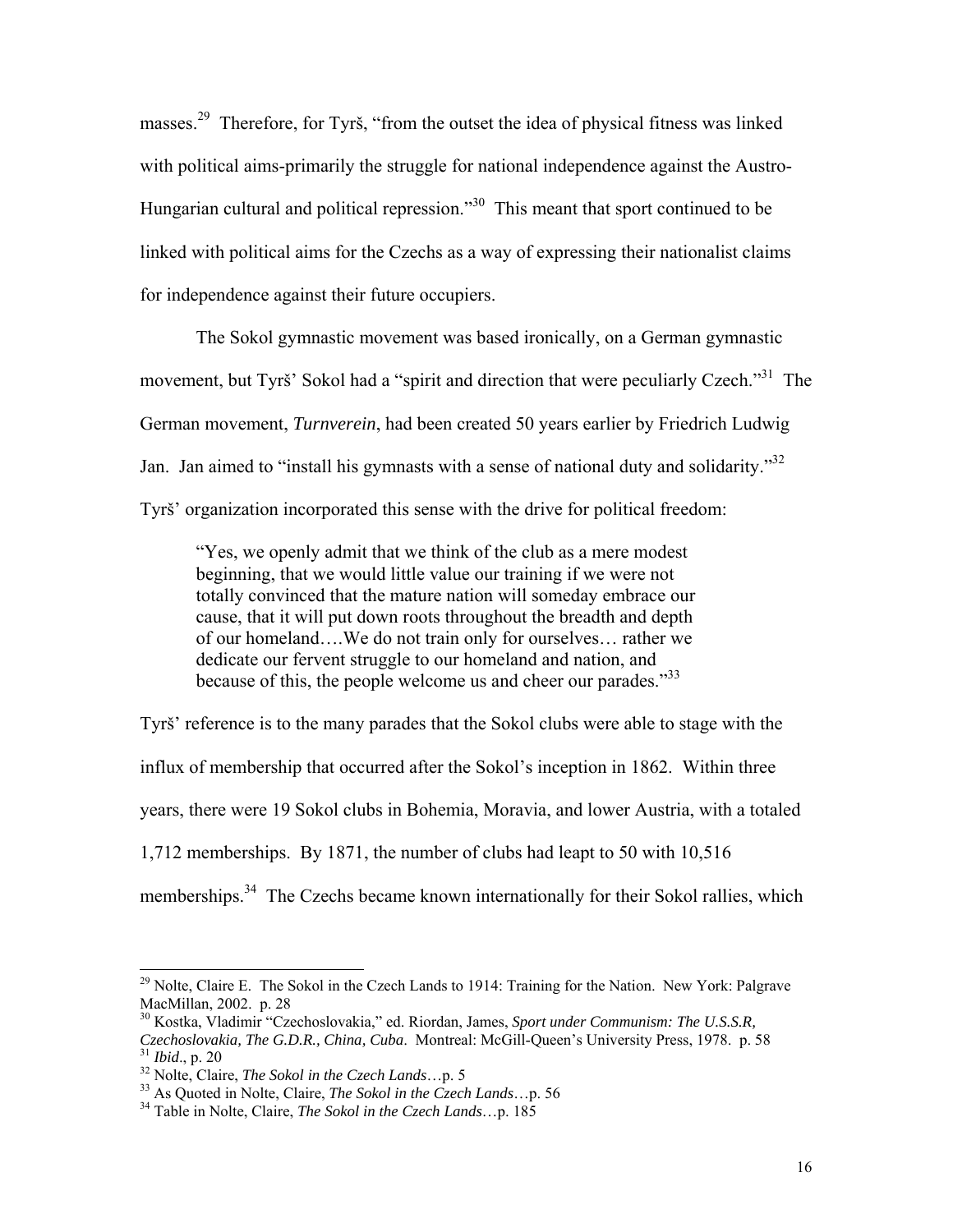gathered clubs from all over the area to put on shows for people who had also traveled, some from other countries, to witness this extraordinary display of athleticism and talent.

 Sport and nationalism were linked with military imagery and ideas in Czechoslovakia, as they were worldwide. With its uniforms, flags, and marching drills the Sokol was, in fact, very similar to an army, and the Sokol clubs were "[p]opularly known as the 'Czech National Army.'<sup>35</sup> In preparation for the looming war between Austria and Prussia in 1866, Tyrš proposed incorporating weapons training and other military exercises into the Sokol program to create, in his words, "the core of a future national armed force for the defense of the homeland."<sup>36</sup> While his idea was rejected, Tyrš' manifesto for the Sokol, "Our Task, Direction, and Goal," does detail the political and military functions of the Sokol:

"[t]he Purpose of the Sokol, which is for all classes and levels, is for the present time the physical, and in part moral, education of the entire Czech nation, its upbringing to strength, courage, nobility and increased military preparedness. It must therefore see to it that in the end all the people find themselves in its ranks. $137$ 

This is only one example of published work from the Sokol, which had a substantial body of literature and its own journal that helped promote ideological and professional unity.<sup>38</sup>

World War I was an opportunity for the Sokol to actually fight for an independent Czech nation. On the home front, before the Bohemia Sokol Movement (COŠ) was disbanded by the Hapsburgs in 1915, the Sokol clubs turned their training halls into hospitals and raised funds for the families of the dead and wounded. Josef Scheiner, Tyrš's protégé, was also active in a secret committee that supported the international

<sup>&</sup>lt;sup>35</sup> Nolte, Claire, *The Sokol in the Czech Lands...p.* 62

<sup>&</sup>lt;sup>36</sup> Ibid., p. 76<br><sup>37</sup> As quoted in Nolte, Claire, *The Sokol in the Czech Lands*...p. 92<br><sup>38</sup> Kostka, Vladimir "Czechoslovakia" ed. Riordan, James, *Sport Under Communism...*p. 59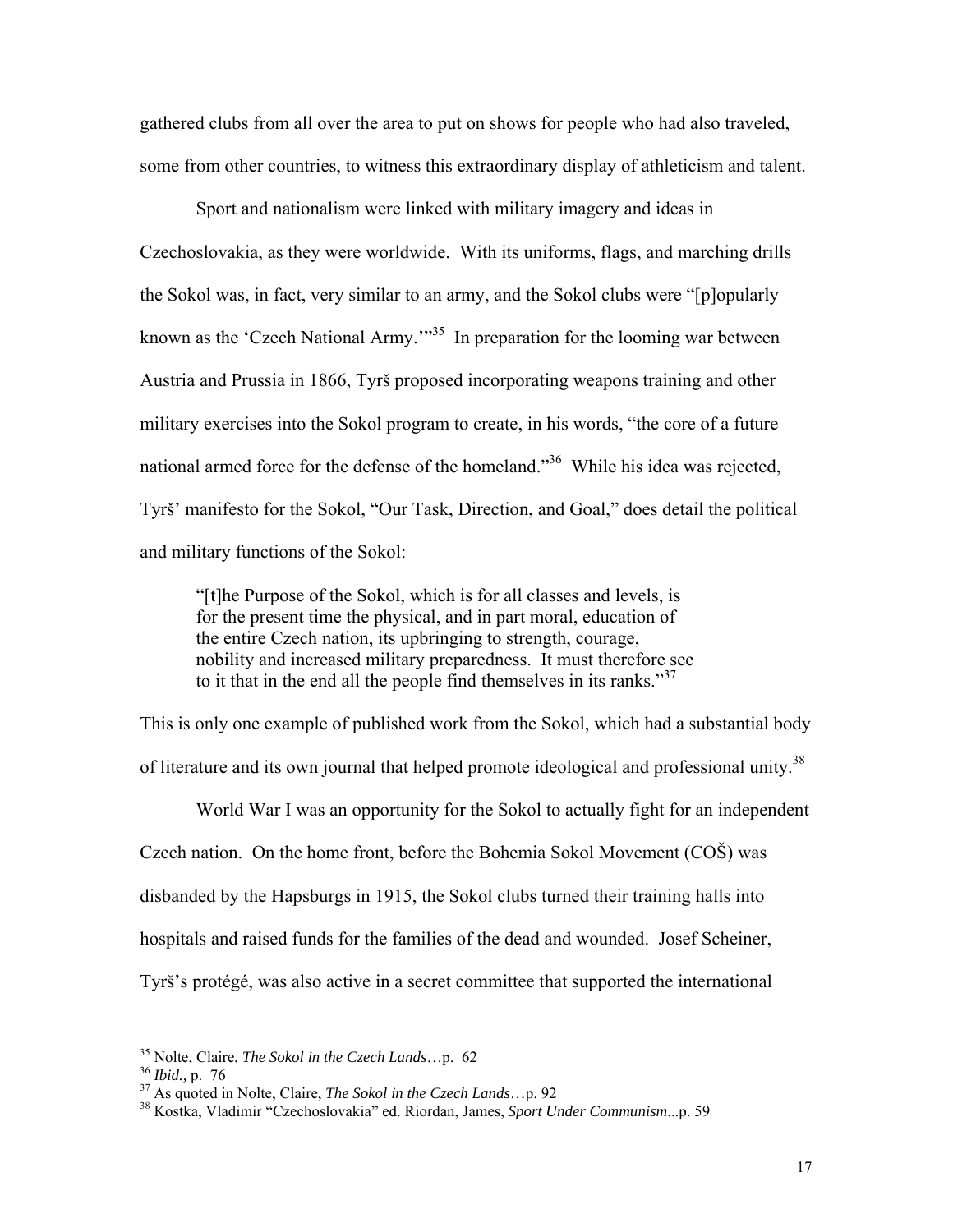efforts to create an independent Czech state after the war by Tomaš Masaryk, who became the president of the new nation.<sup>39</sup> The Sokol also had an important role on the fighting front, inspiring mass defections to the Russian side and sustaining the morale of thousands of Czech POWs. Masaryk noted the Sokol's function during the War by saying: "[t]he principles and ideas of the Sokol organization served as a standard; and though I was well aware of the difference between a soldier and a 'Sokol,' the influence of the Sokol was great and good."<sup>40</sup>

 During the inter-war years of Czechoslovakia's independence, the Sokol became a governmental organization. In 1920, the number of clubs reached 2,630, with 557,000 adult members.<sup>41</sup> When the Second World War seemed imminent, the Sokol took up its role as a nationalist movement for the people once again, and by 1937, the Sokol had 800,000 members.<sup>42</sup> In 1938, on the eve of the ill-fated Munich Conference, the Sokol held a massive demonstration (known as a Slet) "which was intended as a show of defiance against the nation's enemies."<sup>43</sup> However, there was little the Czechs could do as their fate was decided for them by the west. When the Nazis took over, realizing the power of the Sokol movement, they disbanded it once again. Another futile Sokol effort for national revival took place in 1948, only a few months before the communists took over the government and Czech sport. The Sokol did make a comeback one last time during the Prague Spring of 1968, but after the Soviet invasion it was promptly disbanded once more.

<sup>&</sup>lt;sup>39</sup> Nolte, Claire, *The Sokol in the Czech Lands*...p. 179<br><sup>40</sup> As quoted in Nolte, Claire, *The Sokol in the Czech Lands*...p. 180<br><sup>41</sup> Nolte, Claire, *The Sokol in the Czech Lands*...p. 180<br><sup>42</sup> Guttman, Allen. *Sports*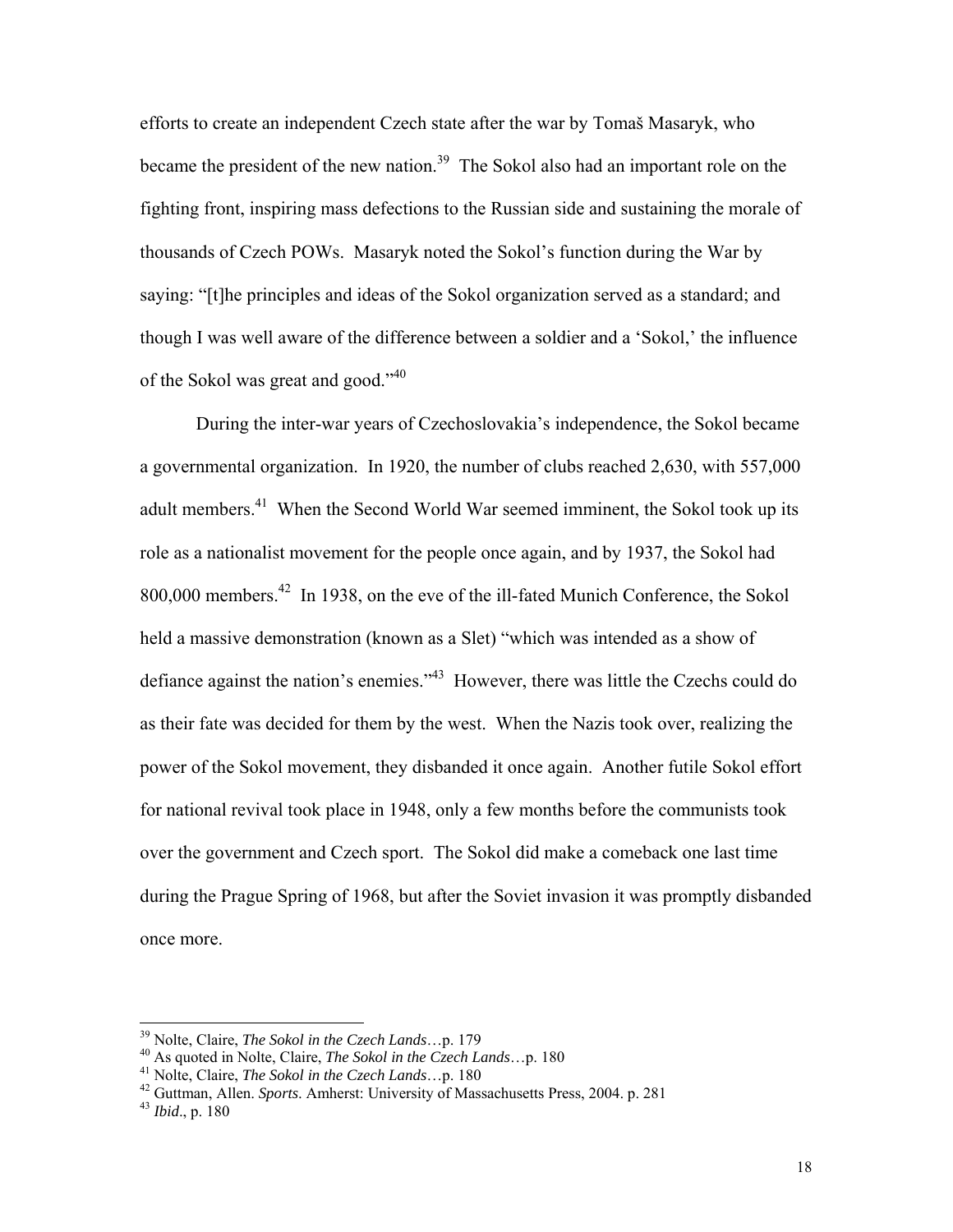#### i) Czechs in the Olympics

 The modern day Olympics are another aspect of sport that is entwined with the history of Czech sport and Czech nationalism. The Czechs boast that in the  $17<sup>th</sup>$  century. Jan Amos Comenius, a famous Czech pedagogue, recommended that the Olympic Games be regularly organized.<sup>44</sup> While it would not be until the  $19<sup>th</sup>$  Century that a Frenchman, Pierre de Coubertin, would succeed in starting the movement for the reorganization of the games, the Czechs played a significant role. It was actually the Sokol movement that got the Czechs so deeply involved in the Olympics. Tyrš was an advocate of the "Olympic idea of antiquity…and emphasized the importance of physical training for the overall harmonic development of both individuals and society<sup>-45</sup> in his Sokol. He compared the first Sokol rally of 1882 to the Olympic Games and "labeled them as the Czech Olympics."46 The Czech's success in organized sport led Coubertin to seek a Czech colleague to would join him in his efforts to reinvent the modern Olympics, using the Sokol as a model. Coubertin found Jíří Guth, a Czech high-school teacher and a member of the Sokol movement, and invited him to the 1894 Congress in Paris where he proposed that Guth should become a member of the newly established International Olympic Committee  $(IOC)<sub>47</sub>$ 

 As Guth brought Czech sport to the Olympic movement, he also brought the nationalist goal of independence from the Hapsburg rule to which Czech sport was dedicated. The Czech Olympic Committee (COV) was not linked to, nor did it necessarily get along with, the Sokol movement, but it was also an inspiration to the

<sup>44</sup> Kotrba, Jan, *Czechoslovakia and Olympic Games*...p. 9<br><sup>45</sup> *Ibid.*, p. 9<br><sup>46</sup> *Ibid.*, p. 10<br><sup>47</sup> Kolar, František and Jirí Kössl. "Origin and Development of the Czech and Czechoslovakian Olympic Committee." *Journal of Olympic History*. Autumn, 1994, Vol. 2, No. 3, p.11-26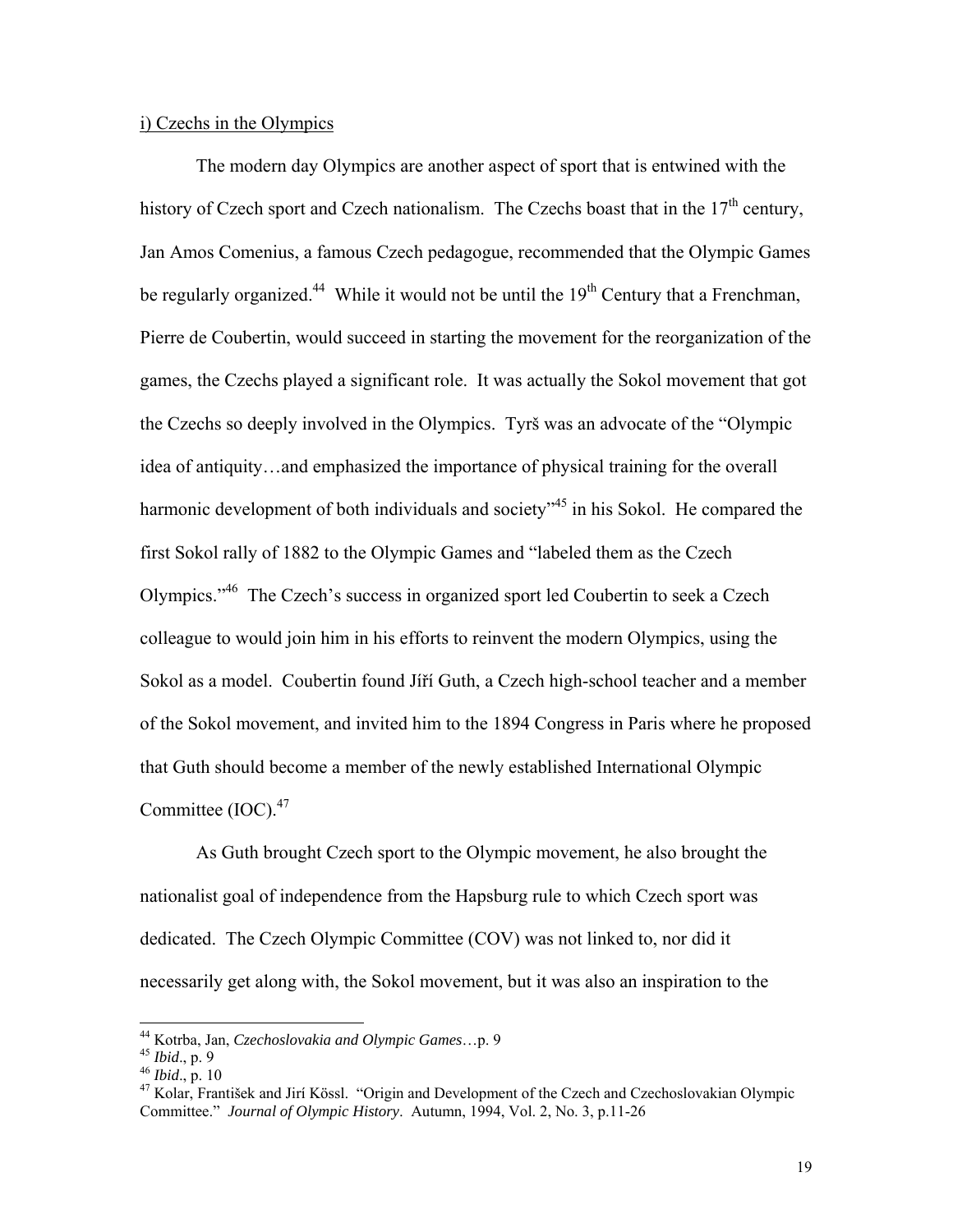Czech people. The COV was founded on May 18, 1899, and sent five athletes and two officials to the 1900 Olympic Games in Paris, where František Janda-Suk earned second place in the discus. "Independent participation in the Olympic Games and the fact that Jíří Guth was member of the IOC had a great political and cultural impact on Czech physical education and sport."48 This was the only area where "the Czechs appeared as an independent nation on the international forum, separately from the Austrians and Hungarians."<sup>49</sup> In other words, by participating in the  $2<sup>nd</sup>$  Olympic Games, the Czech's sporting independence preceded its political independence,<sup>50</sup> and the country's drive for independence was thus entwined with sport. Not only did the Czechs appear separately, they held a position "equal to that of others coming from developed and politically independent countries, demonstrating thus the cultural and political existence of the Czech nation,"<sup>51</sup> thereby ensuring that Czech sport and the Olympic movement became part of the struggle of the Czech people for national liberation.<sup>52</sup>

Participating as an independent nation in sport was in fact a struggle for the Czechs, for the Austro-Hungarians avidly protested the Czech lands being represented as more than an Austrian province.<sup>53</sup> It was not until the liberation in 1918 that Czechoslovakia could fully participate as an independent nation. The gymnastic movement in Central and Eastern Europe included sports such as fencing, archery, weightlifting, swimming, riding, and even dancing and singing.<sup>54</sup> The revival of the modern Olympics encouraged the Czechs to begin participating in the more team oriented

<sup>&</sup>lt;sup>48</sup> Kotrba, Jan, Czechoslovakia and Olympic Games...p. 11

And the Collocal state of the Collocal Street, Nay 1977, No. 115, p. 318-336. p. 320.<br>
<sup>49</sup> Ibid., p. 11<br>
<sup>50</sup> "Czechoslovakia and Olympic *Review*, May 1977, No. 115, p. 318-336. p. 320.<br>
<sup>51</sup> Kotrba, Jan, *Czechoslovakia* 

p. 13

<sup>54</sup> Nolte, Claire, *The Sokol in the Czech Lands*…p. 84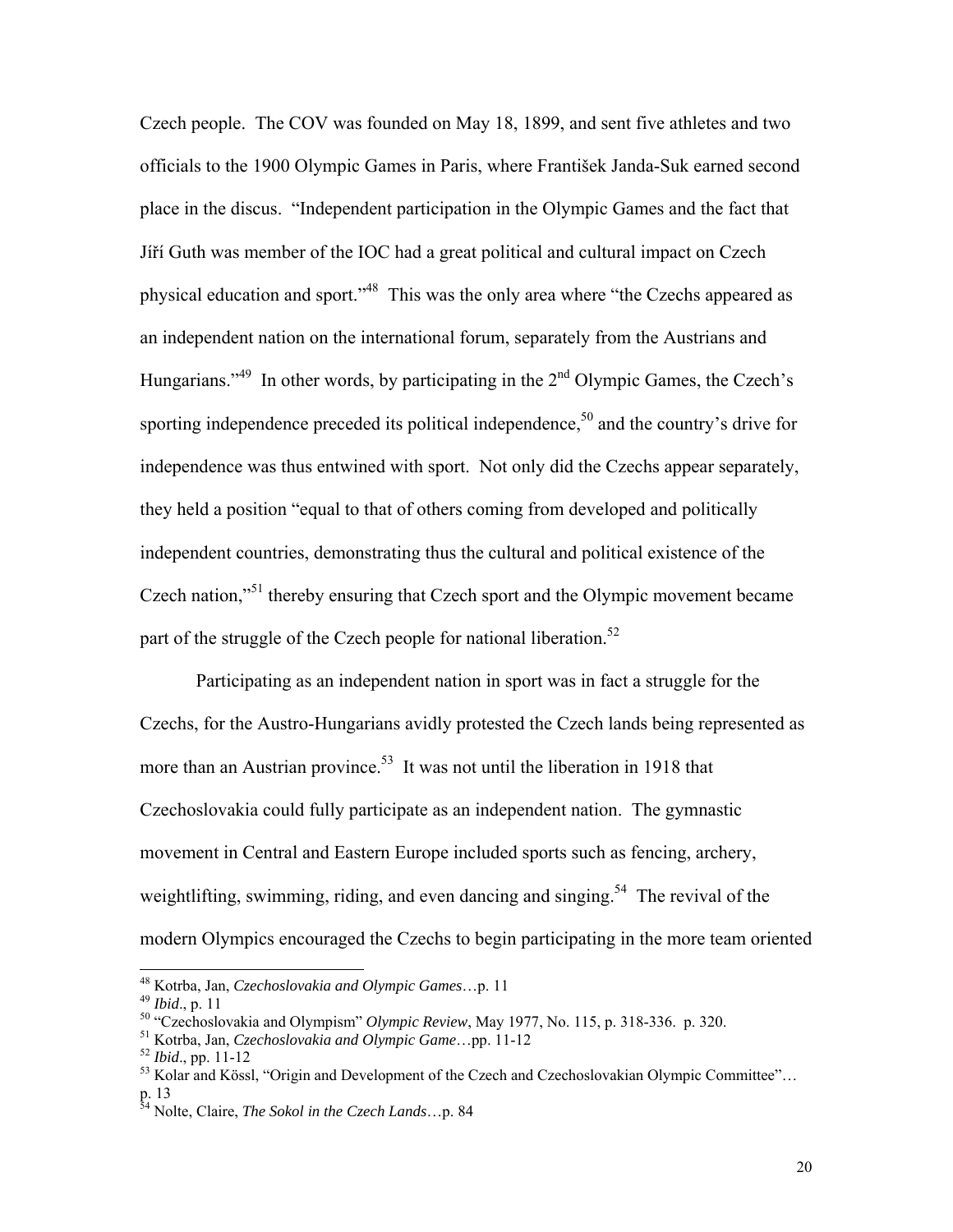contests that were more popular in Western Europe at the time, such as tennis, football, ice hockey, athletics (track and field), rowing, and wrestling. While these sports had been played informally in Bohemia, they were not organized until the competition of the Olympics pressured the Czechs to succeed in them internationally.

#### ii) The Sokol Lives On

Even though the communists disbanded the Sokol movement in 1948, its spirit remained, shaping events that would encourage nationalism in the future. The Czechs were allowed to compete as a separate nation from the Soviet Union in international events which fostered nationalist sentiments. In 1968, when the Sokol briefly returned, it was because of its link with the nationalist drive for independence that caused the Prague Spring. The excitement of the people in their political freedom is shown in sport as they optimistically began a movement to bring the 1980 Olympics to Prague. However, after the Soviet tanks rolled in and normalization began, the idea was promptly tabled.

Even the Soviet invasion could not quell the nationalist spirit behind sport. At the 1968 Olympic Games in Mexico City, only months after the Soviets invaded, the Czech athletes became an icon for national liberation for their people. During the opening ceremony on October 12, the crowd loudly voiced its solidarity with the Czechs and gave only polite applause for the Soviets. After attempts to prohibit the Soviets from attending the Games failed, the Czech athletes requested to be placed in a different housing bloc than the Soviets, to demonstrate that they were not, in fact, comrades.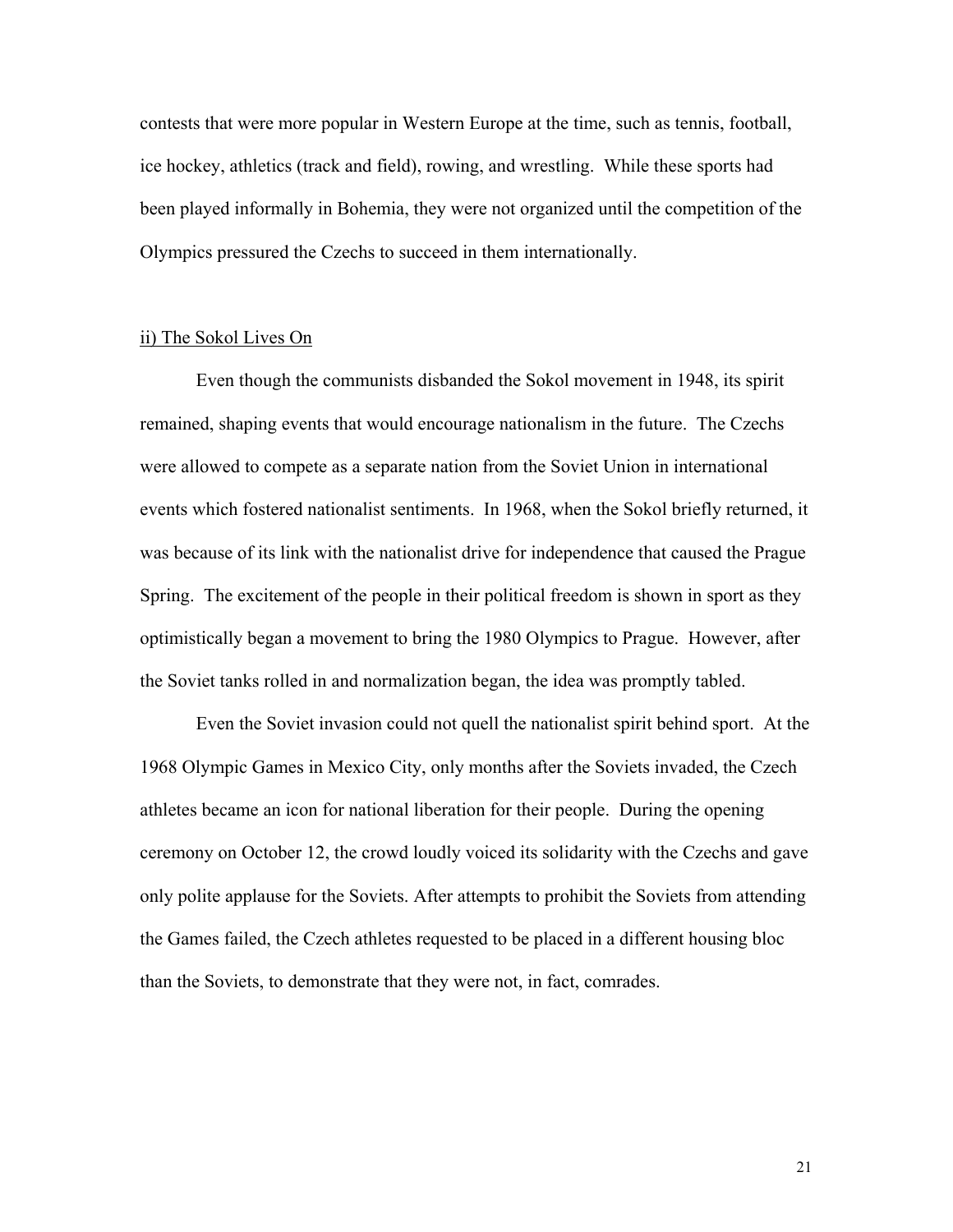In gymnastics, the world cheered on Vera Čáslavská, the "tiny Czech [who took] on the Soviet Union, its gargantuan oppressor."<sup>55</sup> Vera was a great gymnast who supported the Prague Spring, and after the Soviets invaded, she signed the Manifesto of 2000 Words (a document objecting to the Soviet's violation of the Warsaw Pact). But afterwards, afraid of the consequences, she fled to the mountains to hide. To train for the upcoming games, it is said that Vera practiced by swinging on tree branches and by tumbling in grass fields.<sup>56</sup> Because of her status as a champion athlete, the government gave her amnesty and allowed her to compete in the games. In Mexico City, Vera became a hero to all oppressed people. Fans erupted into cheers whenever she appeared and even forced the judges to increase her score. The most dramatic showing of solidarity took place when Vera shared the podium with the Soviets during the awarding of medals for the floor exercise, and the Czech national anthem was intentionally played first. While the Soviet anthem was played, Vera turned her head so that she would not have to look at the red banner. When she returned home, Vera presented her medals to the leaders of Prague Spring as a gesture of strength and solidarity.<sup>57</sup>

# **III. Sports and Communism: "Learn to be victorious, learn from the Soviet Union"<sup>58</sup>**

In 1948, a communist coup d'etat put Czechoslovakia under Soviet control. As with every other satellite nation, the Czechs had to adapt to a communist government and a communist way of life. Luckily for the Czechs, the Soviet ideology of sport closely

l

<sup>55</sup> The Olympic Century: The Official History of the Modern Olympic Movement, Volume 17. *The*  Olympiad: Mexico City 1968, Sapporo 1972. Los Angeles: Sport Research & Publications Inc., 1996. p. 44<br><sup>56</sup> Ibid., p. 47<br><sup>57</sup> The Olympic Century: The Official History of the Modern Olympic Movement, Volume 17. *The Olympi* 

<sup>&</sup>lt;sup>58</sup> Freedman and Boyes, Sports Behind the Iron Curtain...p. 54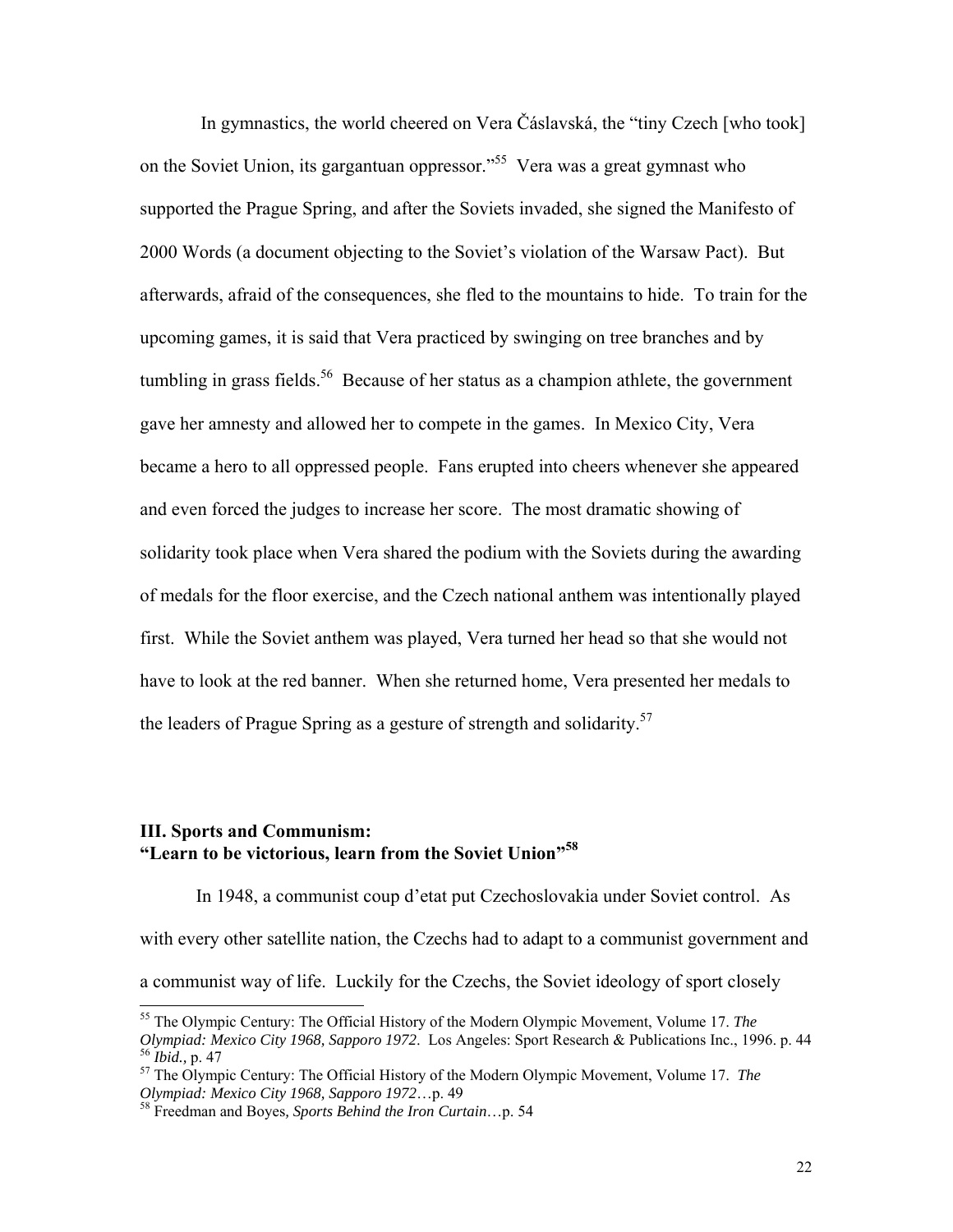overlapped their own, and the Soviets even used the Sokol as a model in their mass movement. By allowing sport to remain an important activity, the Soviets were actually allowing the Czechs to hold on to a symbol of Czech nationalism. This attached an even greater significance to every game that they Czechs won, allowing sport to remain a vehicle for Czech identity and nationalism when little else remained.

#### i) The Soviet Sports Machine

During the Cold War, the arms race was not the only competition with the West; the machine that was Soviet sport gave the West a good scare. In the Olympics and at other international sporting events the Soviets came out of nowhere, after decades of abstaining from participation, and dominated. The West tried to justify their defeats with assertions, based in fact, of drug use, amateurs paid by the state, and very masculine women athletes who were cogs of the giant communist machine. One line was that the communist athletes did so well because they feared that their failure would be punished by the state.<sup>59</sup> In reality, the Soviet sport machine was not a new phenomenon created by the Communists; it had its roots in Russian history and the people's traditions.<sup>60</sup>

The first gymnastics club in tsarist Russia was formed in 1830. Gymnastics (focusing on activities like rhythmic gymnastics and body building)<sup>61</sup> were encouraged to the nobility as being beneficial for health and education. Similar to the Czech and German movements, sport had its roots in a nationalist cause, though not one of the common people: "Russian gym was intended to refurbish the Russian aristocracy,

l

<sup>&</sup>lt;sup>59</sup> Riordan, James. *Soviet Sport*... p. 22<br><sup>60</sup> *Ibid.*, p. 7<br><sup>61</sup> *Ibid.*, p. 93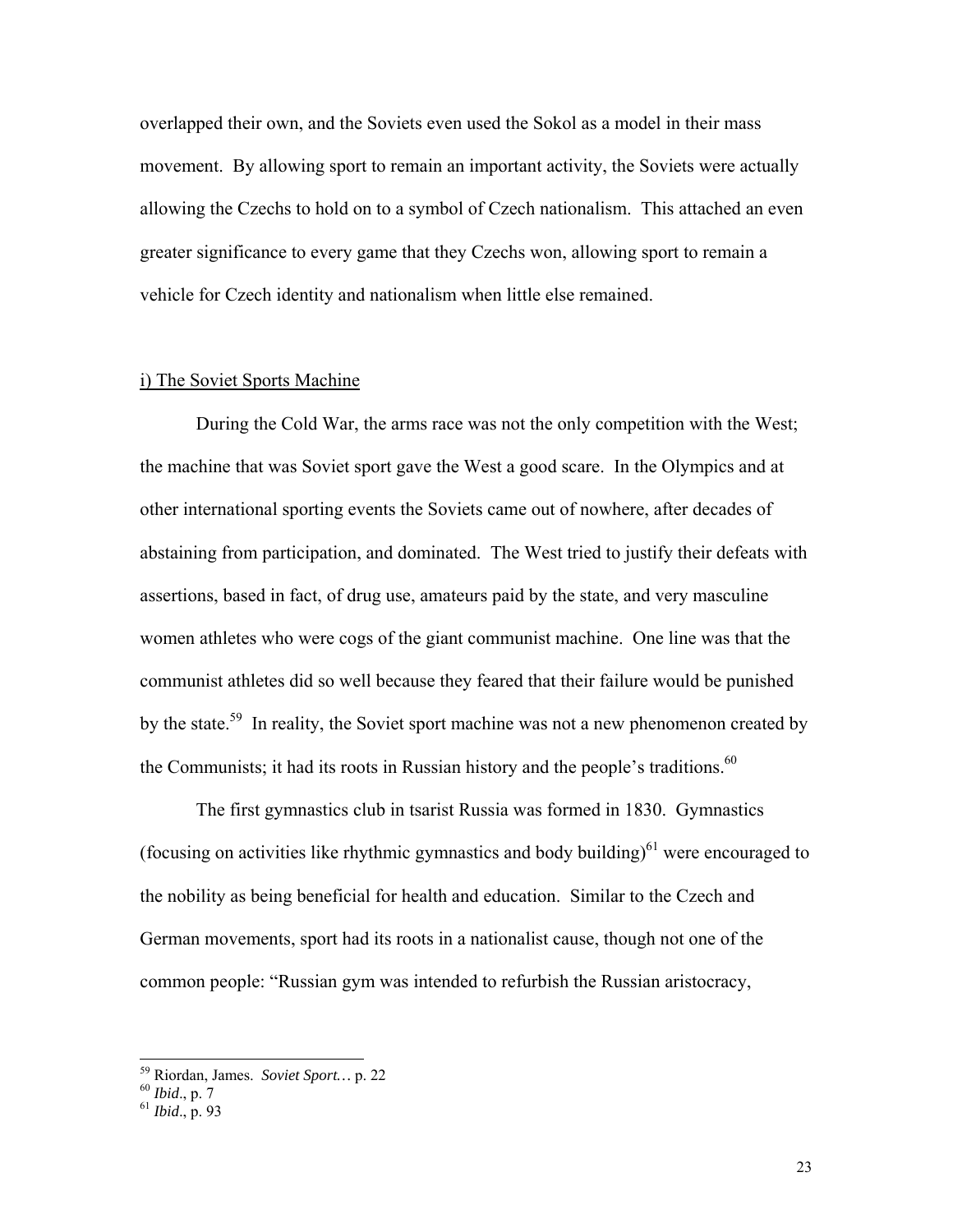especially after the Crimean War."<sup>62</sup> Mass sport for the rest of the population generally lagged because of the rural demographics.

After the Bolshevik Revolution of 1917, the leaders of the Soviet Union had a difficult time deciding what role sport would play in the new socialist society. On one hand, competitive Western sport, such as many of those featured in the Olympics, were seen as a part of the hated capitalist system and bourgeois class- they were dangerous, irrational, and in Russia were accused of being "remnants of a decadent past." $63$  On the other hand, sport could morally raise and unify a people whose society had been shattered by the Revolution-"sport [was] the open gate to physical culture."<sup>64</sup> The latter argument won, and the Soviet politicians used their country's sporting tradition to connect to people and make them conform to their ideology. The benefits that sport could provide outweighed all ideological uncertainty. For the Soviet Union to succeed, it had to unite the entire population. It was thought that widespread participation in sport was:

"a measure of the effectiveness with which the resources of the entire society can be brought to bear on the encouragement of participation at all levels and on the development of talents of all  $k$ inds<sup> $,565$ </sup>

To use sport to its full capability, the Soviet politicians had to make it fit within Marxist ideology. This was not difficult, as Marx had stressed the interdependence of the mental and physical states of human beings.<sup>66</sup> By referring to sport not as a game, but as a useful activity to fill leisure time, Marx appeared to encouraged sport. As he said: "in socialism, free time becomes a period of full development of the person only when it

 $62$  *Ibid.*, p 94

<sup>&</sup>lt;sup>63</sup> Arnaud, Pierre, James Riordan. Ed. *Sport and International Politics*. p. 68.<br><sup>64</sup> Riordan *Soviet Sport*...p. 30<br><sup>65</sup> Riordan, James, *Soviet Sport*... p. 25<br><sup>66</sup> Riordan, James. "The impact of Communism on sport." *Twentieth Century*, ed. James Riordan and Arnd Krüger. London: E & FN Spon, 1999. p. 49.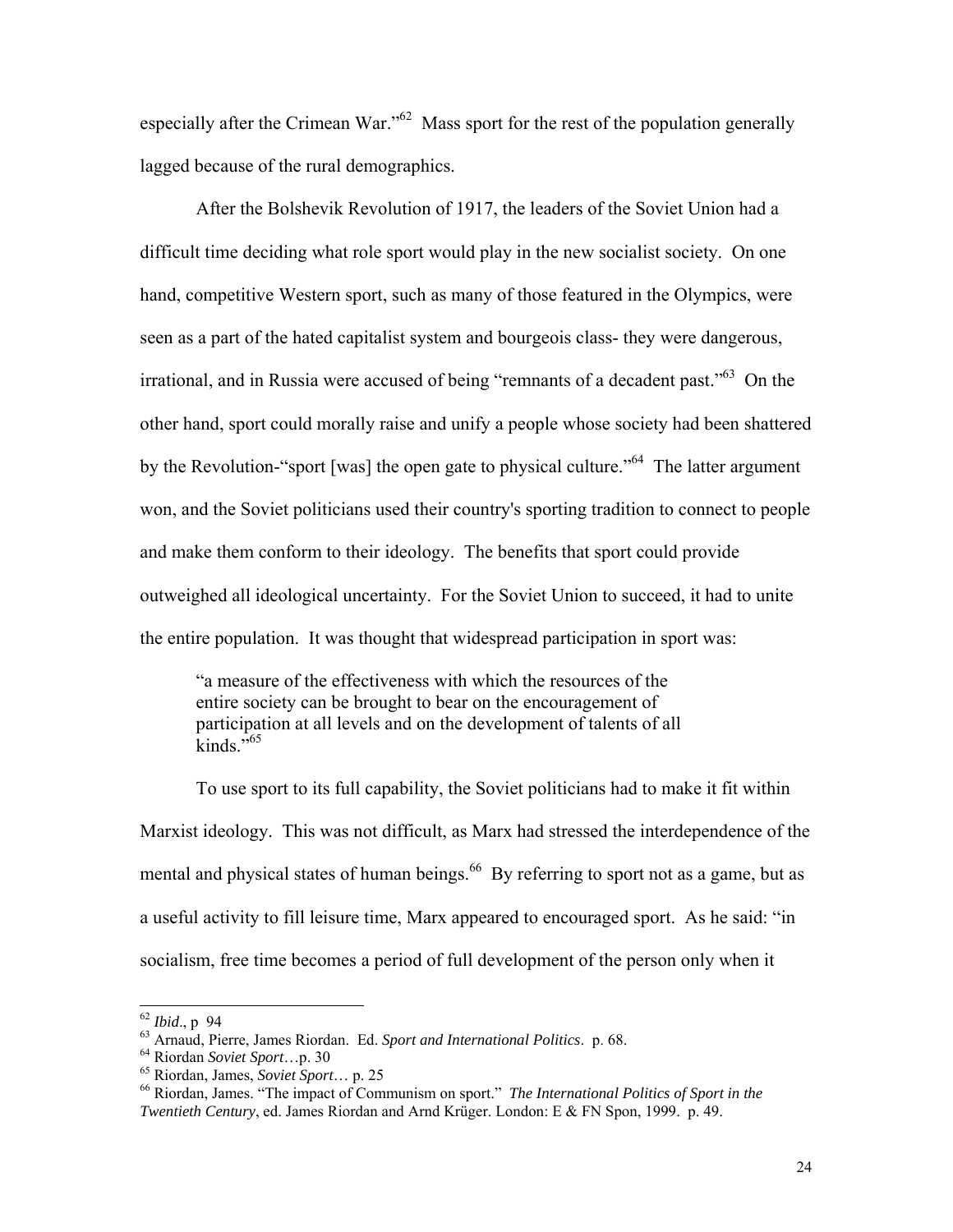impacts on their labour productivity." $67$  Communist ideology could therefore make a strong athlete and a worker using his free time responsibly, interchangeable. Lenin brought Marx's ideas of participation even further to involve competition. He argued that socialism put everyone on an equal plane and that competitive sport had the political utility of identifying and eliminating the enemy, or parasites as he called them, from blending in.

"In order to render these parasites harmless to socialist society we must organize the accounting and control of the amount of work done and the production and distribution by the entire people…we must rouse among them-and organize on a national scalecompetition in the sphere of organizational achievement."68

Once sport was proclaimed a matter of state interest, it became a mandatory part of

everyday life. Those not participating were considered to be lacking "Communist

consciousness."69

In the 1920's, Soviet sport began to play the role of transforming the general

population. The reach of sport was extremely broad, as the health minister, Nikolai

Semashko, described:

"[i]t not only fortifies the various organs of the body, it aids mental development, teaches attentiveness, punctuality and precision of movement; it develops will power, strength and skill- the very virtues that should distinguish Soviet people."<sup>70</sup>

Sport's first role was to rebuild the Red Army that had been devastated by World War II,

and the characteristics that Semashko described as being developed by sport also

described what a soldier should be. All sports clubs and their equipment were handed

 $67$  As quoted in Gingrov, Vassil. "Fitness 'Wars': Purpose and Politics in Communist State-Building. Mangan, J.A., ed. *Militarism, Sport, Europe: War without Weapons* ... p. 254 <sup>68</sup> As quoted *Ibid.*, p. 262 *Po Riordan, James, <i>Soviet Sport*...p. 30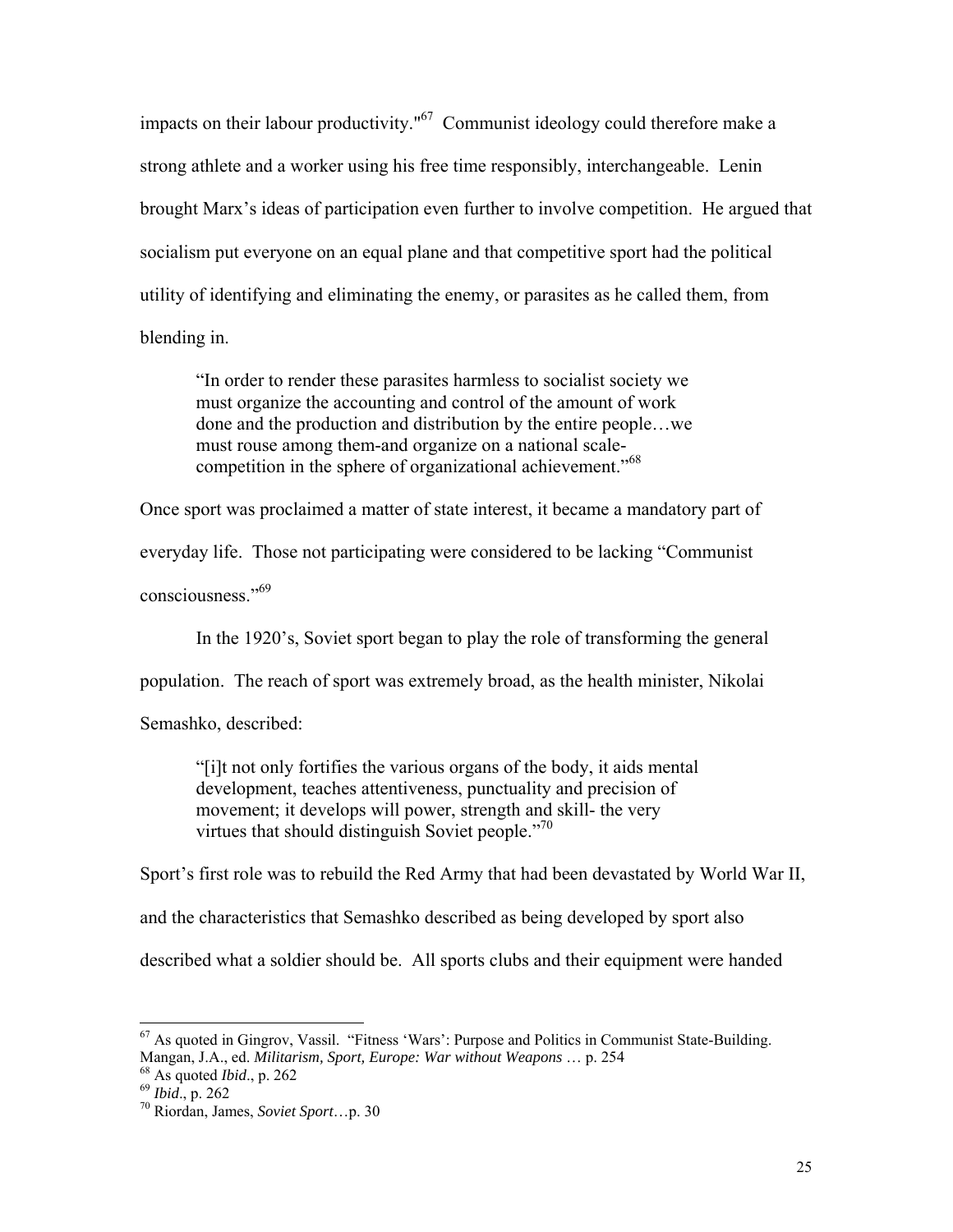over to the military and a "crash programme [was] designed to promote physical fitness in all people of recruitable age."<sup>71</sup> Military drill and weapon handling was also added to the general gymnastics education programs.<sup>72</sup> One notable example of the use of sport for the military was the Dynamo sports club, which was established to keep the infamous KGB fit. $73$ 

Sport was also used as a mechanism to spread the Soviet ideology to the proletariat in the outreaches of the country and unify these citizens under the new system. Sport was further utilized to promote general health standards for the majority of the population. For instance, in the uncultured rural regions, of which there were many in Russia, encouraging sport was a positive and useful alternative to the drinking, fighting, and generally unhealthy atmosphere that could be detrimental to the new nation. Slogans demonstrating this use of sport were: "Physical Culture 24 Hours a Day!" and "Help the Country with a Toothbrush!"<sup>74</sup>

To accomplish all this, the state put on sporting festivals and rituals such as the Spartakiad (similar to those of the Sokol) to bring the proletariat together "to crystallize the meaning it sought to attach to physical culture.<sup> $275$ </sup> Events such as the Spartakiad could "[p]resent an alternative mechanism for using primordial loyalties to build political unity and allegiance to the modern civil state."<sup>76</sup> However, Robert Edelman, a professor of Russian history and the history of sport, argues that these events did not really work, for spectators did not want to watch the gymnastic sports and less than a third of the

 $171$  *Ibid.*, p. 27

<sup>&</sup>lt;sup>72</sup> Ibid., p. 27<br><sup>73</sup> Freeman and Boyes. *Behind the Iron Curtain*...p. 75<br><sup>74</sup> Riordan, James, *Soviet Sport...p.* 28<br><sup>75</sup> Edelman, Robert, *Serious Fun: A History of Spectator Sports in the USSR.* Oxford: Oxford Univer Press, 1993. p. 37

<sup>76</sup> *Ibid.,* p. 12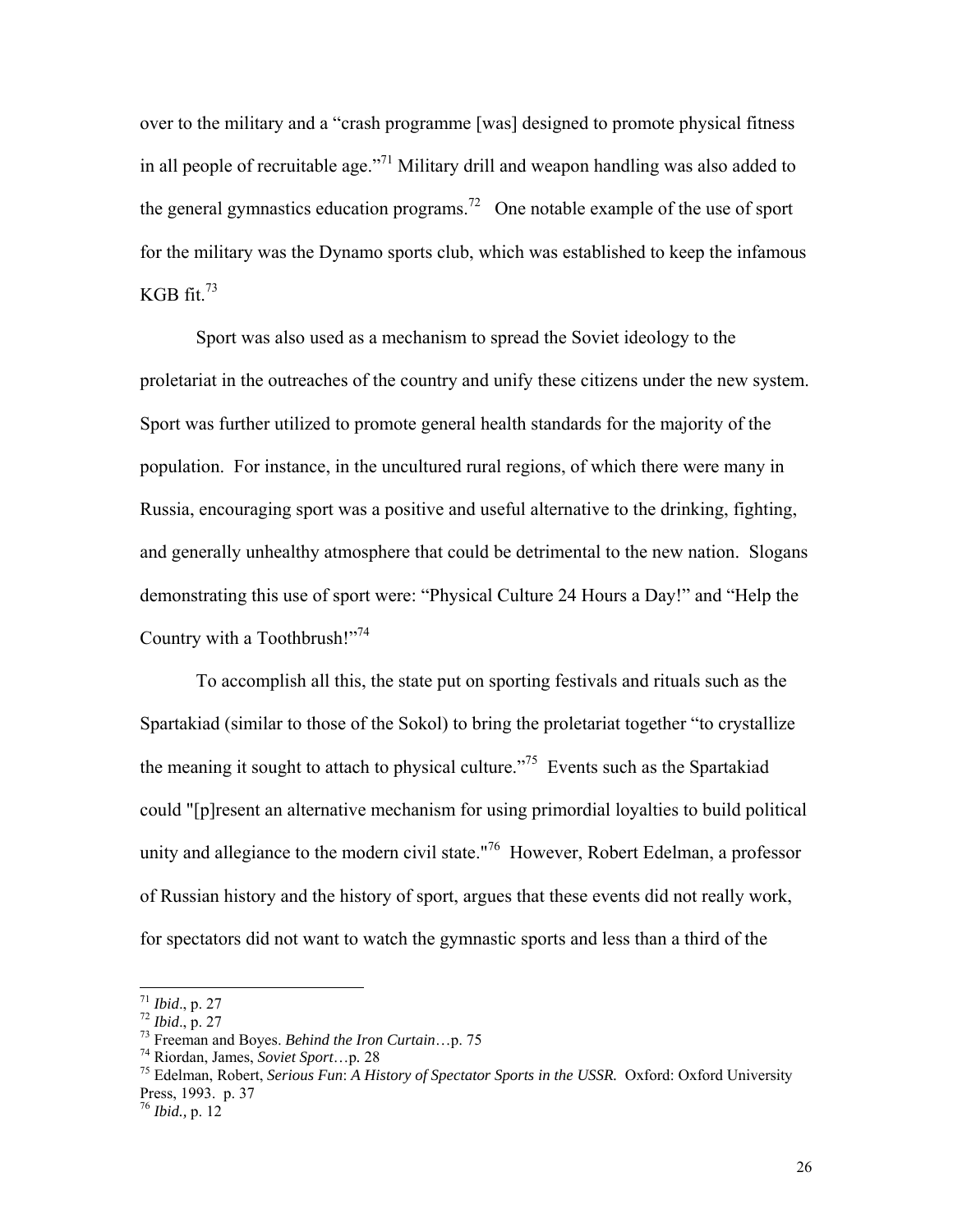participants were actually working class or peasants.<sup>77</sup> However, he notes that "spectator sports" such as football, ice hockey, and basketball could still draw a large crowd that the communist leaders used to showcase the greatness of the system that allowed for these events to exist.

As the country stabilized, the Soviets started to look at the international scene and began to promote relations with their neighbors in the event that they might need an ally. Not surprisingly, sport was a perfect vehicle: "[s]port, in cutting across social, ethic, religious and language barriers, was seen as one of the most suitable vehicles for Soviet cultural diplomacy."78 And so, Moscow staged the First Worker Spartakiad to not only demonstrate proletarian internationalism, but also counteract the 1928 Olympic Games that were taking place at the same time in Amsterdam.<sup>79</sup> This was also the same year that Stalin came to power in the Soviet Union. His motto of "socialism in one country" forced a nationalist character on all Soviet endeavors, including sport, pushing the Soviets to take pride together in their nation's athletic representatives.<sup>80</sup>

The Soviet Union emerged from World War II an international power for the first time in decades. Since it was also at this time that sports nationalism and international sport began playing such a large political role, it was inevitable that the Soviet sport would seek to contend in the international arena. Stalin, however, refused to compete in the Olympics unless victory was ensured. Consequently, the Soviet Union began putting great effort and significant resources into competitive international sport. This meant that they needed more than just fit soldiers - they needed flawless athletes. So, they turned

 $^{77}$  Ibid., p. 38

<sup>&</sup>lt;sup>78</sup> Riordan, James, "The sports policy of the Soviet Union, 1917-1941," *Sport and International Politics*...p. 73

<sup>&</sup>lt;sup>79</sup> *Ibid.*, p. 70<br><sup>80</sup> Freeman and Boyes, *Sports Behind the Iron Curtain*… p. 45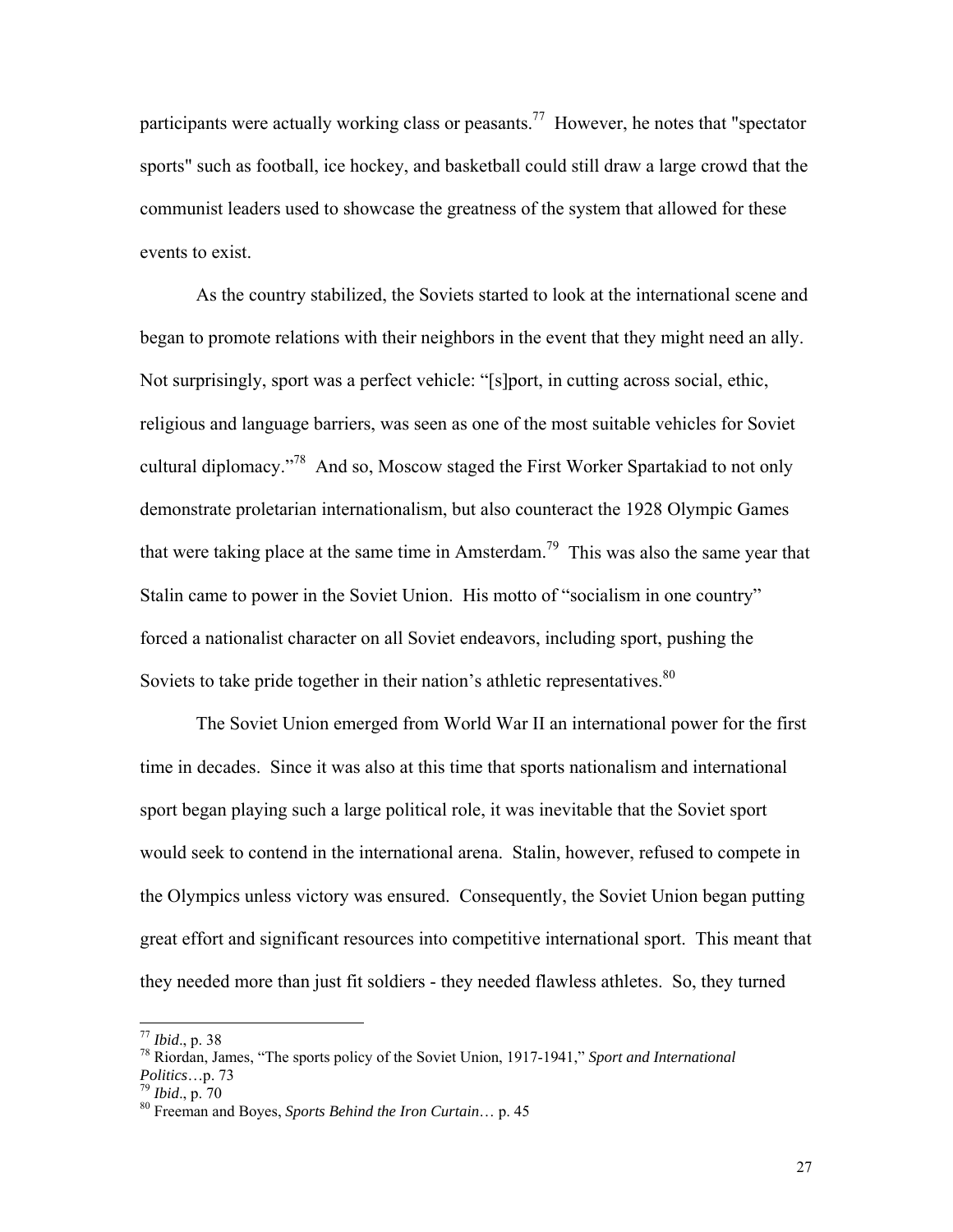toward the youth of the country. A mandatory part of education became physical fitness in a program called "*Gotov k trudu i oborne*" (Ready for Labor and Defense or GTO). Physical education became a part of the public school system, and schools had a fitness syllabus and achievement quotas.<sup>81</sup> The promising athletes were sent to sports oriented schools, given special coaches, and had the backing of the Soviet government. Some children, especially female gymnasts, were even selected before primary school. The ultimate goal of each child/athlete was to acquire the status of Merited Master of the USSR. $82$  The Soviets had thus created a pool from which they could hand pick the champions that would exalt their political system worldwide.

The life of the Soviet athletes was far better than that of the average Soviet citizen. Though they could not be paid by the state, champions were given better apartments, cars, and full access to all that the government had to offer in terms of equipment, instruction, and resources. To maintain an amateur ranking that would qualify the athletes for international games like the Olympics, the government insisted that these heroes were workers first and athletes second. Indeed, most athletes had jobs or were in the military. However, the time they actually spent at work was minimal and they instead devoted their days to mastering their sport. These athletes, with little choice in the matter, became the groomed athletic specimens of a nation. The government used them as model citizens for the general public who would inspire their comrades to achieve physical fitness and to believe in the ideology that allowed such fine athletes to prosper. The athlete played a similar role to that of the Stakhanovite labor hero's (a

 $81$  *Ibid.*, p. 92

<sup>81</sup> *Ibid*., p. 92 82 Riordan, James, *Soviet Sport* …p. 47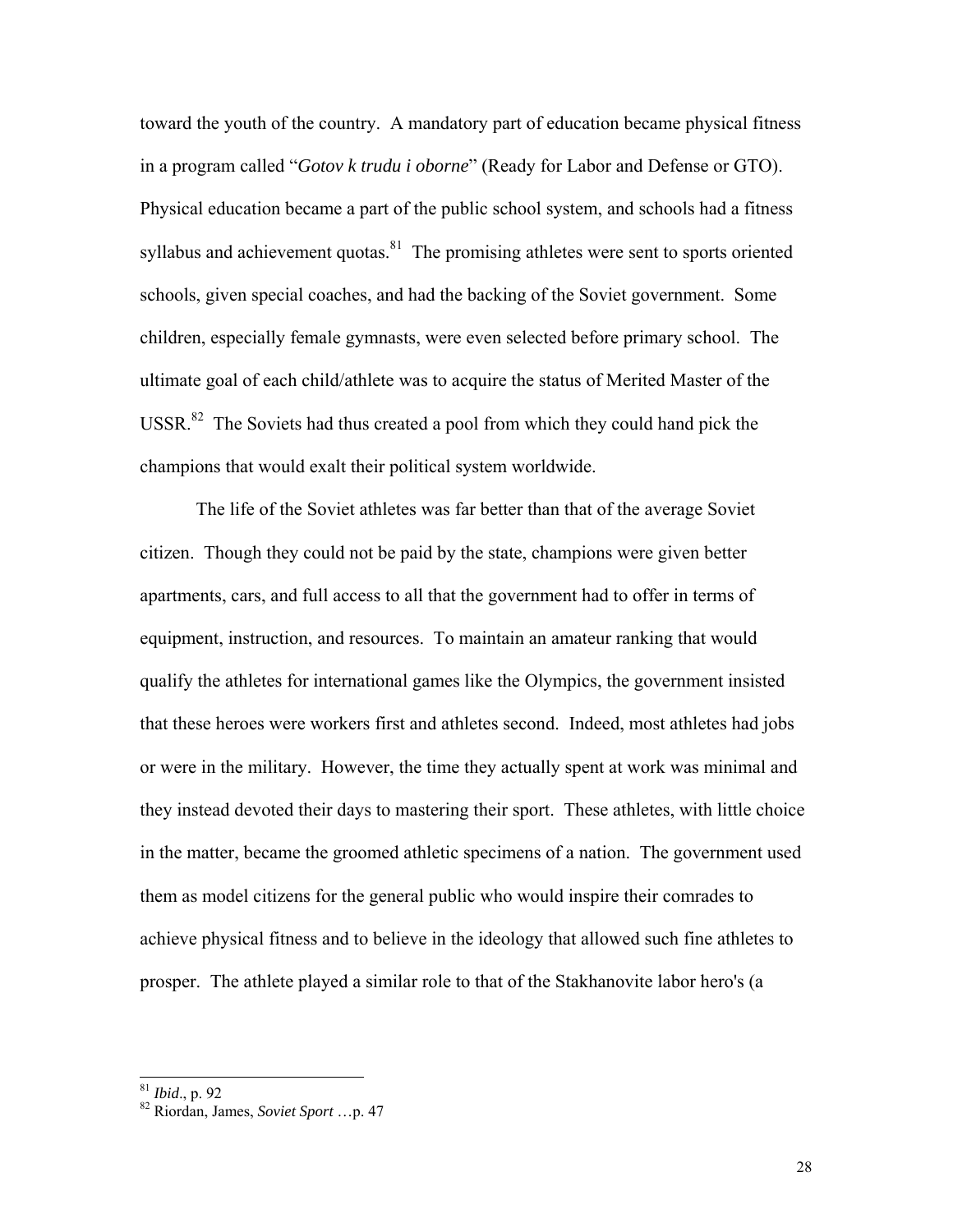laborer who produced more than his quota), for the "qualities that made an individual worker a labor hero were thought to be similar to those exhibited by great sportsmen."<sup>83</sup>

On the international front, during the Cold War, sport marches became metaphors for the military war that was waiting to erupt. Sport and its nationalistic link with politics and warlike imagery became the physical battlefield of the great ideological and political war between capitalism in the west and communism in the east. Therefore, the Soviets viewed their sporting victories as a symbol of socialist superiority.

 "The Soviet Union regarded itself as a progressive society, qualitatively different from a bourgeois society, a country in which all conditions necessary to the development of the individual were created and guaranteed by the Constitution. Participation, excellence, and victories in international competitions were thus viewed as proving and confirming the superiority of a socialist society over capitalism."<sup>84</sup>

The Soviets participated in their first Olympics since 1912 in the 1952 Helsinki

games. They shocked the world by winning  $29\%$  of the medals,  $85$  and ending up second

behind the United States in overall standings. Since victories in athletic events were

comparable to political and ideological victories,

"to see a Soviet sprinter flash past the winning post is the ultimate reassurance for the Russian people and the sportsmen themselves that their way of life is the correct one....Not only is a gold medal a triumph-it is concrete proof that the communist system actually works better than the capitalist system does in the West."<sup>86</sup>

Tales of gold medals and other victories were fed to the population as a source of pride.<sup>87</sup>

and to promote participation and interest in sport. This propaganda resulted in so much

<sup>&</sup>lt;sup>83</sup> Edelman, Robert, Serious Fun...p. 36

<sup>&</sup>lt;sup>84</sup> Shneidman, Norman N. *The Soviet Road to Olympus: Theory and Practice of Soviet Physical Culture and Sport. Ontario: The Ontario Institute for Studies in Education, 1978. p. 24* 

<sup>&</sup>lt;sup>85</sup> Freeman and Boyes. *Sports Behind the Iron Curtain*...p. 7<br><sup>86</sup> *Ibid.*, p. 41<br><sup>87</sup> Allison, Lincoln. "Sport and Nationalism." Ed. Jay Coakely and Eric Dunning, *Handbook of Sports Studies…*p. 52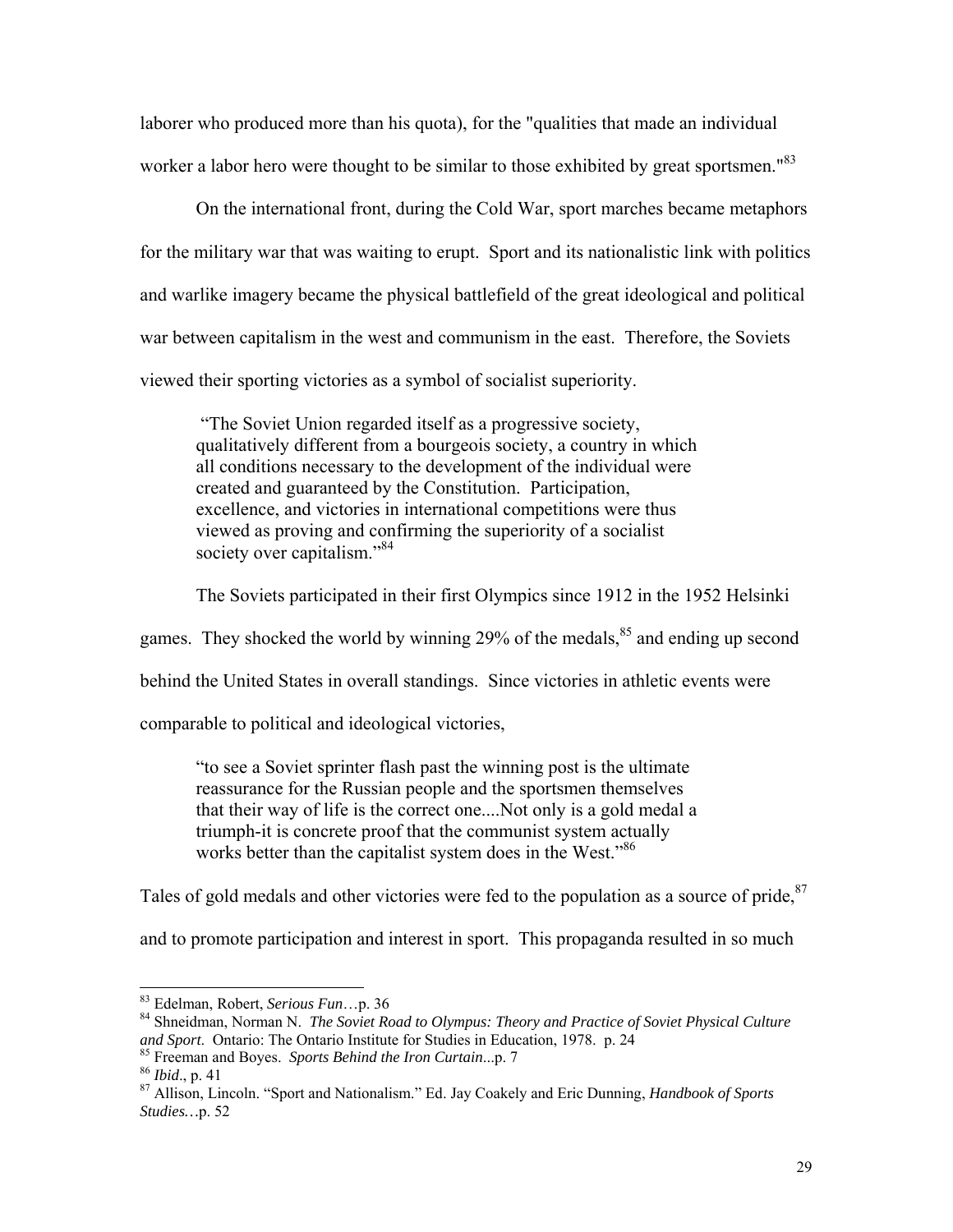activity that only championships were reported in the main newspapers. Thirty-one other publications were circulated to deal with general physical education and sport.<sup>88</sup>

#### ii) Sport in the "Satellite States"

Just as the Soviets used sport to serve the state in their own country, as they took over the governments of their new satellite states they required the puppet governments to adopt their sports ideology as well.

 "Soviet leaders used sport to try to integrate the various socialist countries, to bind them to Soviet institutions and policies, and to maintain and reinforce the USSR's 'vanguard' position within the community."89

The Soviets also hoped that sport could unify all the satellite states into a gigantic socialist front. To promote the camaraderie of the Eastern European countries, the Soviets encouraged competition among all the socialist nations, and held mass international events.

Since virtually all the states in the communist block had their own tradition of sport, the Soviet Union only needed to centralize already existing sport by combining smaller organizations into one massive system controlled by the government, under the watchful eye of the Kremlin. The political implications of sport were also not foreign to the satellite nations. Most country's sports movements had nationalistic aims that were entwined with politics, and so they "already saw sport as politicized when the Soviets took over."90 The Soviet Union also portrayed their satellites' sporting victories as an

<sup>&</sup>lt;sup>88</sup> Freeman and Boyes. Sports Behind the Iron Curtain ...p. 13

<sup>&</sup>lt;sup>89</sup> Riordan, Jim. "Russia and Eastern Europe in the Future of the Modern Olympic Movement." Critical Reflections on Olympic Ideology: Second International Symposium for Olympic Research. October, 1994, pp.1-9. p. 6

<sup>90</sup> Anthony, Don. Introduction. *Sport under Communism,* ed. James Riordan…p. 5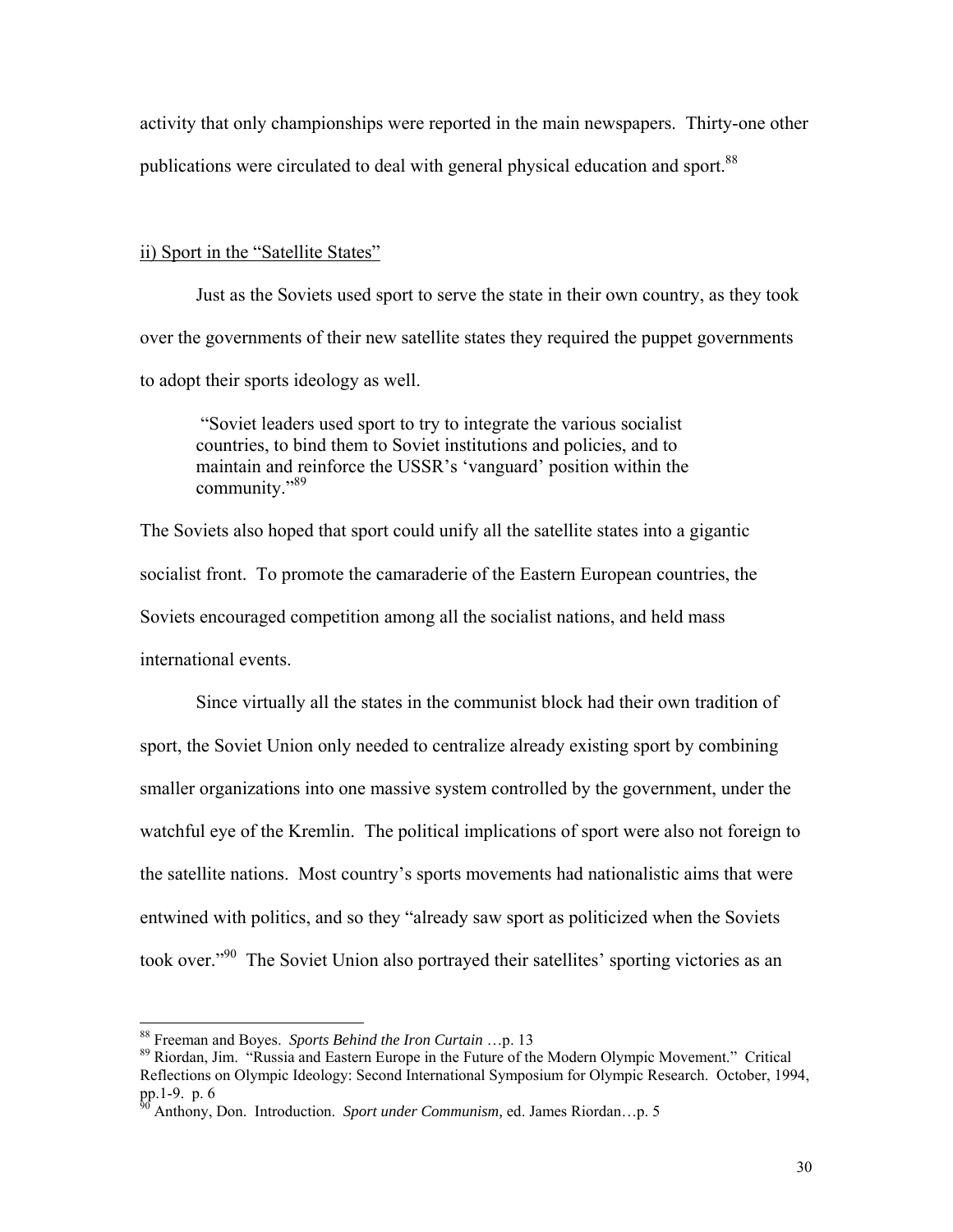accomplishment of the Soviet political system; an Olympic gold for one of these nations was a gold for the Soviets because it was a gold for communism. And so, in all of Eastern Europe, and especially in Czechoslovakia, sport continued to develop with little opposition from the people. However, just because the government controlled sport, that did not mean that it could control the nationalist goals that were deeply rooted in the culture of sport, as they were in Czechoslovakia. Therefore, the Soviet's emphasis on sport in Czechoslovakia actually encouraged the Czech nationalist movement for independence.

# iii) Communist Sport in Czechoslovakia

Much of the Soviet sport system overlapped with the system of sport already in place in Czechoslovakia that had been developed by the Sokol. In fact, since the Soviet Union strove to imitate the Czech Sokol in its own country and the other satellite nations,  $91$  Czech sport and its nationalist movement were not greatly disrupted by the Soviet takeover. The new Czech government only needed to centralize the movement and insert Soviet ideology and propaganda. Moreover, the Soviet ideology was familiar, because the Czechs had their own history of socialism in sport. The first socialist sports club, the Workers' Gymnastic Club, had been founded in 1897 after many socialists were expelled from their respective Sokol clubs due to their political beliefs.<sup>92</sup> After Czechoslovakia's independence, the Czechoslovakian Worker Gymnastics Association, which opposed the Olympics for political and social reasons, hosted the first unofficial

<sup>&</sup>lt;sup>91</sup> Nolte, Claire, *The Sokol in the Czech Lands*... p. 166<br><sup>92</sup> *Ibid.*, p. 143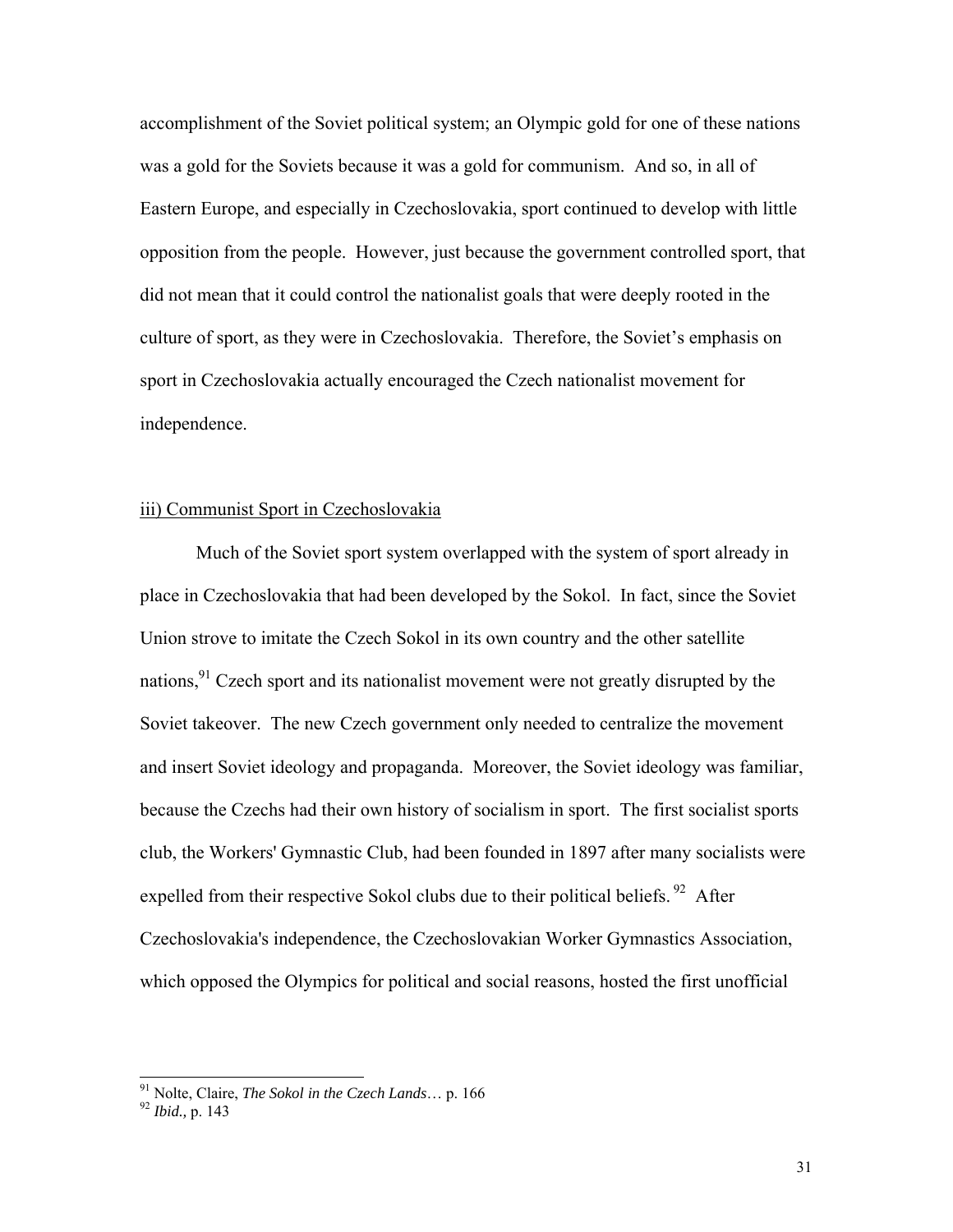Worker Olympics in 1921.<sup>93</sup> Athletes from 12 countries came to Prague to take part in the festival, which, in addition to sport, featured mass artistic displays, choral recitals, political plays, and the singing of revolutionary songs.  $94$ 

In 1948, after the Soviets took over the Czech government, the entire Czech sport movement was unified and "the new national sports organization became a paramount part of the social life of Czechoslovakia."<sup>95</sup> In 1952, a new physical training law was passed that's prime emphasis was on mass participation.<sup>96</sup> The Czech government also installed the same GTO program as the Soviets had to make "[t]he entire activity of the Czech sports movement aimed at preparing citizens for work and defense.<sup> $97$ </sup> Even though the Soviets discontinued the Sokol, the nationalist association with sport was able to survive because the Soviet's acknowledgement of the importance of sport. Dr. Vladimir Kostka, a prominent Czech in physical culture, was thus able to write in a publication on Czech sport that "the national character of Czech sport and physical education was fully retained as an expression of Czech national culture.<sup>"98</sup> However, the communists wanted this national culture to celebrate Czech communism. The Soviets hoped that by encouraging sport they could spread their ideology to the Czechs and give them a new sense of nationalism that was connected to Soviet nationalism.

One way this was done was through propaganda. For instance, the Soviets made it a "rule that Spartikiads should be associated with anniversaries commemorating the national liberation struggle and the Czechoslovakian's liberation by the Soviet Army in

<sup>&</sup>lt;sup>93</sup> Riordan, James. 'The Worker Sports Movement.'' Ed. James Riordan and Arnd Krüger, The International Politics of Sport in the Twentieth Century...pp. 109-110<br><sup>94</sup> *Ibid.*, p. 110

<sup>&</sup>lt;sup>95</sup> Kostka, Vladimir. "Czechoslovakia." Ed. James Riordan Sport under Communism...p. 60<br><sup>96</sup> Zemanova, Marie. *Czechoslovak Sport Goes Ahead*. Prague: Orbis, 1955. p. 7<br><sup>97</sup> Kostka, Vladimir. "Czechoslovakia." Ed. James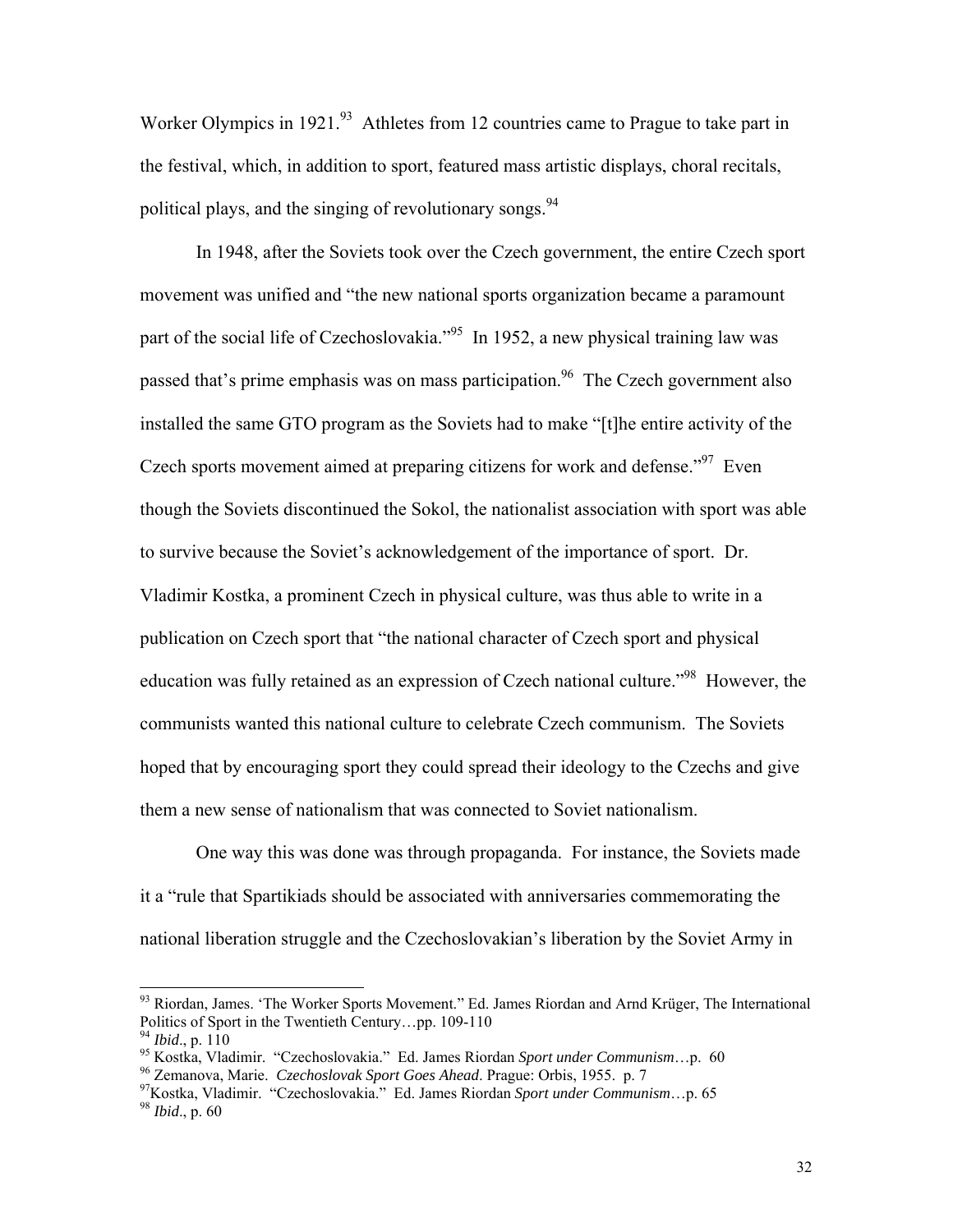the last war."99 This meant celebrating the communist "independence" of 1945, not the democratic independence of 1918. The Soviets were basically trying to have the people believe they were a free nation thanks to the Soviets, and therefore should celebrate communism. Communist propaganda on Czech sport promoted the idea that while Czech sport was good before communism, communism made it great. In a propagandist book, *Czech Sport Goes Ahead*, the author boasts of the communists' advancement of sport in Czechoslovakia, stating that although sport was on the rise during the nation's independence:

 "the low living standard of the great majority of the population, particularly at the time of economic crisis and growing unemployment, prevented the majority of working people and of youth from systematically participating in sporting events."<sup>100</sup>

The author claims that the reorganization of physical training and sport "made possible even greater progress."<sup>101</sup> Statistics were provided to prove progress, including the rise in the number of youth and the overall population participating in physical fitness activities, the number of new facilities, and the increase in medals won in the 1952 Olympics. In other words: "[t]he condition for achieving sports championship is the largest possible number of sportsmen."<sup>102</sup> The communists even claimed that their Spartikiads were better than all previous events of a similar nature, and that "[t]hose who had seen the pre-war Sokol Festivals...were astonished anew."<sup>103</sup>

 $99$  *Ibid.*, p. 62

<sup>&</sup>lt;sup>100</sup> Zemanova, Marie. *Czechoslovak Sport Goes Ahead*. Prague: Orbis, 1955. p. 7<br><sup>101</sup> Ibid., p. 7<br><sup>102</sup> Československý svaz tělesné výchovy. *20 Years of Czechoslovak Physical Training 1945-1965*.

Prague: The Sport and Tourism Publishing House, 1965. p. 12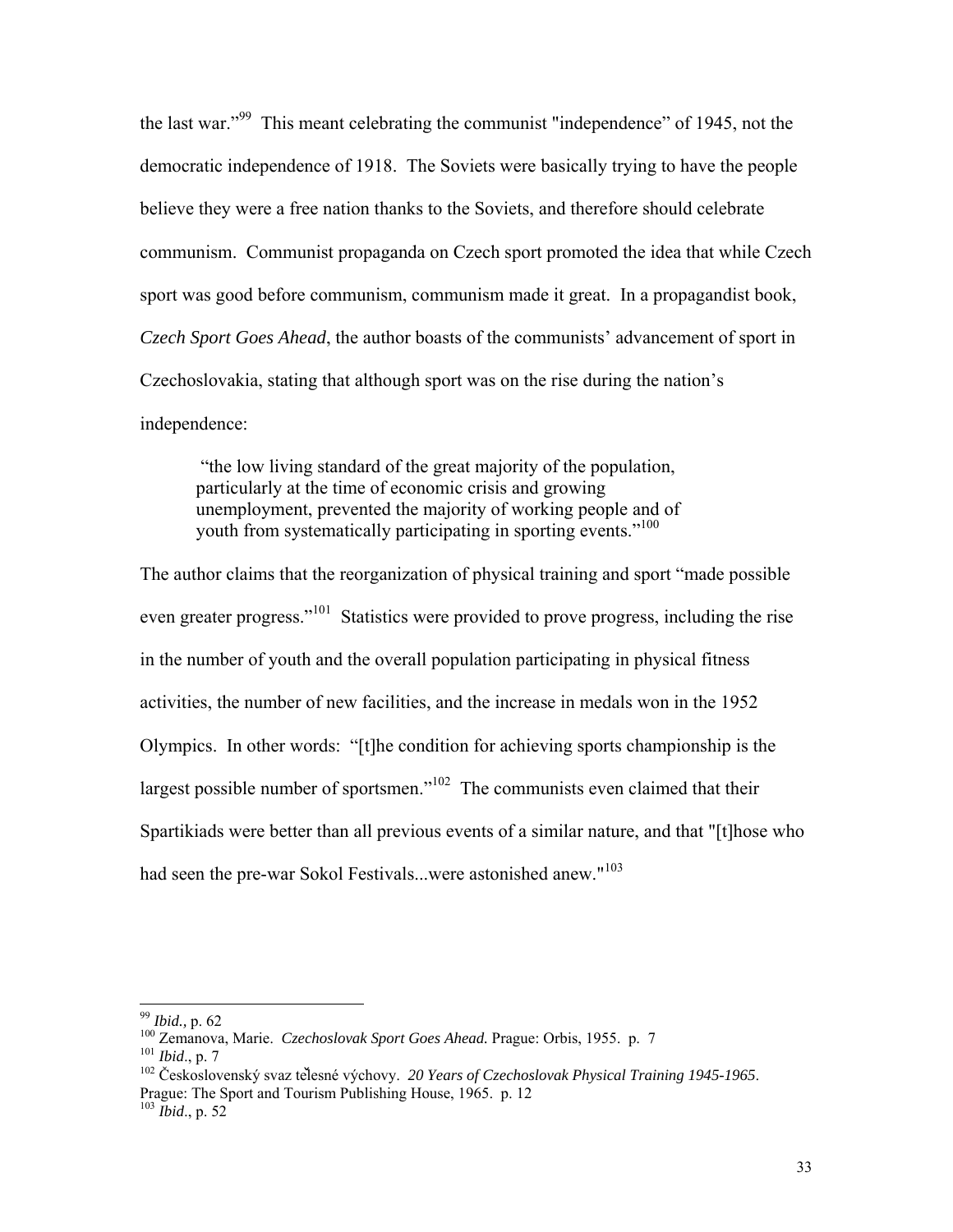#### iv) Martina Navratilova

Martina Navratilova was born in Czechoslovakia in 1956 and was a product of the communist sports system. A natural athlete and avid tennis player, her talent was recognized by the state. In her extraordinary career spanning over 30 years, she won 177 career titles. Navratilova acknowledged that her success was due to the communist government's emphasis on sport: "[t]here [was] nothing in the Czech culture that would prohibit me from being the best I could."104 While communism gave Navratilova the environment for her development, it did not brainwash her into supporting the communist government as the Soviet's desired. She describes how unhappy she and her family were under the communist rule. Her family's property was confiscated and they lived in a small house overlooking the grove of apple trees they had once owned. Navratilova tells of how, as a small child, she used to steal fallen apples as an act of defiance, taking what rightly belonged to her family. Growing up on the tennis court, Navratilova could dream of traveling and independence, and so for her, sport served as a path to freedom, just as it did for her people.

Perhaps one of the reasons for Navratilova's unhappiness with communism was that although the government allowed her to play tennis, it was not for her enjoyment, but to promote the Czechoslovakian national program.

"In the mid-sixties, the Communists could see the value of sports as a way of making people proud and keeping their minds off the less pleasant aspects of life. They approached sports the same way they approached the economy: with a plan."105

<sup>&</sup>lt;sup>104</sup> Navratilova and Vecsey, *Martina*...p. 53<br><sup>105</sup> *Ibid.*, pp. 25- 31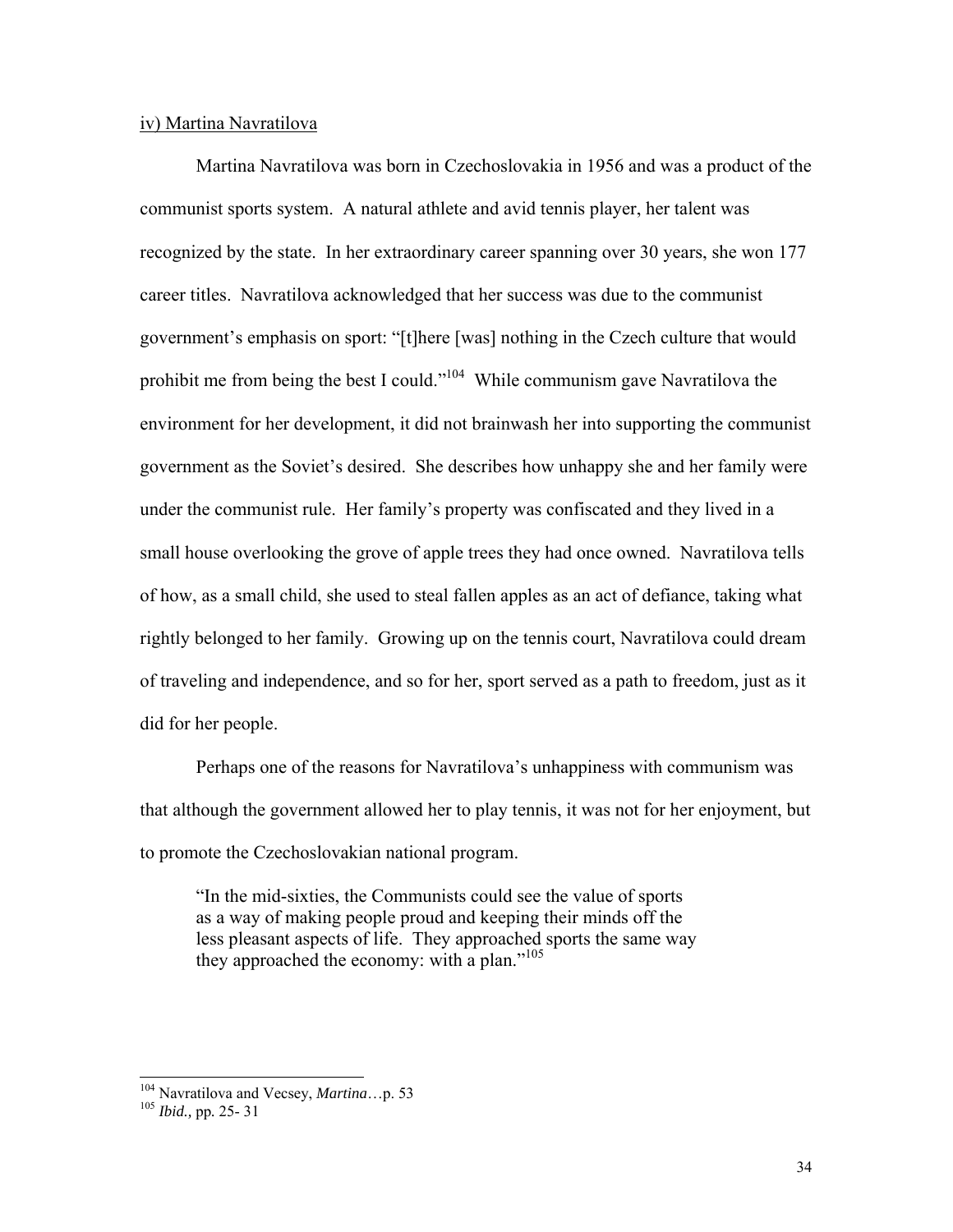She also recollects how learning to play tennis in the communist system was not like a social outing or recreation.<sup>106</sup> Sport was a mandatory part of school and everyone was expected to practice or take additional lessons outside of school. Once the sports authorities designated her as a youth with potential, Navratilova's career and life came under their control. She was assigned a coach, was told when, where, and how often to practice. She was also told which tournaments she would play in, and in which hotels she would stay at while she competed. Finally, any prize money she won was to be "given" to the state. After a few tournaments in the West, the government decided that Navratilova was becoming too "Americanized" and they were considering not letting her play in the U.S. Open.

 "To me, that's typical Communist thinking. The Czech government had put a lot of time, and money, and energy into my tennis, and now that I had gotten to the top, they were nervous….[T]hey just couldn't deal with a Czech…starting to get ideas of her own about how to train, how to play, which tournaments to enter. They wanted total control, but the more I won, the less they could control me. They were willing to sacrifice my tennis career in order to control me. And I wasn't going to stand for that "107

This shows that the communist system was backfiring: Navratilova's success caused her to resent the Soviets even more. Like most athletes, Navratilova had not succumbed to the communist propaganda, especially its role in sport. The political crackdown after the Prague Spring gave her a further reason for resentment. In 1975, Navratilova, unable to stand silently by and watch her career falter, defected to the United States. The rest of the Czechs could not defect as easily, but still used sport to make their voices heard.

 $106$  *Ibid.*, p. 30

<sup>&</sup>lt;sup>107</sup> Navratilova and Vescey. *Martina*...p. 125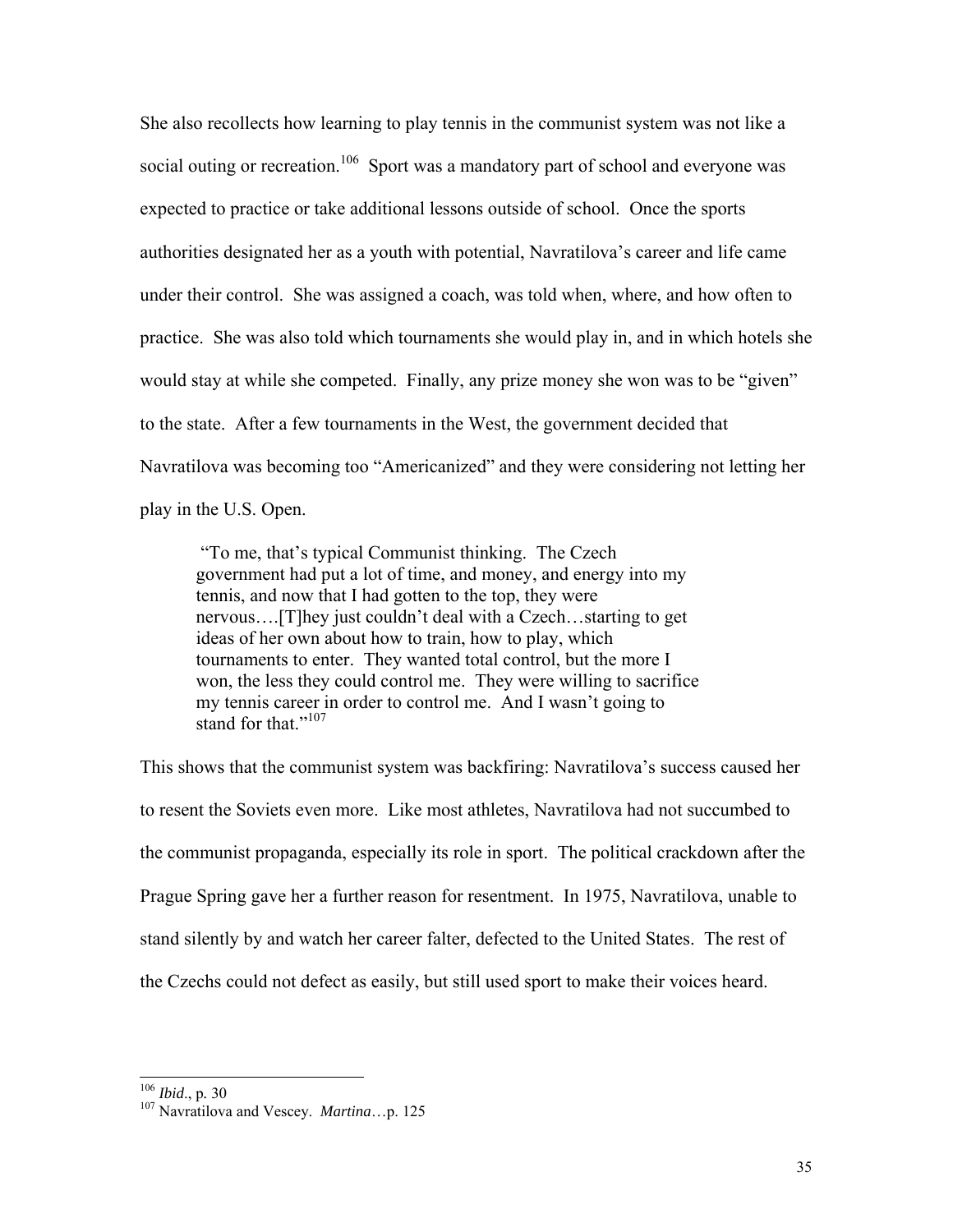# **IV. Czech Sport as a Vehicle for Nationalism during Normalization: "You need a tank to beat me"**<sup>108</sup>

 The events of 1968 in Czechoslovakia changed the history of the nation. The Czechs were forced to quickly switch from a period of liberalization, the Prague Spring, to a period of intense governmental oppression, the normalization. This caused them to depoliticize, abandoning faith in the ability of politics to represent a nationalist cause. However, throughout the turmoil, one part of Czech society remained constant – sport – so much so that it became one of the few vehicles for nationalism left in the country, and thus took on a paramount role in the political drama.

In 1968, Alexander Dubček was appointed by the Czech Central Committee to replace First Secretary Antonin Novotny, who was a Stalinist. Novotny had led the country into a long period of economic depression, and Dubček was given leeway in order to stabilize the country. Dubček saw liberal reforms as the way for the country to succeed, and soon Czechoslovakia underwent a cultural revival. Under Dubček, the "insatiable appetites of a people who had once tasted democracy and material comfort… craved both again."109 Writers, students, and artists led the people in a liberal quest for "socialism with a human face." Dubček assured the Kremlin that they were not trying to split from the Soviets, merely trying to find some freedom in the communist system. Consequently, among other liberalizing measures, censorship was lifted, communication with and travel to the west was allowed, and political prisoners were released.

 During the Prague Spring, sport was also seen as being liberalized, though, because of the Soviet support, it had never been oppressed to the extent that other institutions had. Navratilova, though only eleven at the time, remembered a sporting

<sup>&</sup>lt;sup>108</sup> Navratilova and Vescey. Martina...pp. 73-74

<sup>&</sup>lt;sup>109</sup> Littell, Robert. ed. *The Czech Black Book*. New York: Rederick A. Praeger Publishers, 1969. p. vi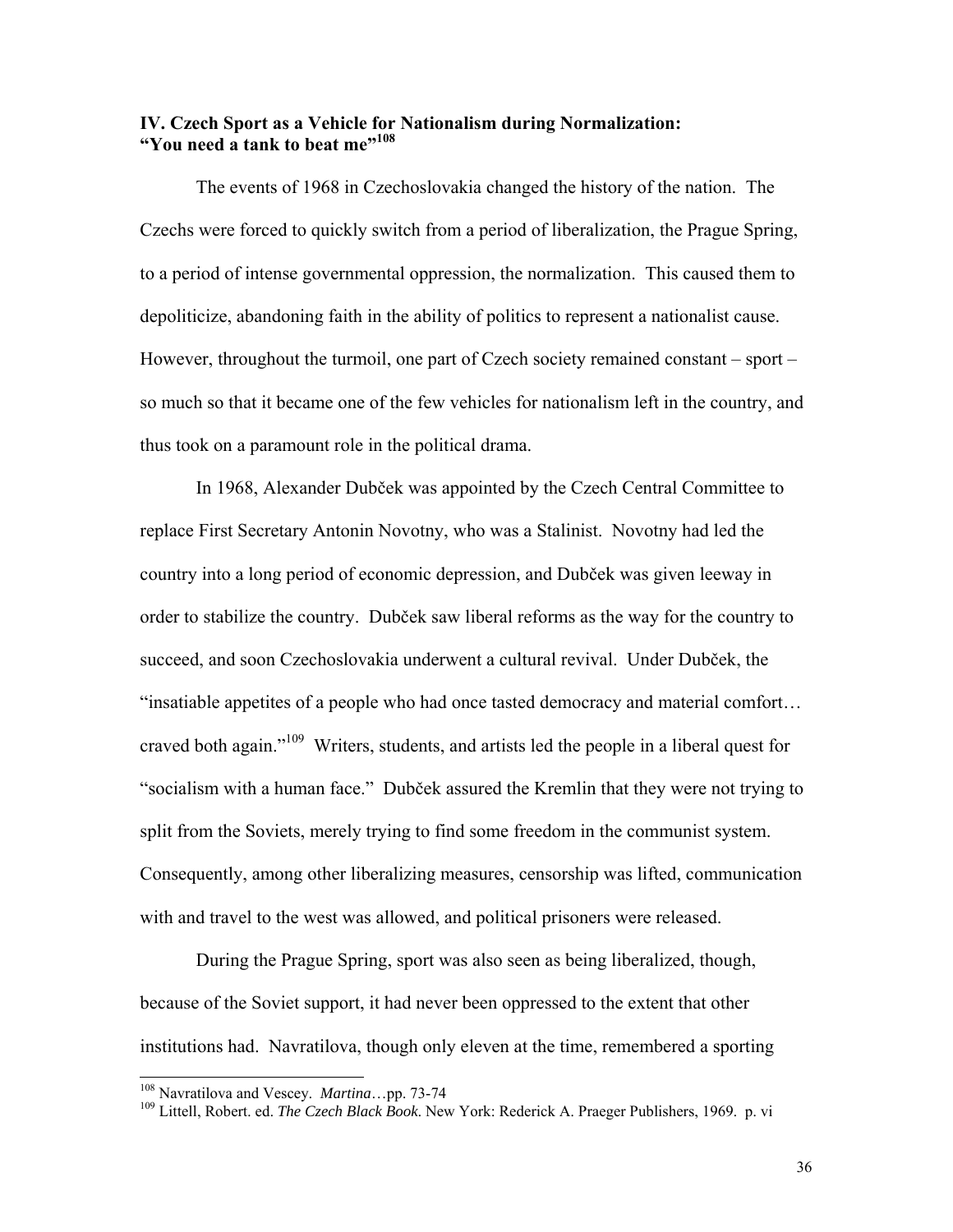event only a month into Prague Spring, an ice hockey game in the 1968 Winter Olympics at Grenoble. The Czechs defeated the Soviets 5-4:

"[s]ome people said the game was a good omen for the year. They were convinced that under Novotny our national team would not have been allowed to beat the Russians, but under Dubček they'd been free to play to their limits."<sup>110</sup>

While there is no proof that the Czechs were not permitted to play their best under Novotny, this sentiment reflects how wary the Czechs were of their oppressors and how sport continued to play a nationalistic role within the cultural revival.

To go a step further, one Czech historian's recollection of the game even includes a story of a "beerhouse statesman" claiming that the Prague Spring started because of the hockey game.<sup>111</sup> Though the historian promptly denies that the game instigated the Prague Spring, the fact that a Czech could think that a sporting event could start a political and cultural event of such prominence shows the importance of sport to the Czech people. Indeed, moments after the game, the people took to the streets writing "5- 4" on the walls and sidewalks. Tad Szulc, then a reporter for the New York Times, who was in Prague for the game, describes how the" [v]ictory over the Soviet Union with its obvious symbolism electrified the nation" and was a means for the people to equate domestic liberalization with anti-Soviet sentiment.<sup>112</sup>

This domestic liberalization of Prague Spring could be seen in the revival of the historically nationalistic sports organizations. The Czechs reopened Sokol clubs<sup>113</sup> and the Czech IOC even proposed Prague as the location of the 1980 Olympic Games.<sup>114</sup> The

<sup>&</sup>lt;sup>110</sup> Navratilova and Vecsey. Martina...p. 66.

<sup>&</sup>lt;sup>111</sup> Wechsberg, Joseph. *The Voices*. New York: Doubleday & Company, Inc., 1969. p. 2<br><sup>112</sup> Szulc, Tad. *Czechoslovakia Since World War II*. New York: The Viking Press, 1997. pp. 274-5<br><sup>113</sup> Nolte, Claire, *The Sokol in* 

Committee"…p. 19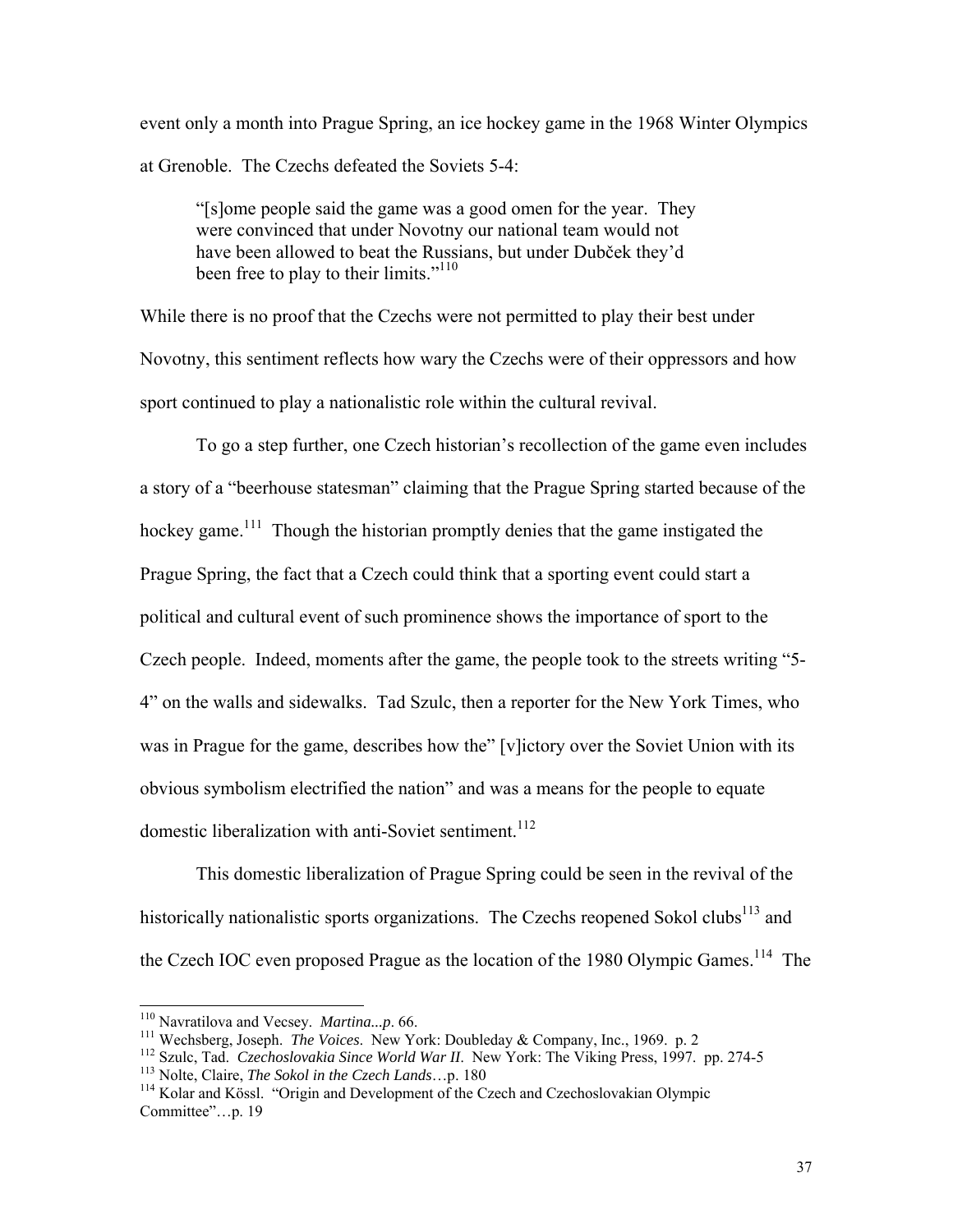institutions that had helped liberate the Czechs from the Hapsburgs were back to revive the political nationalist drive, renewing the prominence of sport in the political arena.

 For eight months, Dubček repeatedly reassured the anxious Kremlin that Czechoslovakia had no plans to break off foreign relations like the Hungarians had tried to do in 1956. But, to add to the Kremlin's fear, radicals were forming new socialist parties and mass demonstrations were becoming more and more anti-Soviet. In frustration, on July 28, 1968, Soviet divisions surrounded the country. For a month, the Czechs continued with their liberalization despite the spreading sense of impending doom. On August  $20<sup>th</sup>$  at 11pm, the Soviet tanks crossed the border and by morning they filled Wenceslas Square in the center of Prague and also the city of Bratislava, now the capital of modern day Slovakia. Tens of thousands more tanks covered the countryside. This first wave of tanks consisted of 100,000 Russian, 40,000 Polish, 10,000 Hungarian, 10,000 East German, and finally 5,000 Bulgarian troops.115 The people of Czechoslovakia felt betrayed by this action because all five nations had broken the Warsaw Pact, in which they had sworn not to interfere with each other's governance. As one Czech put it: "Christ had only one Judas but we have five."<sup>116</sup>

 At the request of Dubček, the Czechs did not fight back. But, still full of hope from the progress of the past eight months, they did everything in their power to passively resist the Soviets. In addition to peaceful demonstrations and "The Manifesto of 2000 Words," the Czechs tore down street signs so the troops could not find their way, established an underground resistance radio, and even tried to convince individual soldiers that their actions were wrong and that they should leave the country. However,

l

<sup>115</sup> Kusin, Vladimir V. *From Dubcek to Charter 77: A study of 'normalization' in Czechoslovakia 1968- 1978.* New York: St. Martin's Press, 1978. p. 9 116 Wechsberg, Joseph, *The Voices*…p. 50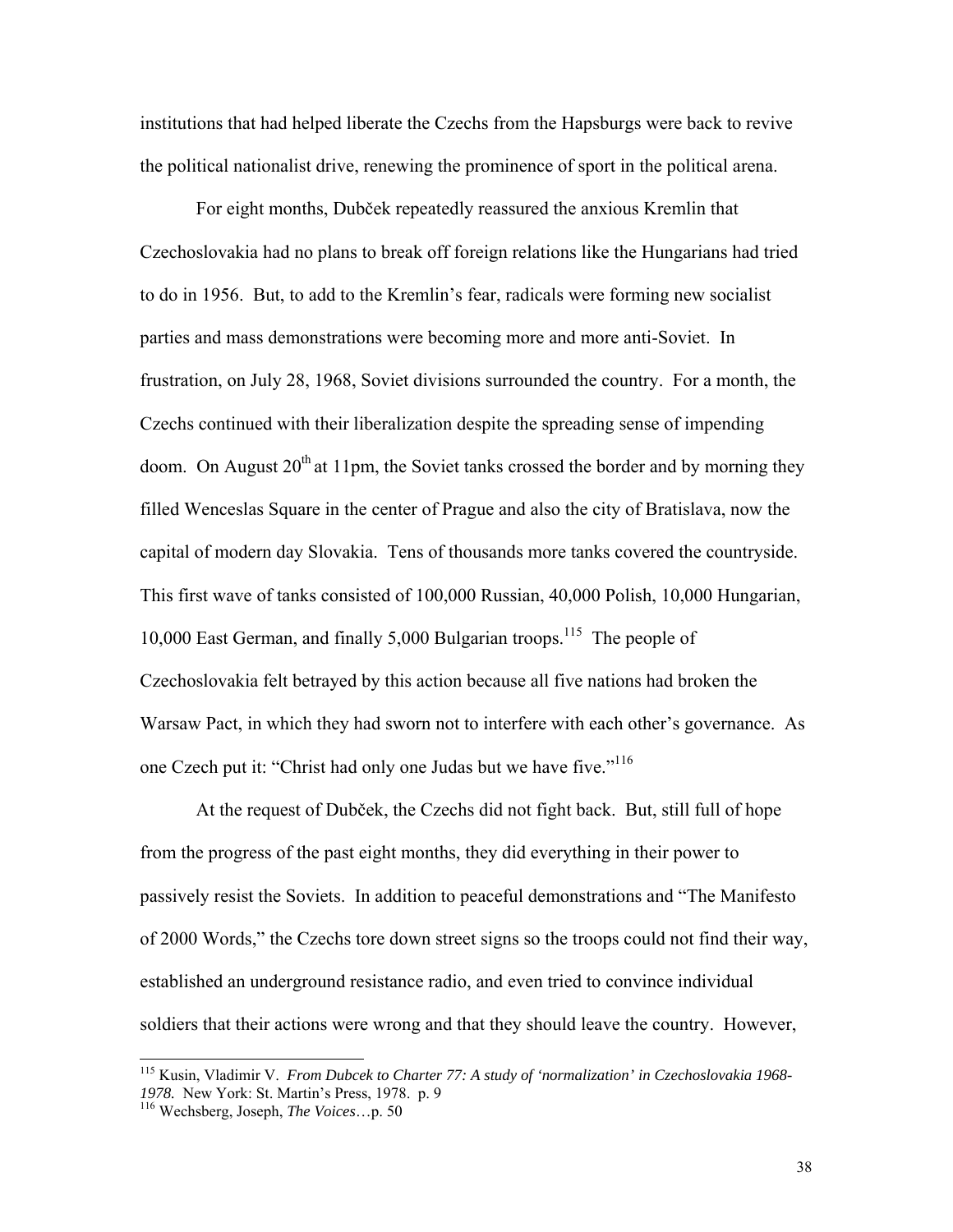after five days of non-violent protests, Dubček succumbed to the Kremlin by signing the Moscow Protocol, thereby revoking all the liberal decrees that had been instituted during the thaw. As Kenneth Skoug Jr., an American ambassador in Prague at the time put it: at "2:30 [when the Protocol was signed] the cheering stopped, not to resume for over 21 years."117 And so Czechoslovakia entered into a period of normalization, in which the country submitted to political repression and returned to the Soviet ideology.

 After the "spring" of cultural revival, the normalization was a "winter of discontent.<sup>"118</sup> Not only was the spirit of the people destroyed by the invasion, but they were confused and disillusioned by their leaders' rapid acquiescence. Since they could do nothing but watch their dream be signed away, many formed "the lasting and unshakable conviction that politics [was] a filthy business."<sup>119</sup> Then, as if that was not enough, large sections of society were persecuted - over  $100,000$  Czechs lost their jobs<sup>120</sup> and the intelligentsia was wiped out. "The lesson that people drew from the fate of the persecuted intelligentsia was that it does not pay to meddle in politics,"121 and the Czechs developed an attitude of de-politicization.

"[H]arsh repression of every opposition voice, numerous arrests and political trials….revived fears of a return of the Stalinist terror…all the more so because the reign of terror of the 1950's was still fresh in people's minds due to the disclosures of the Prague Spring."<sup>122</sup>

l

<sup>117</sup> Skoug, Kenneth N. Jr*. Czechoslovakia's Lost Fight for Freedom 1967-1969: An American Embassy Perspective.* Connecticut: Praeger Publishers, 1999. p. 180<br><sup>118</sup> Navratilova and Vescey, *Martina*…p. 73<br><sup>119</sup> Falk, Barbara J. *The Dilemmas of Dissidence in East-Central Europe*. Budapest: Central European

University Press, 2003. p. 32

<sup>120</sup> Simecka, Milan. *The Restoration of Order: The Normalization of Czechoslovakia 1969-1976*. Bratislava, 1984. p. 65<br><sup>121</sup> *Ibid.*, p. 71

<sup>&</sup>lt;sup>122</sup> Renner, Hans. *A History of Czechoslovakia Since 1945*. London: Routledge, 1989. p. 107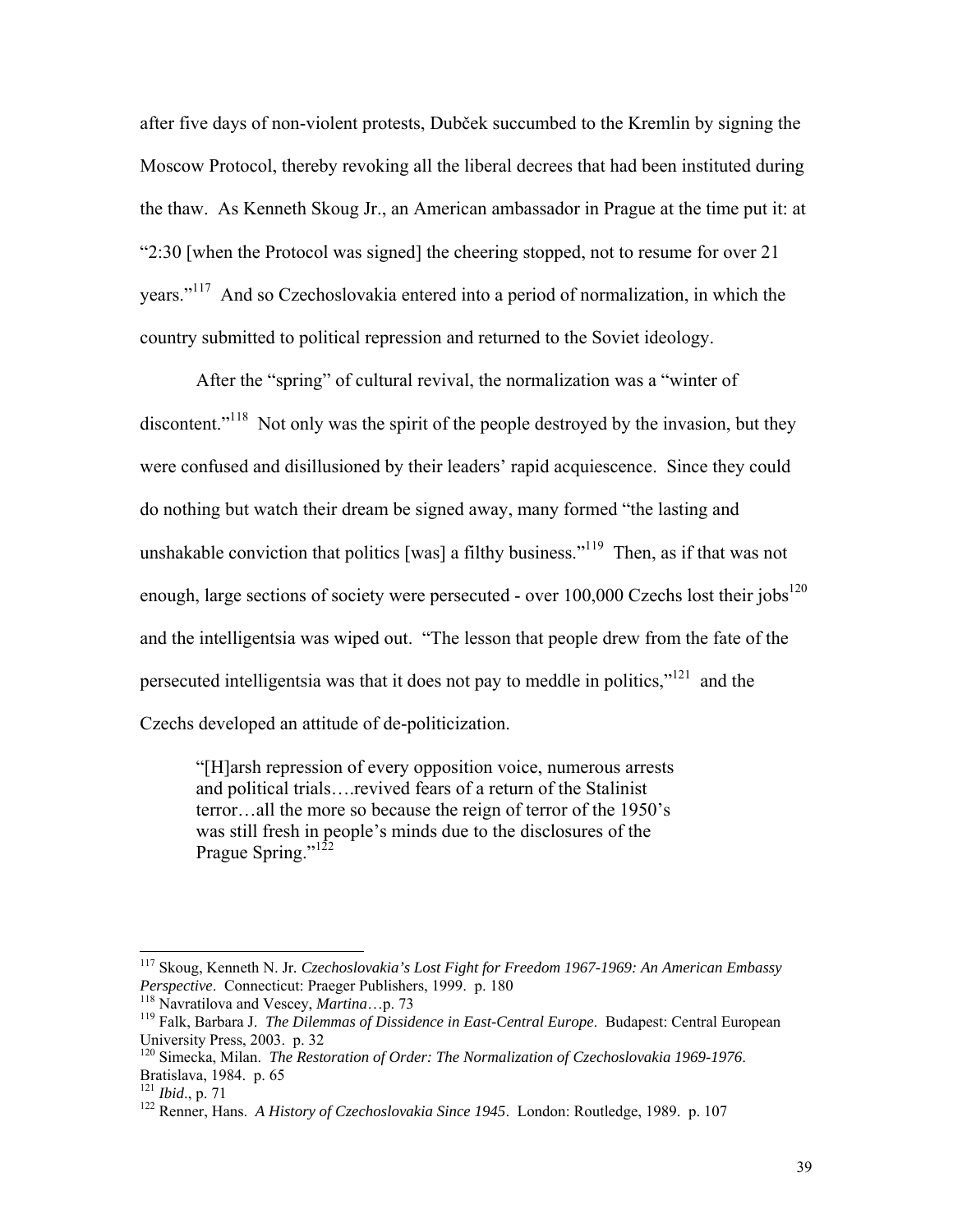Life returned to how it had been before the Prague Spring, but this time it was worse. Now the people had tasted a new future, but were forced back into their depressing past, making their present and future extremely miserable. Navratilova remembers how during the normalization,

"[t]he Czechs and Slovaks learned to swallow their feelings after 1968. We became a depressed society. You could see the difference: people just weren't optimistic about the future. It was all pretty gloomy….There's nothing to laugh about, everybody looks very stern….They're going through the motions….But there is little joy…I saw my country lose its verve, lose its productivity, lose its soul." $^{123}$ 

 However, throughout the political turbulence and normalization, sport continued as usual because the Soviets appreciated its uses. In fact, one source argues that the new government put in place by the Soviets sought to demonstrate Czech economic prosperity during the normalization by excelling in sport. Part of the socialist agenda had always been to showcase the political system's success through sport, but the Czech government put in place even more mechanisms to insure sport's development. For instance, the Czechoslovakian System of High Performance<sup>124</sup> was created "to identify a number of gifted athletes and provide them the best possible conditions for training."<sup>125</sup> Though this was perhaps no different than before, but the new government hoped that focusing on and supporting sport, given its central role, would calm the political unrest. In the international arena, Czechoslovakia did improve in sport, and the Czechs scored more points than ever before in the Mexico and Tokyo Olympics of 1968.<sup>126</sup> During the normalization, the Soviet Union also used sport to try to maintain a friendly relationship

<sup>&</sup>lt;sup>123</sup> Navratilova and Vescey, *Martina*...p. 75

<sup>&</sup>lt;sup>124</sup> Arben, Joseph L. "Mexico City 1968." *Sport in the Global Village*. Ed. Wilcox, Ralph C. West Virginia: Fitness Information Technology, Inc., 1994. p. 342

<sup>125</sup> Arbena, Joseph L. "Mexico City 1968" Ed. Jay Coakely and Eric Dunning, *Handbook of Sports Studies...p.* 342 <br><sup>126</sup> Wilcox, Ralph C. *Sport in the Global Village...p.* 341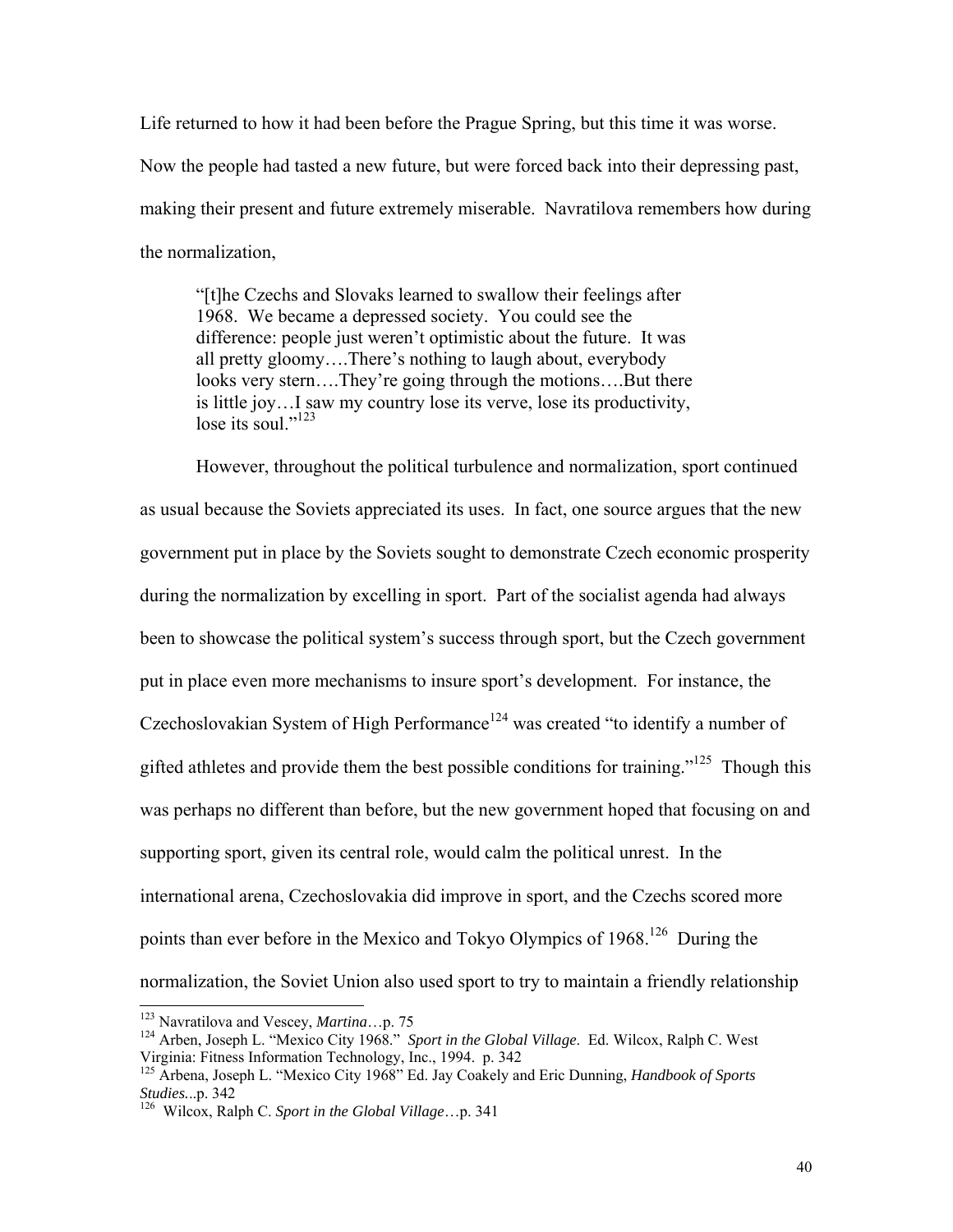with the Czechs, whom did not hold the Soviets in great esteem after the invasion, and the two nations engaged in 127 competitions in 1969 alone.<sup>127</sup>

Therefore, the Soviet Union attached an even greater significance to Czech sport than before, increasing the political implications that came with it. Sport took on the nationalist role that politics no longer could. This is illustrated by Navratilova's memory of how the "first major event after the August invasion was the Mexico City Olympics, so we rooted for our people, and when we couldn't win we rooted for the Americans,"<sup>128</sup> not the Soviets. It was not just the spectators who felt this way about the Soviets; the athletic community protested Soviet sport because of the country's dishonorable political behavior. Thus, the Czechoslovak Olympic Committee wrote a letter to the IOC, requesting that they call on the governments of the five invading nations to leave Czechoslovakia.<sup>129</sup>

The spirit that sport brought to the Czech people is described by Navratilova, who reminisces on the atmosphere at a Sparta game (one of the best football teams in the country): "[t]he stadium is one of the few places where you can see any signs of emotion from the young people anymore….When Sparta scores, the roar is like a decade of emotion that has been waiting to erupt."<sup>130</sup> These are examples of how sport overcame the political silence of the people during the normalization, and showed that their nationalist spirit was still alive.

Sport was more than just a release of pent up energy and nationalism. The Soviets had created an atmosphere that when the Czechs played them, sport became an

<sup>&</sup>lt;sup>127</sup> Arnaud, Pierre, James Riordan. Ed. *Sport and International Politics...* p. 330<br><sup>128</sup> Navratilova and Vescey, *Martina...* p. 66<br><sup>129</sup> Littell, Robert, *The Czech Black Book...* p. 180<br><sup>130</sup> Navratilova and Vescey,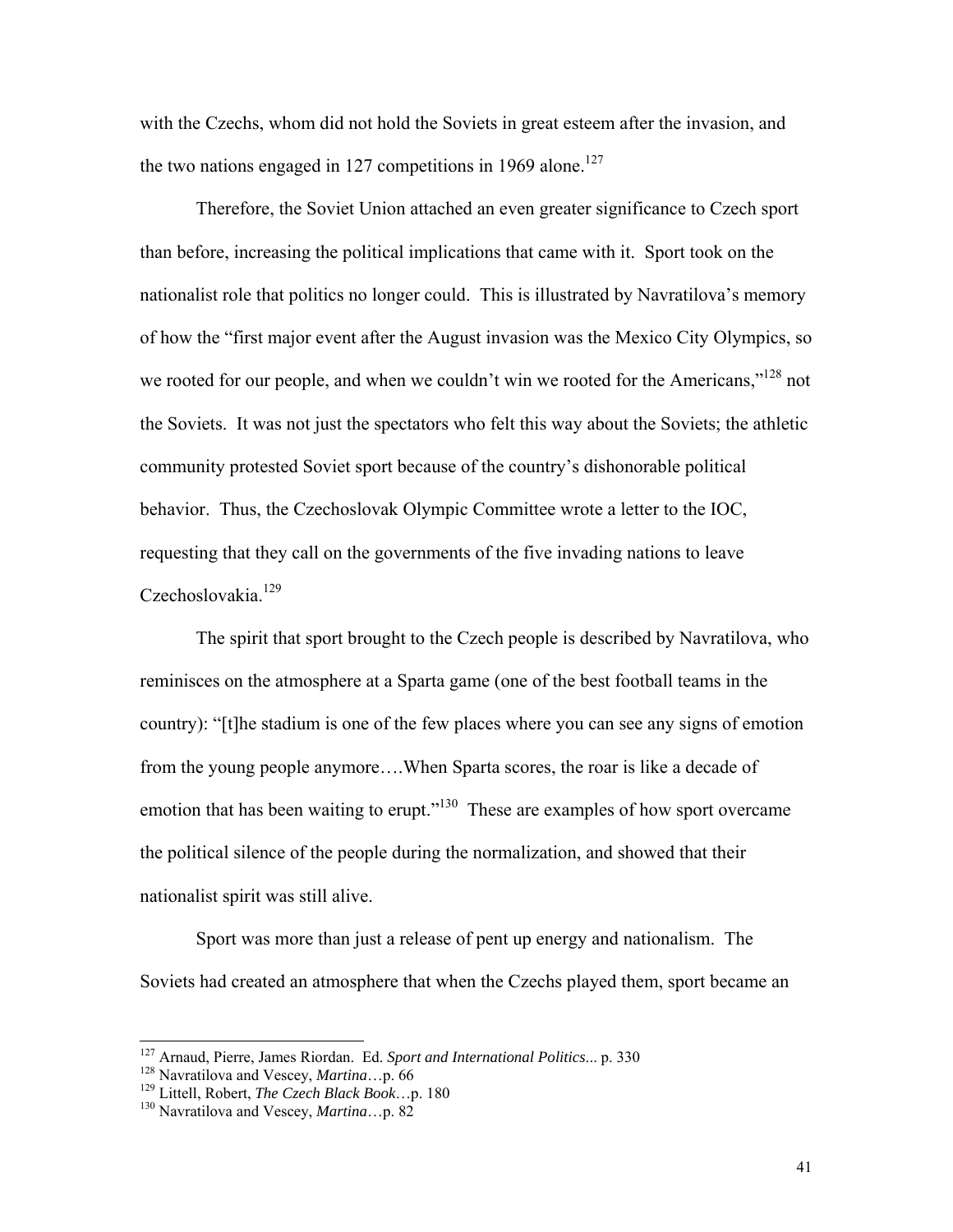instrument for revenge. Navratilova describes how her resentment towards the Russians made her a better tennis player, and how it impacted her interaction with her opponents. In a match against a Soviet doubles pair,

 "when my partner and I won the match, this blond Russian was so conceited, she just stuck out her hand and tapped mine. She wouldn't even shake, palm to palm, which was all right with me. 'You need a tank to beat me,' I told her."131

This was indeed how the rest of the country felt. They felt that the Soviets were in political control only because they had the tanks. Sport was the playing field where the Czechs could face and triumph over the Soviets who no longer had the unfair advantage of arms.

# i) Ice Hockey

 The March 1969 World Ice Hockey Championships demonstrated the role sport could play for the broader Czech population during the normalization, due to the significance that the Soviets attached to it. The tournament was originally scheduled to take place in Prague, but shortly after the invasion, the officials said it would have to be moved to Stockholm. On March  $21<sup>st</sup>$ , the Czechs beat the Soviets 2-0, with  $8,000$ spectators waving Czech flags and jeering at the Soviet team. Every Czech who owned a TV was watching at home and it was a "small but symbolic catharsis."<sup>132</sup> For a least a few hours, the Czechs had a way to express their hatred towards their occupiers and revel in their nation's success.

The next showdown between the two teams took place a week later, on March 28<sup>th</sup>. This game had a lot more at stake in the tournament, and a journalist for The

<sup>&</sup>lt;sup>131</sup> Ibid., pp. 73-74

<sup>&</sup>lt;sup>132</sup> Skoug, Kenneth N. Jr., Czechoslovakia's Lost Fight for Freedom 1967-1969...p. 227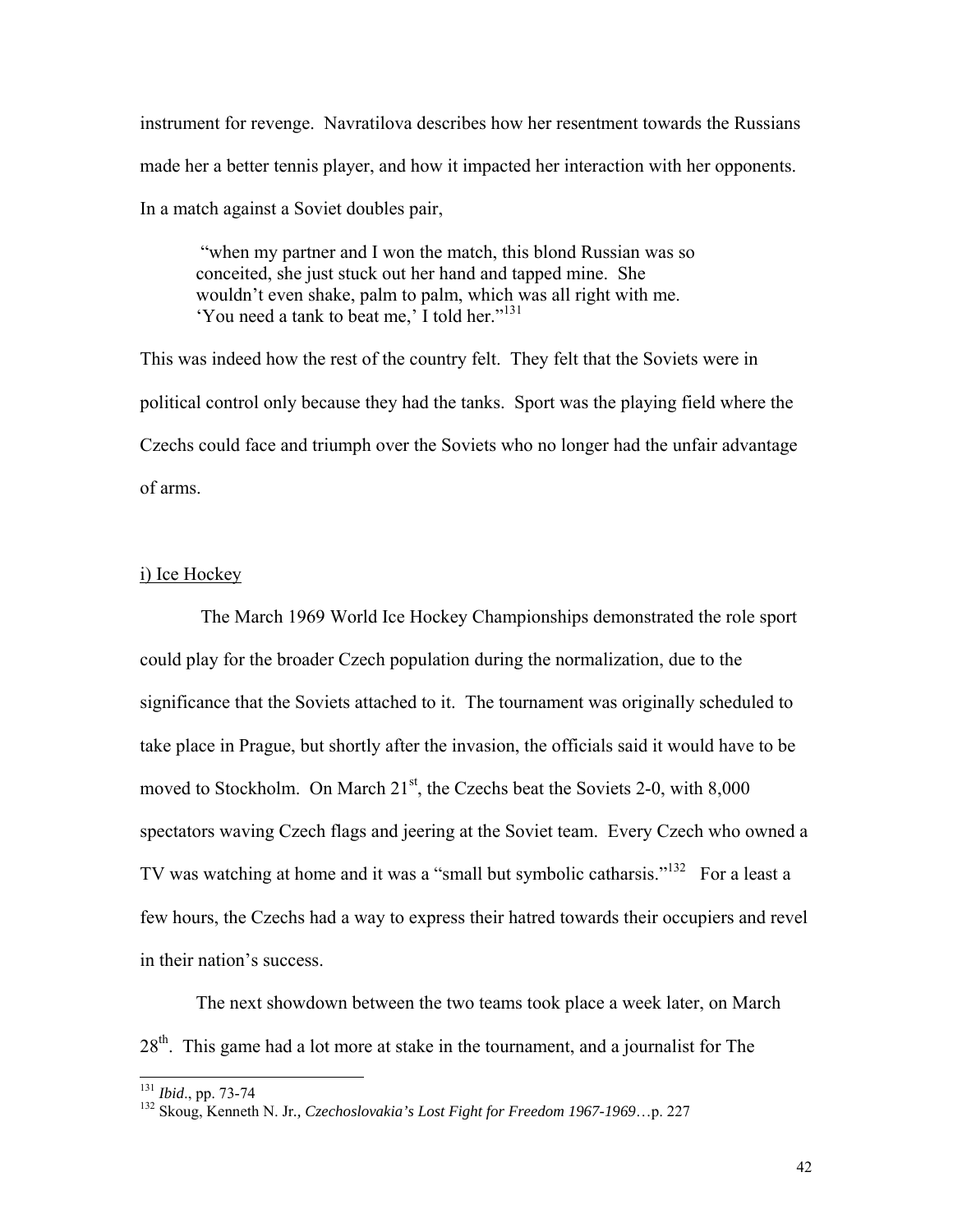London Times speculated that had the Czechs not won after the growing tension from the last game "[a] defeat would have been almost a national disaster."<sup>133</sup> But since the Czech team did win 4-3, the people poured into the streets back at home in joyful celebration. Ambassador Skoug noted that the demonstration, in a country where shouting was rare showed "the love of sport that always had characterized the Czech people."<sup>134</sup> He went so far as to say that "[he] had never seen Czechs so happy. Clearly, the city had not experienced such joy since the defeat of the Nazis."<sup>135</sup> Equating the Soviets with the Nazis is a bold step to take, but the fact that Skoug does so is an indication of how unhappy the Czechs were in their daily lives and how much this one game meant to them.

Though winning the hockey championship in itself was a booster for national pride, the fact that the Czechs had beaten the Soviets made it a monumental accomplishment and "[f]or a moment sport took over the role of politics, where politics failed."<sup>136</sup> The Czechs ran through the streets to Wenceslas Square, where the Soviet tanks had so recently invaded, screaming "4-3!"<sup>137</sup> One author describes it as "a classic example of a sporting victory making up for a military defeat in the minds of the people."138 As Skoug explained it:

"[t]he Russians had no tanks in Stockholm and they [had] been beaten. For a small humiliated nation, deprived of the last vestige of free expression…it was the moment of truth. The night air throbbed with the sound of national redemption."<sup>139</sup>

<sup>&</sup>lt;sup>133</sup> London Times: Late Edition. March 29.

<sup>&</sup>lt;sup>134</sup> Skong, Kenneth N. Jr., *Czechoslovakia's Lost Fight for Freedom 1967-1969*...p. 228<br><sup>135</sup> *Ibid.*, p. 229<br><sup>136</sup> Renner Hans. *A History of Czechoslovakia Since 1945*...p. 94<br><sup>137</sup> Skoug, Kenneth N. Jr., *Czechoslova* 

Stipes Publishing Company, 1978. p. 333.

<sup>139</sup> Skoug, Kenneth N. Jr*., Czechoslovakia's Lost Fight for Freedom 1967-1969*…p. 229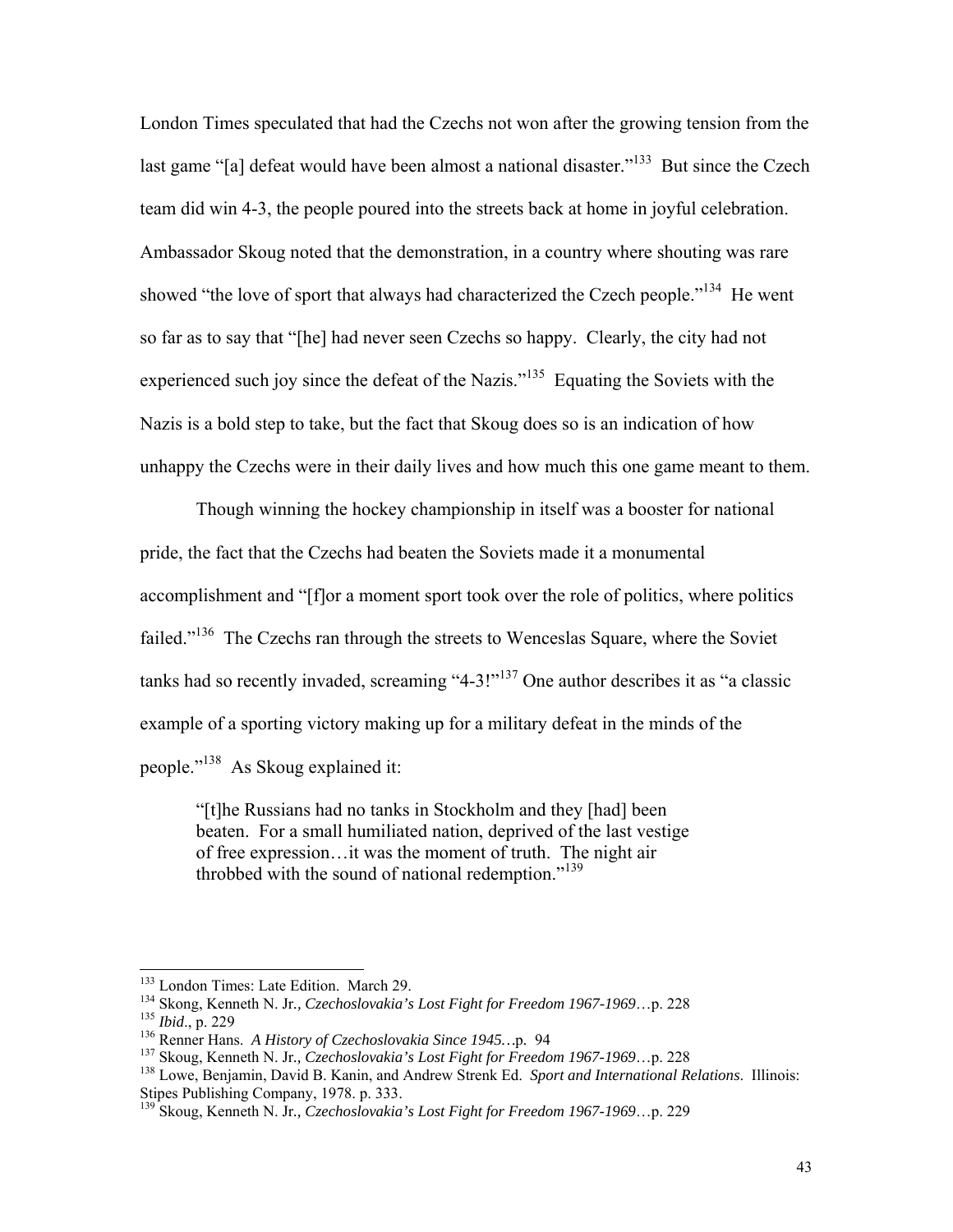On that day, sport was able to produce a proclamation of political nationalism that the victory of the Soviets and their tanks had otherwise silenced.

Not only were the Czechs able to proclaim their nationalism, they were also able to proclaim their hate for their occupiers in a way that they could not have done otherwise. Sport was allowed to be "a useful and apparently harmless way of expressing nationalist sentiments….For the Czech spectators at the rink-side or in front of the TV it provides a legitimate excuse to shout anti-Russian slogans."140 Since the Soviets placed such importance on sport, they actually encouraged the celebration of the hockey victory. However, that celebration quickly turned into "violent anti-Soviet riots."<sup>141</sup> The Soviet Aeroflot office on Wenceslas Square was broken into and turned into a bonfire. Soviet military headquarters around the country were ransacked and Soviet vehicles were burned.<sup>142</sup> Even the Czech police, who usually worked for the communist government, even joined in the riots. $143$ 

Though sports nationalism was common in international play and was considered to be an acceptable forum for hateful slurs, the Soviets could not allow the second demonstration in a week to go unnoticed or unpunished. The Czech government, still under Dubček, tried to prevent repercussions by preemptively apologizing and condemning the demonstration.<sup>144</sup> However, a Soviet delegation arrived in Prague two days later to let it be known that the Kremlin "thought the situation 'more serious than in August 1968' and threatened in an ultimatum to put things right in Czechoslovakia."<sup>145</sup> Czech President Svoboda was warned that if the government was unable to maintain

<sup>&</sup>lt;sup>140</sup> Freeman and Boyes, *Behind the Scenes of Sports...p.* 25

<sup>&</sup>lt;sup>141</sup> Szulc, Tad. *Czechoslovakia Since World War II...* p. 474<br><sup>142</sup> *Ibid.*, p 474<br><sup>143</sup> Kusin, Vladimir V. *From Dubcek to Charter 77...* p. 91<br><sup>144</sup> *Ibid.*, p. 63<br><sup>145</sup> Renner, Hans. *A History of Czechoslovakia Sinc*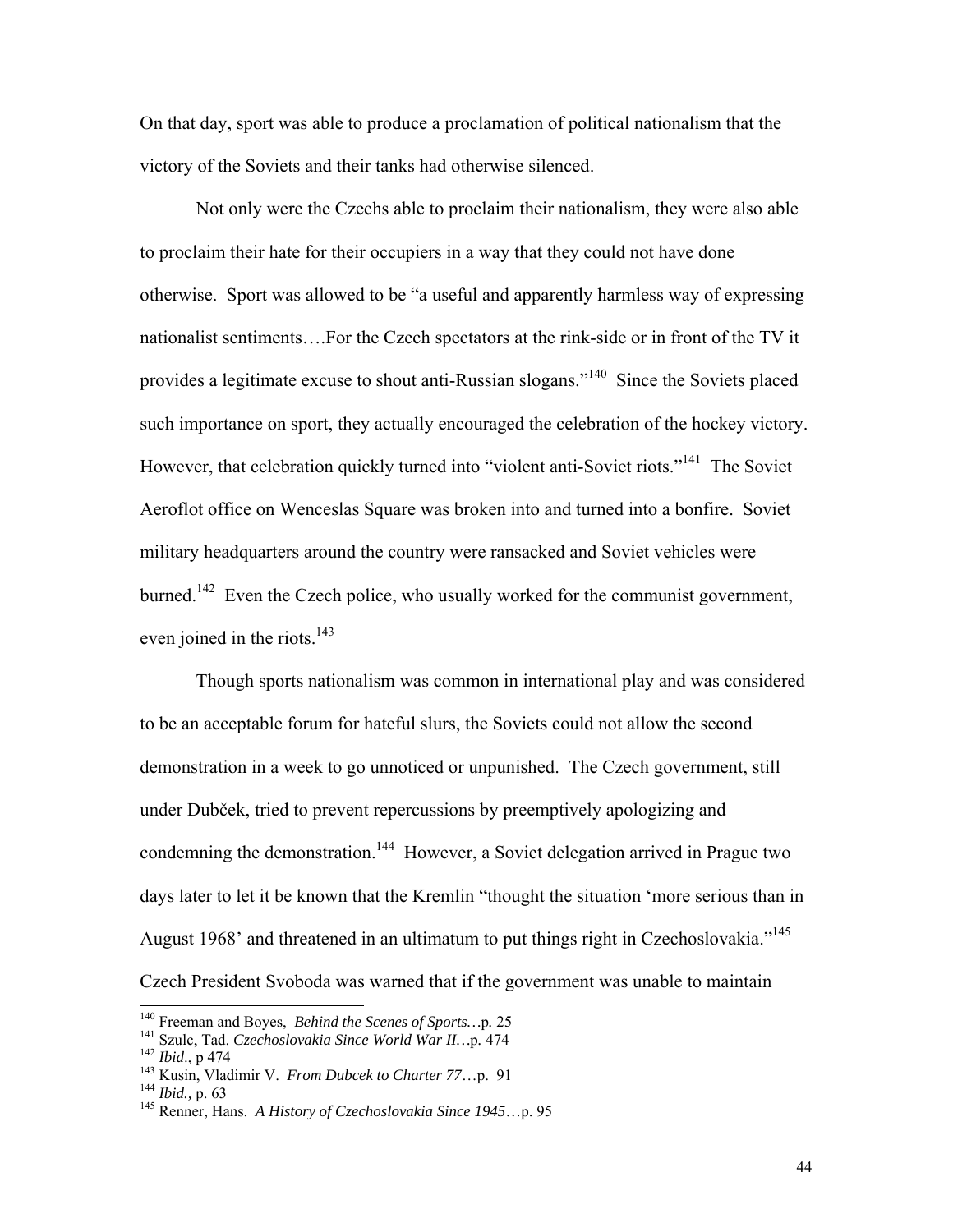peace, the Red Army would intervene again. While no tanks were sent in, preventative censorship was reestablished, police measures were tightened, and patrols appeared on the streets. $146$ 

The Soviet newspaper *Pravda* reported that the "events of recent days have shown that the right-wing antisocialist forces once again seek to aggravate the situation in Czechoslovakia."147 Thus, the Soviets gave the game more political significance than it actually had by claiming that a nationalist group had been waiting for an opportunity to destroy communist offices, and used the game as an excuse to break into the Aeroflot office. Interestingly, plain clothes officers (presumed to be Soviet KGB or Czech communist police) were seen throwing the first bricks through the Aeroflot's window. The Soviets may have been feeding the fire to give themselves an excuse to intervene politically. In fact, Dubček was forced to resign as First Secretary only a few weeks after the game, in April of 1969. He was then expelled from the communist party in 1970. Gustáv Husák, a communist loyal to the Kremlin, was appointed Prime Minster in Dubček's place.

There are many different ways to analyze the hockey game of March 28, 1969, and its impact on Czech history. I argue that sport was the one vehicle that could be used to express the nationalist feelings so deeply buried by the de-politicization during normalization. However, other sources look at the game from a different perspective, in effect arguing that the normalization had not yet begun, so that the hockey game was not the only expression of nationalism. Vladimir V. Kusin's analysis suggests that various acts of defiance, such as public demonstrations of anti-Soviet sentiment, a student strike,

<sup>&</sup>lt;sup>146</sup> Szulc, Tad. Czechoslovakia Since World War II...p. 474

<sup>&</sup>lt;sup>147</sup> As quoted in Szulc, Tad. *Czechoslovakia Since World War II...p.* 474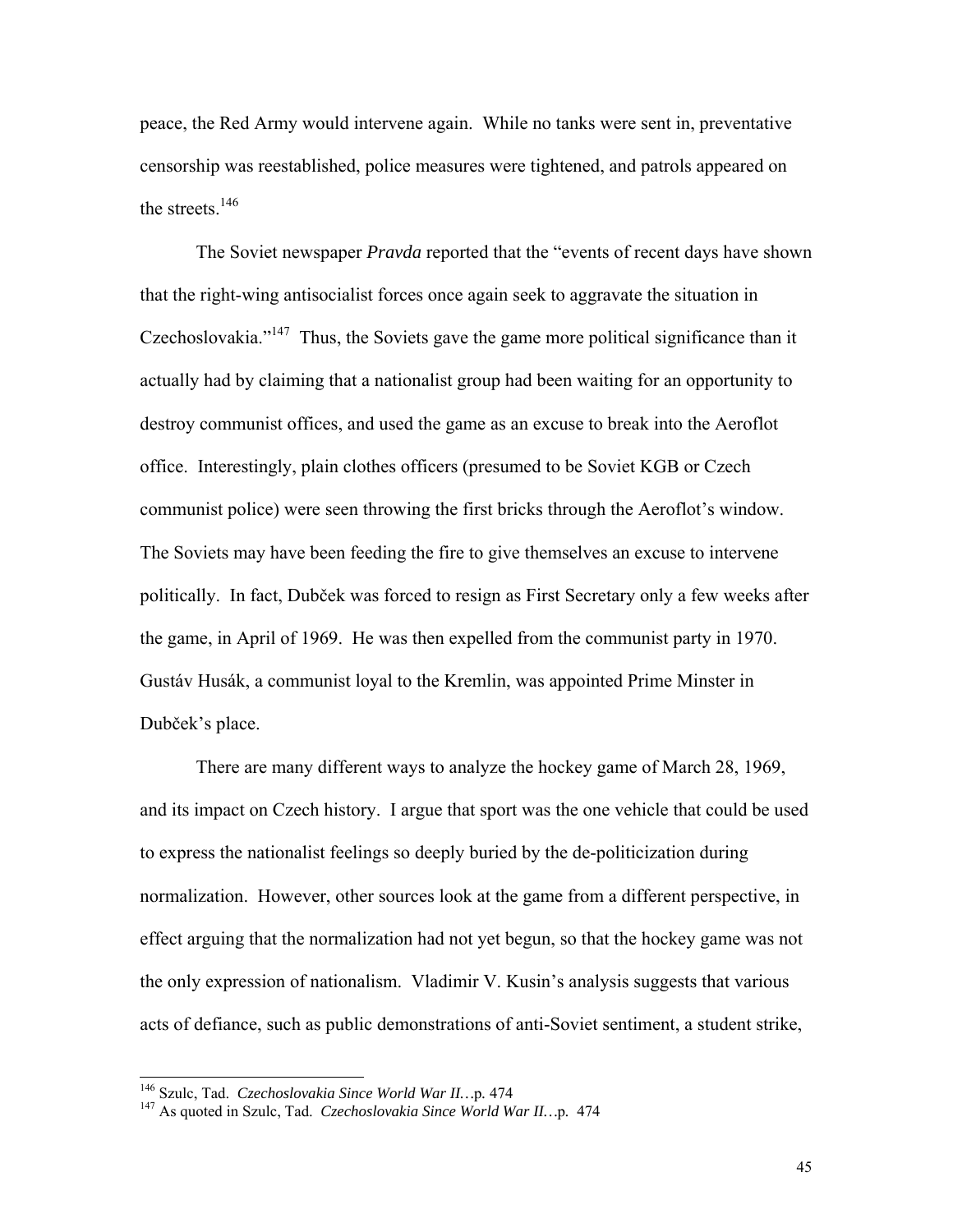and a Czech student, Jan Palac's, self-immolation and his funeral in Wenceslas Square, were examples of normalization not proceeding as planned, and that the hockey game did not occur during the normalization.<sup>148</sup> Skoug maintains that the normalization started in April when Husák was appointed Prime Minster and implemented vast political purges. It was only then that the "dispirited people went back to their shells."<sup>149</sup> These forms of resistance suggest that normalization never truly did effectively depoliticize the entire population. However, it is impossible to ascertain when the period that is referred to as the normalization actually began. There is no documentation detailing the day or even year when it was supposed to officially begin and how. According to Dubček's autobiography, the term normalization first appeared in the Soviet draft of the Moscow Protocol, and gained its "historic notoriety" in the period that began at the end of August  $1968$ <sup>150</sup> Regardless of the exact date, no vehicle other than sport could engage as high a percentage of the population in the spirit of nationalism, as exemplified by the hockey game on March 28. Sport, with its unique importance in both Czech history and Soviet ideology, showed the Soviets and the world that the Czechs would return as an independent nation once more.

Renner denies that Czech society was total depoliticized outside the athletic arena. He describes two main resistance movements that existed during the normalization period. The first was the radical HMR (Movement of Revolutionary Youth), which was founded in 1968 in opposition to Dubček's liberalism; the second was the Socialist Movement, whose optimism did not allow its members to believe that Prague Spring was

<sup>&</sup>lt;sup>148</sup> Kusin, Vladimir V. *From Dubcek to Charter 77*...pp. 58-59<br><sup>149</sup> Skoug, Kenneth N. Jr., *Czechoslovakia's Lost Fight for Freedom 1967-1969*...p 238<br><sup>150</sup> Dubcek, Alexander. Hope Dies Last: The Autobiography of Alexa Hochman. Tokyo: Kodansha International 1993. p. 215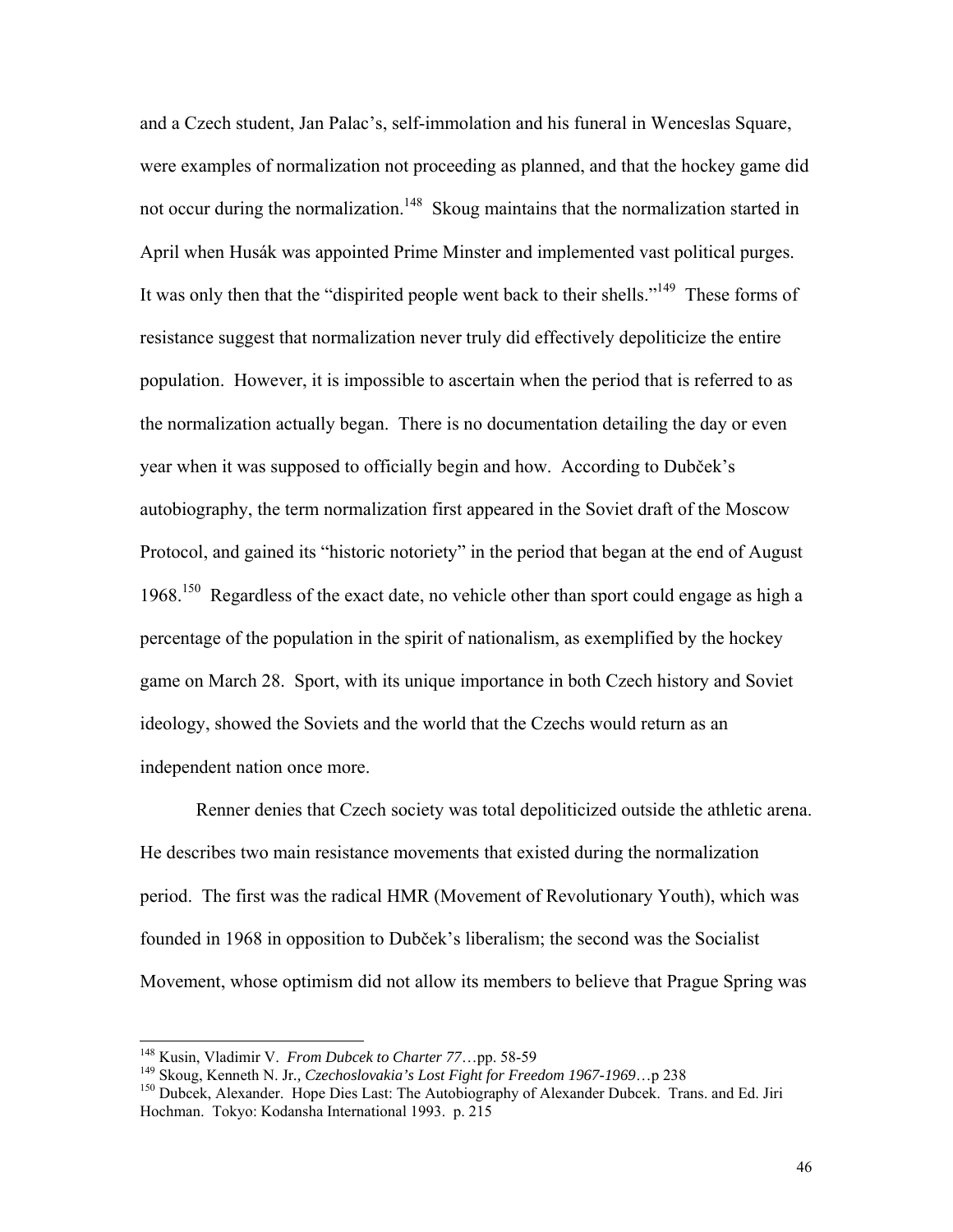actually over. These organizations however, were not able to last long during the normalization. The HMR was promptly infiltrated and destroyed by the secret service, and the Socialist Movement gave up after a failed approach at a boycotted election in 1971.<sup>151</sup> Though as Renner says, some segments of the population were still engaged in politics, these movements had nowhere near the same reach as sport. Sport was the most effective and accessible means for Czechs to show their nationalism, especially because the communist system encouraged it.

#### ii) Czechoslovakia Compared to Hungary and Poland

The importance of sport as a vehicle for nationalism in Czechoslovakia can be reinforced by comparing the role of sport in similar Eastern European nations. Hungary and Poland are the two satellite countries to which Czechoslovakia is frequently compared. During the Soviet rule, both countries revolted like Czechoslovakia did in 1968: Hungary rebelled in 1956, and Poland in both 1956 and 1980. In return, all were invaded by Soviet tanks and the revolts were brutally suppressed. However, since sport was more deeply implanted in the Czech movement for national liberation and Czechoslovakia had a stricter period of normalization with more suppression, sport played a more significant role in maintaining the spirit of nationalism.

 The Hungarians, like the Czechs, had a great love of sport that originated far back in history and became part of the national identity. "Sport has always contributed greatly to the warp and weave of the Hungarian cultural fabric."<sup>152</sup> Hungary participated in the

<sup>&</sup>lt;sup>151</sup> Renner, Hans. A History of Czechoslovakia Since 1945...pp. 121-123

<sup>&</sup>lt;sup>152</sup> Rinehart, Robert E. "'Fists flew and blood flowed': Symbolic Resistance and International Response in Hungarian Water Polo at the Melbourne Olympics, 1956." *Journal of Sport History*, Vol. 23, No.2 (Summer 1996). p. 125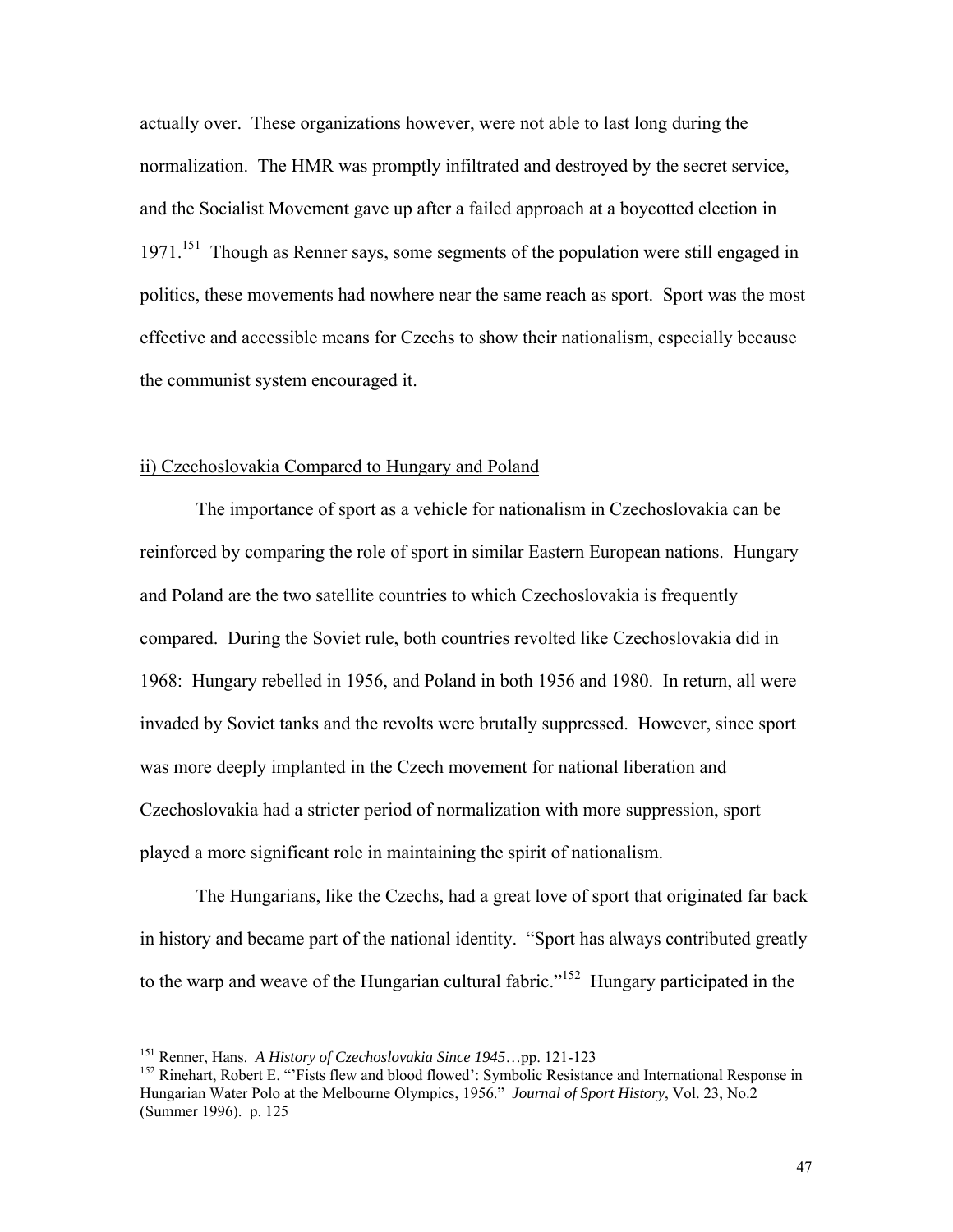first Olympic Games in Athens in 1896, with a team separate from the Austrians with whom they shared the political crown. After the fall of the Hapsburgs in World War I, sport took a back seat to politics as Hungary fought for its place in Eastern Europe, and then fought with the axis powers in World War II. In 1945, the Soviets pushed the Nazis out of Hungary and established a puppet government in Budapest. On October 3, 1956, the Hungarians rebelled against their communist government and its Soviet-imposed policies. The revolt began as a student demonstration, but it spread quickly throughout the capital, until the communist government fell. The Soviet sent tanks that entered Hungary on November  $4<sup>th</sup>$ . The Hungarians organized themselves into militias to fight the tanks, and a week of violent street fighting ensued. The organized resistance gave up after they were savagely slaughtered."<sup>153</sup>

 When the Soviets invaded, the Hungarian water-polo team was on a boat with the Russians on their way to the 1956 Melbourne Olympics. These athletes had come to Melbourne to tell the world about their revolution, and were unaware of the invasion. To show their patriotism, the Hungarian delegation changed their flag from the one imposed by the communists to the Hungarian nationalist flag. However, once they landed and learned of the invasion, the Games changed for them. As one athlete put it: "[a]fter what I heard on my arrival in Melbourne. I will never mix with those butchers again."<sup>154</sup>

 Unfortunately the team did have to mix with the Soviets again - in a semi-finals match that became infamous worldwide. As Ken Knox, a Melbourne writer said: "when you also have- as yesterday- the political feelings among players and a demonstrative

<sup>153</sup> *Ibid*., p. 128 154 *Ibid*., p. 127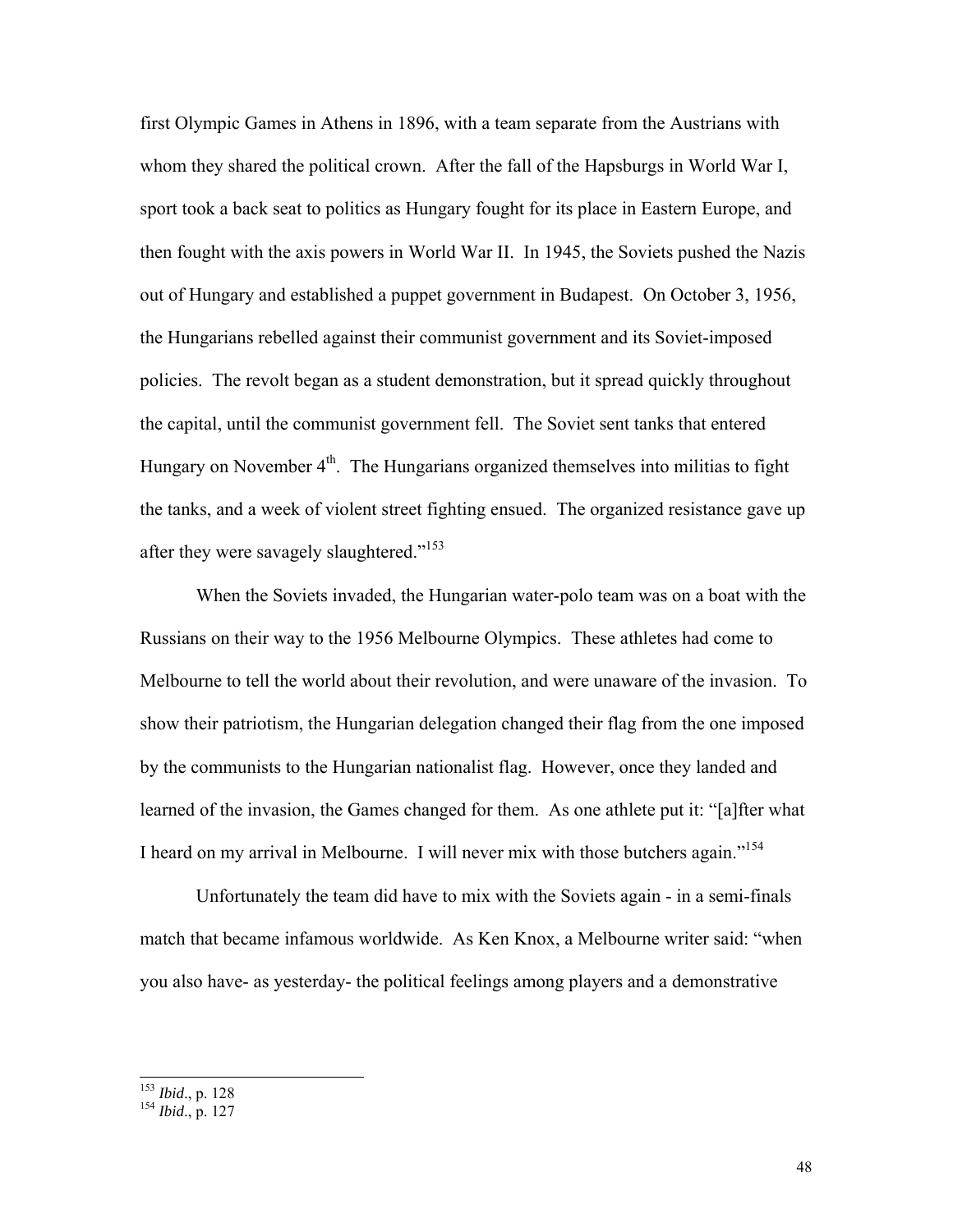crowd, serious trouble is inevitable."155 And indeed the match was full of fighting above and below the water. In the final minutes, a Soviet player threw a violent blow to the right eye of Hungarian Ervin Zador that split his brow and "stained the water red."<sup>156</sup> The game was cancelled soon afterwards when a fight broke out, and the Hungarians were given the 4-0 win.

Newspapers worldwide jumped on the story with pictures of Zador coming out of the pool with blood running down his face. His blood was a symbol of Soviet oppression, but the team's victory was the Hungarian's metaphorical political triumph. Most sources, however, focus on the athletes rather than on the Hungarian reaction at home, unlike the reports on the Czech hockey game. Here, the athletes saw that their participation and victories "could form oppositional signs of political resistance to the Soviet regime in Hungary. [They] believed they could demonstrate Hungary's resilience to the World."<sup>157</sup>

"If Western-style, traditional nationalism was to prevail in Hungary, shared and crystallized cultural moments in time like the Olympic water polo matches between the Soviet Union and Hungary might serve to keep it alive, albeit simmering below the surface."<sup>158</sup>

This game was more a symbol of nationalism than a mock battle of the Hungarian people with their oppressors.

 Sport also played a different role for the Hungarians because the aftermath of their rebellion was distinctly different from the end of the Prague Spring. The

Hungarians did not have normalization. There was a period of repression and reprisals,

<sup>155</sup> As Quoted *Ibid*., p. 130 156 As Quoted *Ibid*., p. 131 157 *Ibid*., p. 133 158 *Ibid*., p. 136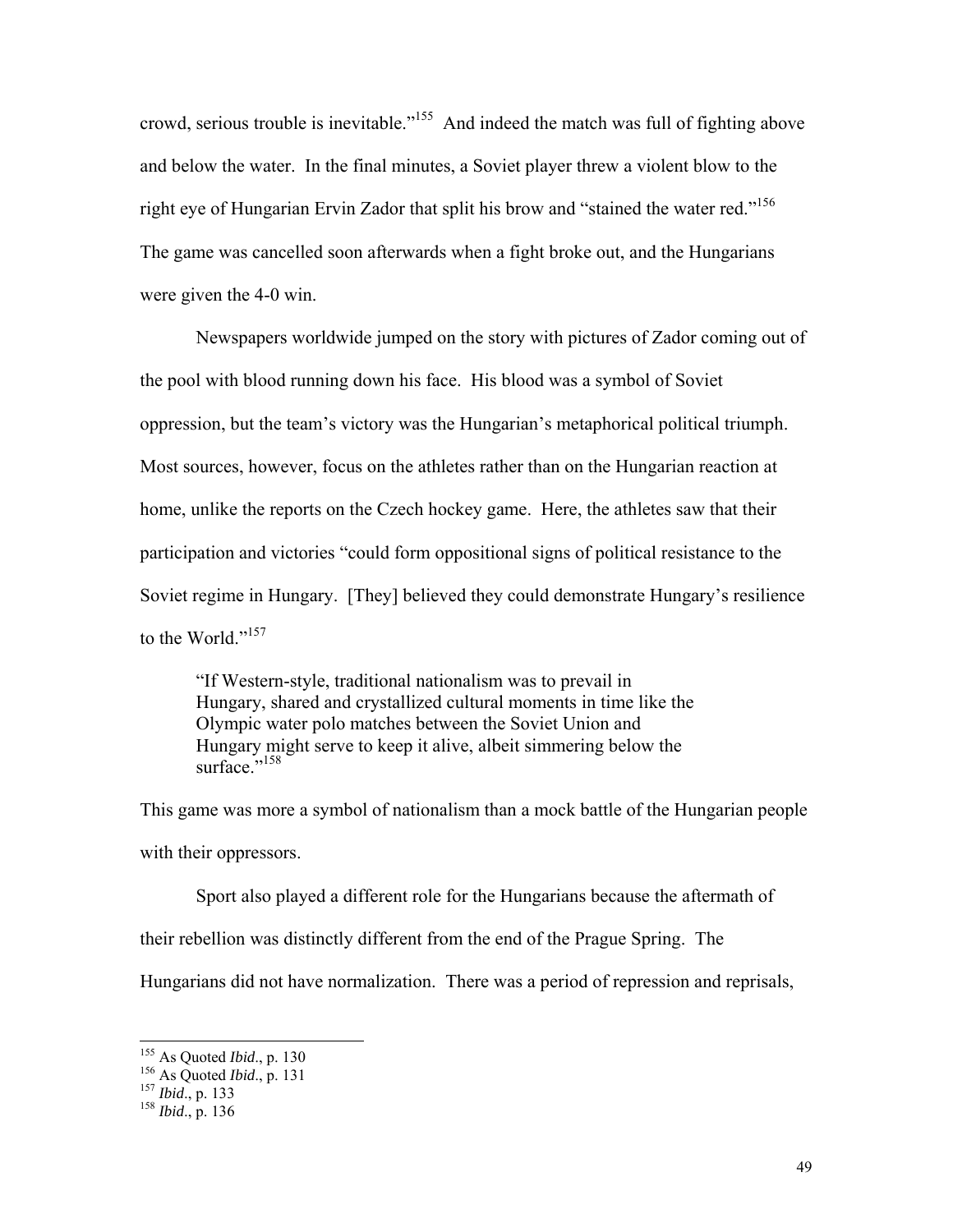and Prime Minister Imre Nagy and other leaders of the revolt were executed, but that was the extent of the Soviet response. Compared to the Czech normalization, which was considered a return to Stalinism, the Hungarians had what was referred to as "Kádárite 'soft' or 'goulash' communism."159 Hungary's communist regime, in order to gain support, removed

"politics and the obtrusive nature of the party from the people's daily lives, [so] the perception of liberal and open society could be cultivated. The price to be paid, as Hungarian support for the WTO invasion of Czechoslovakia in 1968 attests, was adherence to the Moscow line in foreign affairs."<sup>160</sup>

After the initial struggle, life was not that restricted. For example, the cultural scene was able to thrive, as the cultural czar, György Aczél, gave writers, playwrights, poets, and filmmakers considerable artistic space and license to criticize.<sup>161</sup> Therefore, the Hungarians did not have a difficult time maintaining their nationalist identity, and sport did not have to play as significant a role. Even if sport did have to play a large role, it would have been almost impossible to spread it to the entire population as effectively as the Czechs did. This is because the deep social stratifications in Hungary also created inequalities in sport, causing the lower class physical education and sport system to be dysfunctional.<sup>162</sup>

 Poland did not have a singular defining sporting experience that became known internationally as did the Czechs and Hungarians. Nonetheless, as a writer on Eastern European sports, Vassil Girginov, argues "[p]erhaps nowhere else in Eastern Europe was

<sup>&</sup>lt;sup>159</sup> Falk, Barbara J. The Dilemmas of Dissidence in East-Central Europe...p. 112

<sup>&</sup>lt;sup>160</sup>*Ibid.*, p. 113<br><sup>161</sup>*Ibid.*, p. 121<br><sup>161</sup>*Ibid.*, p. 121<br><sup>162</sup> Földesi, Gyöngyi. "Easter Europe." ed. Coakley and Dunning, The Handbook of Sports Studies...p.531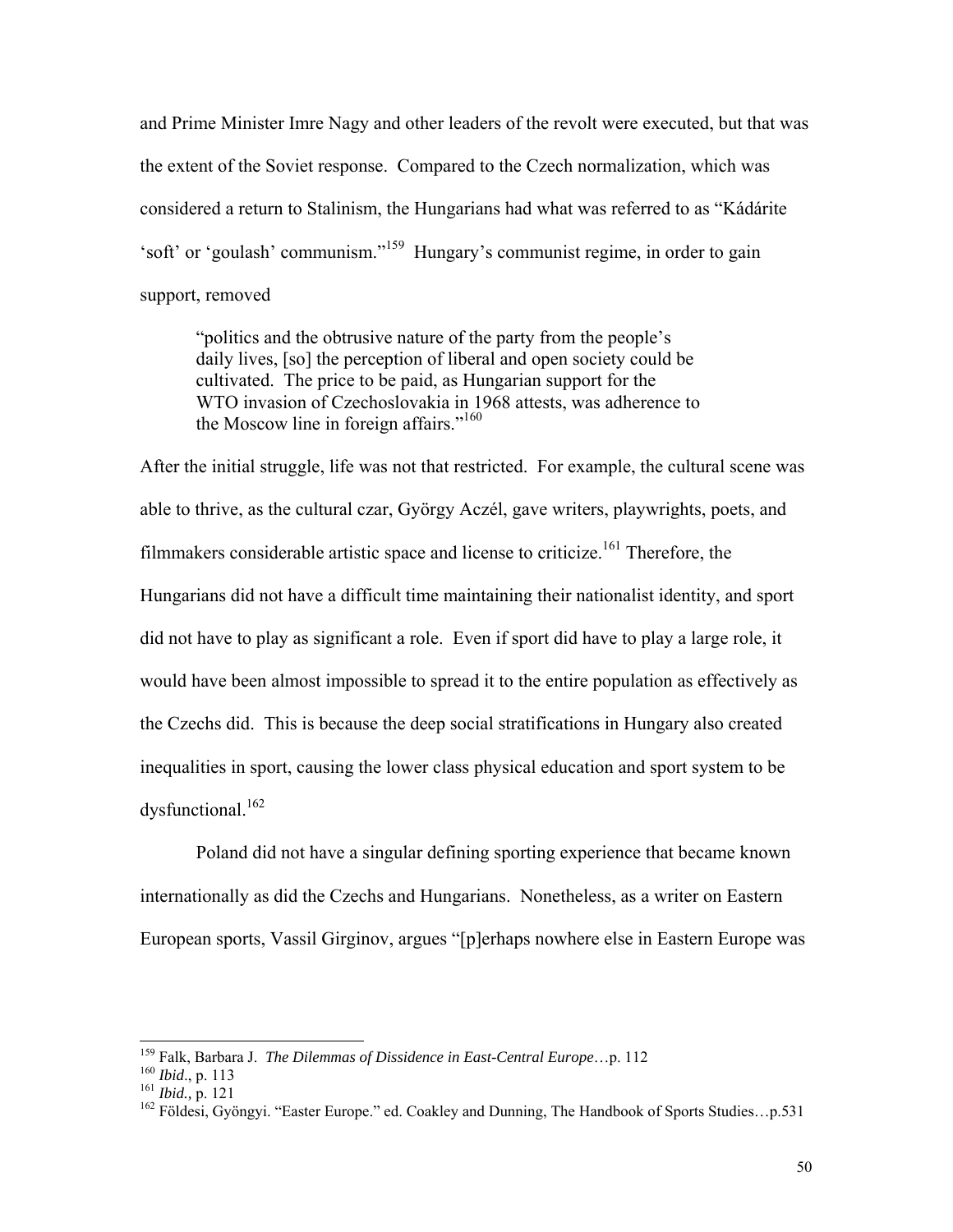sport used so vigorously to defend national identity and traditions as in Poland."<sup>163</sup> However, the history of Polish sport is stunted compared to that of Czechoslovakia, for in 1795, the control of Poland was split between Russia, Austria, and Prussia and all national institutions were abolished, including sport. While sport "was used as valuable means of strengthening and preserving a national 'élan vital', any victories that Polish athletes participated in were wins for the respective occupying country.<sup>"164</sup> In the Austrian sector during the liberal times of the 1860's, a Sokol was organized but had an officially German status. Another very limited Sokol was opened in Prussia in 1885, but the Russians prohibited any national sporting organizations until 1905, when the Russians were looking to quell the discontent after the Revolution.<sup>165</sup> But even then the organizations were very restricted, as members of the Polish Sokol were not allowed to parade or display their organization's symbols, and offenders who were caught were sent to Siberia.<sup>166</sup>

 In the early twentieth century, more Polish sports associations were allowed, and as in Czechoslovakia "[b]ecause of the political plight of Poland, every sports organization was not only a centre of sporting activities, but also a meeting place where Polish culture was celebrated, secretly."<sup>167</sup> Sport, however, was not accepted by all members of society as a medium for nationalism. "Some intellectuals denied its cultural

l

<sup>163</sup> Gingrov, Vassil. "Eastern European Sport: *Nomen*." *The International Journal of the History of Sport.* Vol. 21, Issue 5. 2002 pp. 690-709. p. 698

<sup>&</sup>lt;sup>164</sup> Lipoński, Wojciech. "Still an Unknown European tradition: Polish Sport in the European Cultural Heritage." *The International Journal of the History of Sport.* Vol. 13, No.2 (Aug. 1996), pp.1-41. Published by Frank Cass, London. p. 10.<br><sup>165</sup> *Ibid.*, pp. 12-13

<sup>&</sup>lt;sup>166</sup> Guttman, Allen. *Sports*. Amherst: University of Massachusetts Press, 2004. p. 282<br><sup>167</sup> Lipoński, Wojciech. "Still an Unknown European tradition: Polish Sport in the European Cultural Heritage"...p. 16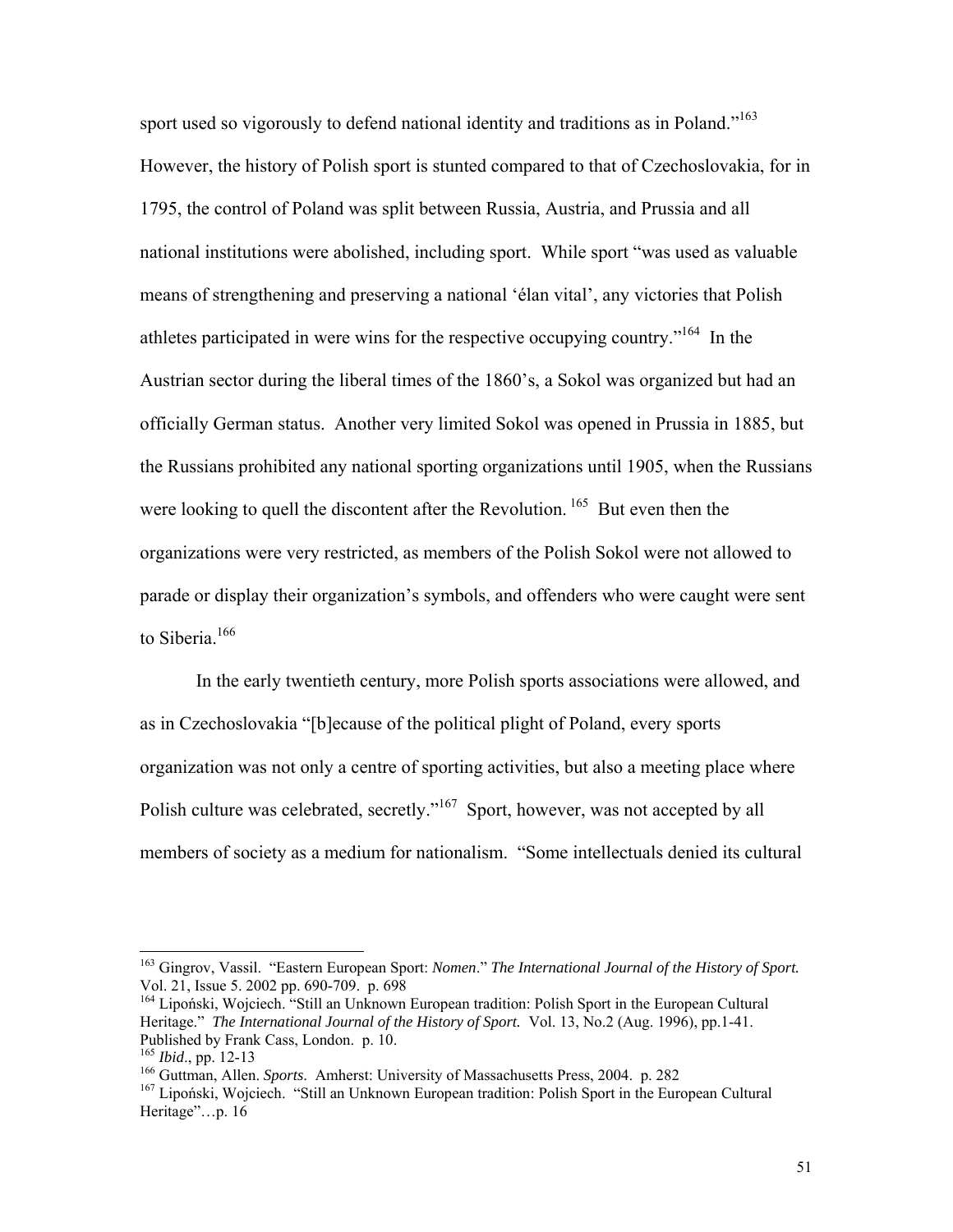importance. They saw in sport a threat to a truly cultured way of living."<sup>168</sup> Nonetheless, as World War I approached, the patriotic spirit of the Poles was intensified and the Sokol became a paramilitary organization which even held a cultural festival in 1912, featuring military maneuvers. When Poland gained its independence in 1918, the government faced many serious problems in its attempts to organize anything on a national level, and Polish sport would suffer as a result. Nevertheless, new sporting schools were started and in 1924 the Poles even sent a team to the Olympics for the first time. Those athletes who played internationally "[a]ll served to promote and consolidate a Polish political identity throughout the world."169

 During World War II, Poland was split again, this time in two parts between the Nazis and the Soviets. In the Nazi sector, sport was prohibited, and 30% of those connected with sport were murdered (equivalent to one out of every six Poles), $170$  because "Polish sport had a strong tradition of resistance against political oppressors dating back as far as the nineteenth century."171 However, the Poles initiated underground sports activities:

"[t]o practice sport against Nazi rule was at first glance an unnecessary waste of national energy which eventually would be needed for survival in other areas more important than sport. But sport was treated as a symbol of national vitality, a kind of demonstration of biological strength and an important factor in forging a common psychological attitude towards political oppression. In addition, sport was prohibited by the Germans and this single fact was enough to encourage resistance."<sup>172</sup>

 $168$  *Ibid.*, p. 16

<sup>168</sup> *Ibid.,* p. 16 169 *Ibid*., *p*. 19 170 *Ibid.,* p*.* 21 171 *Ibid.,* p*.* 21 172 *Ibid*., p. 21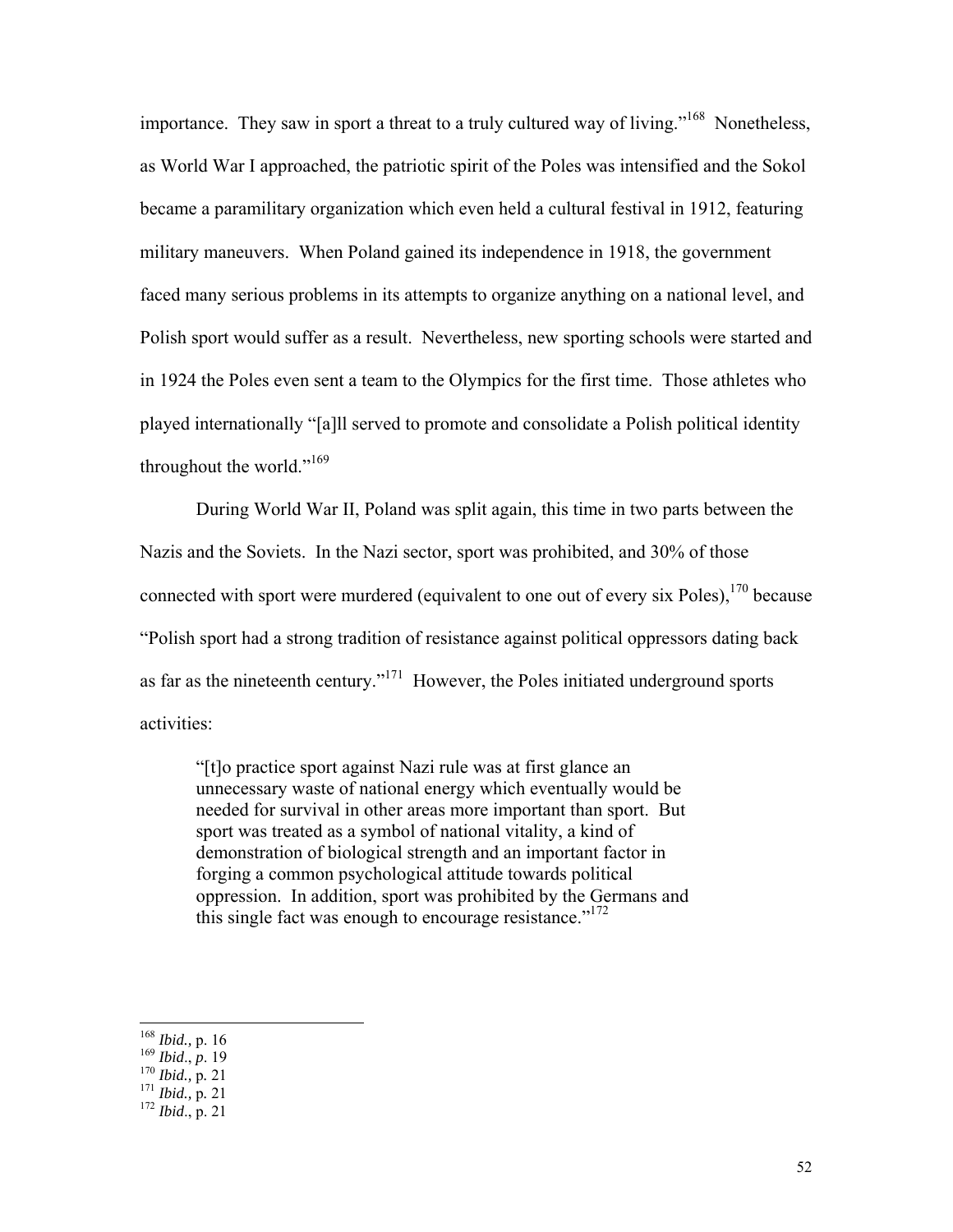In the Russian sector, only sport at the local level was allowed, the higher structures were entirely destroyed. Most of the people who held a high rank in sport were sent deep into Russian territory, jailed, or murdered.<sup>173</sup>

 Sport did play a role as a vehicle for nationalism during World War II, but because of Poland's fractured history and the extensive damage from the War, sport did not have a solid foundation that would last through communism. In December of 1948, under the new communist government, the Soviet model of physical culture was imposed, eliminating all old nationalist organizations. The Soviets did not encourage sport in Poland to the same extent that it did in Czechoslovakia. In an article about leisure and sport, it was estimated that only 25 percent of the population participated in sport in their leisure time.<sup>174</sup> The communist government cared little about a healthy lifestyle for the majority of the population; rather they were interested only in international victories.175

The communist ideology did not play as important a role in sport in Poland as it did in Czechoslovakia. One reason was that the Poles remained very Catholic and were therefore unresponsive to much of the communist ideological propaganda.<sup>176</sup> In addition, "[t]here was a tacit compromise between propagandists and those sport officials and activists who tried to preserve sport as an expression of the Polish national character."177 This included an agreement that some public offices would be reserved for those who had been members of the Polish Socialist Party before the Soviet rule. Sport was one of these

 $173$  *Ibid.*, p. 23

<sup>&</sup>lt;sup>174</sup> Jung, Bohdan. "The Evolution of Leisure and Sport Participation in Poland" *The International Journal* of the History of Sport. Vol. 21, No. 5, November 2004, pp.727-741. p. 728<br><sup>175</sup> Ibid., p. 739<br><sup>176</sup> Falk, Barbara J. *The Dilemmas of Dissidence in East-Central Europe*...p. 13<br><sup>176</sup> Lipoński, Wojciech. "Sport in the Slav

Functions"…p. 31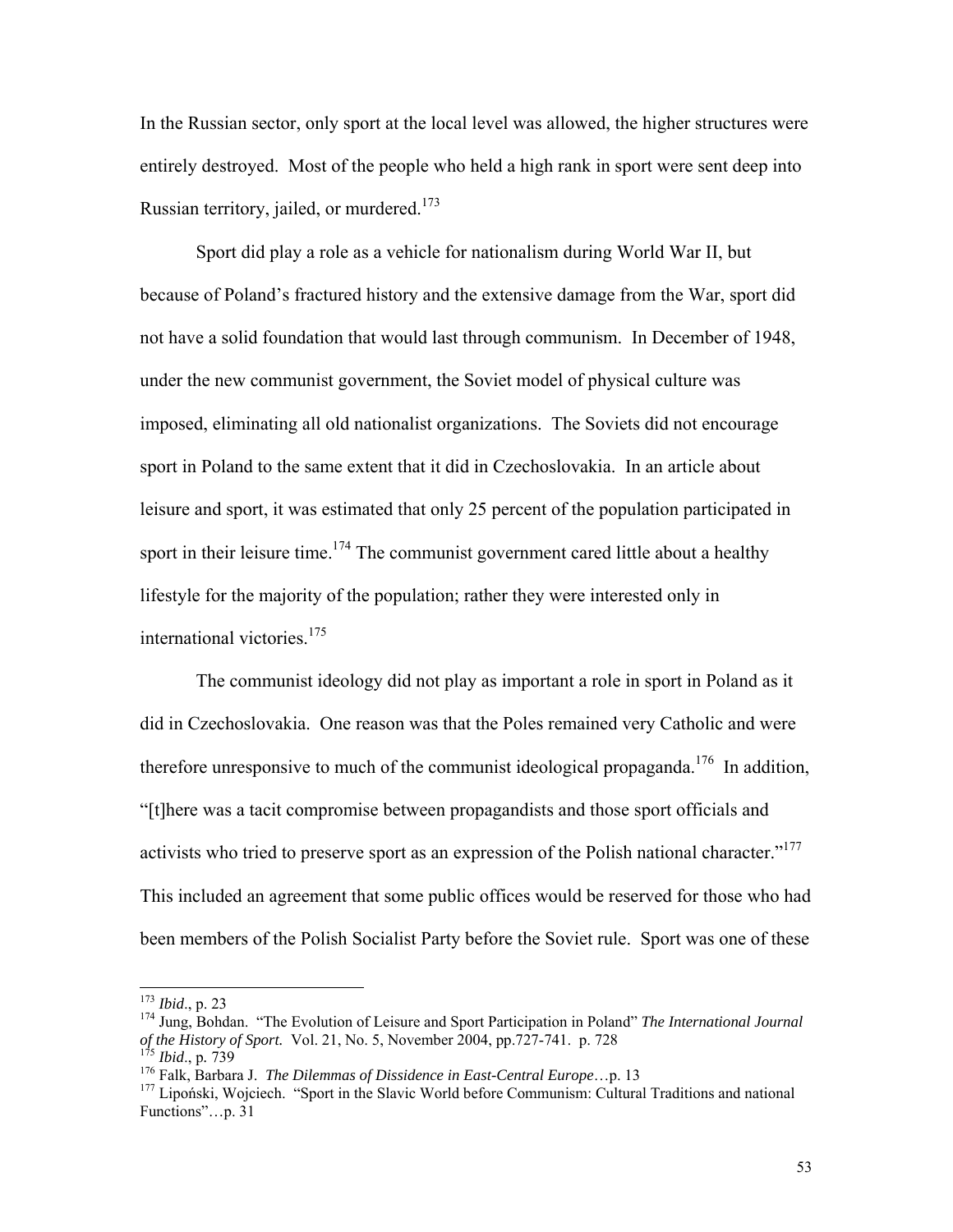offices, and as a result, the athletes were not forced to act as models for the general population to propagate Soviet ideology.<sup>178</sup> This diminished the importance that the Soviets placed on Polish sport, and therefore, minimized the importance of sport to the general Polish population. Another significant difference between the Czech and Polish sport systems was that the Polish system of physical education did not support competitive sport. The Poles refused to adopt Western play to the extent that high school students were not allowed to be members of the sports clubs or participate in public competitions.<sup>179</sup> Thus sport was not as much a part of Polish culture, and it is therefore not surprising that there is no one match that stands out in Polish history, as a symbol of struggle against repression.

 Riordan supports my thesis with his analysis that in countries such as Hungary and Poland, "the elite sports system and its attainments tended to provoke some popular resentment<sup>"180</sup> because sport was thrust upon them by the communists. In contrast, in countries like Czechoslovakia, "the patriotic pride in sporting success and heroes would appear to have been genuine. One reason for this may be that the socialist revolution…came out of their own experience and had some popular support."181

In spite of the differences, there was a sense of camaraderie between these oppressed Eastern European nations. Navratilova expressed strong feelings of solidarity with the other satellite nations, and "always had a special feeling for the Hungarians" because they had been invaded in 1956."182 However, Navratilova viewed her home country as special and different: "I also had a feeling that we Czechs were our own

<sup>&</sup>lt;sup>178</sup> *Ibid.*, p. 32

<sup>179</sup> *Ibid.*, p. 34<br><sup>180</sup> Riordan, Jim. "Russia and Eastern Europe in the Future of the Modern Olympic Movement"...p. 6<br><sup>181</sup> *Ibid.*, p. 6<br><sup>182</sup> Navratilova and Vescey, *Martina*...p. 68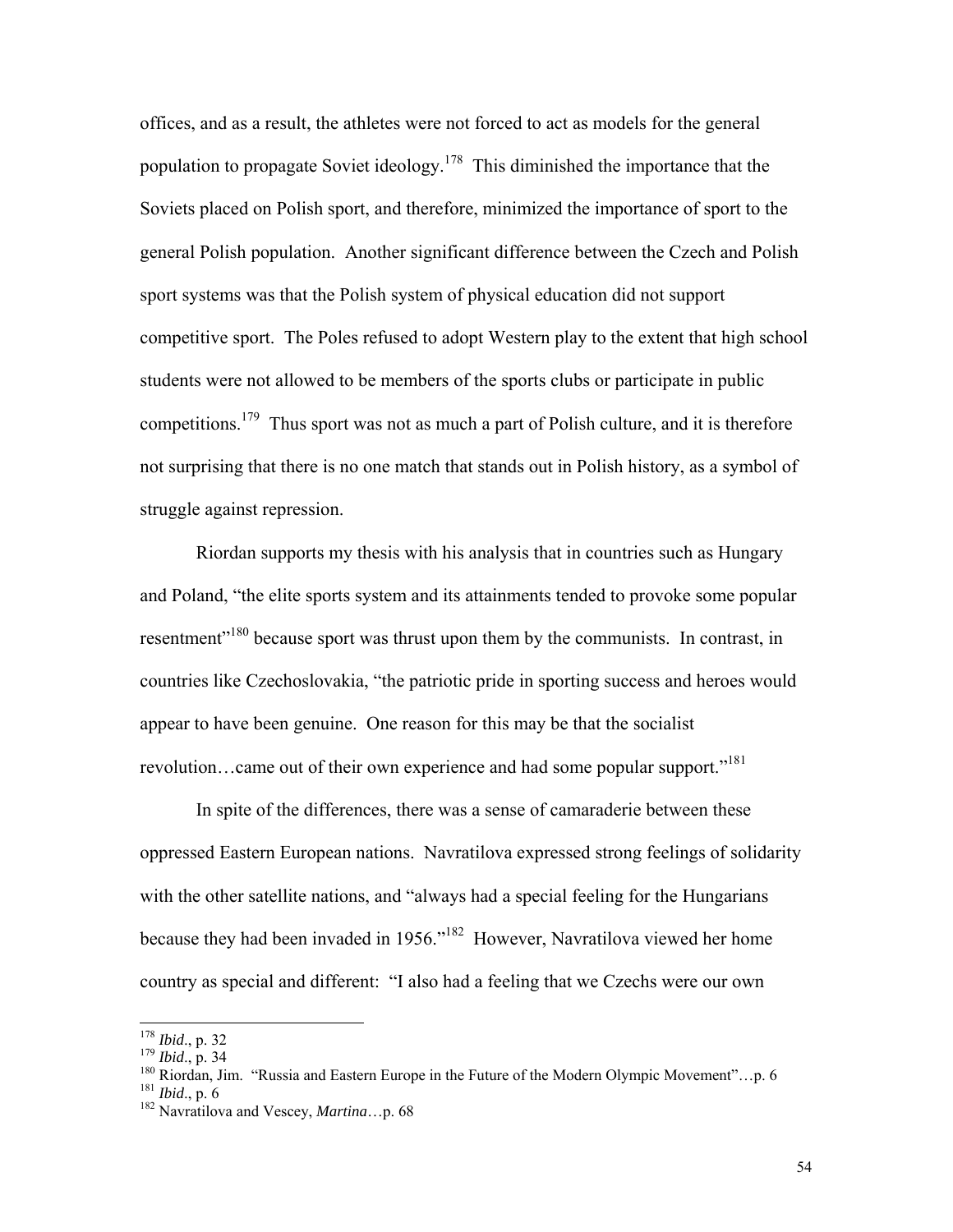people. We had such a rich history that I always felt separate from people of other nations, even Slovaks."183

 Thus, while many of the Eastern European countries are often clumped together in many studies, Czechoslovakia stands apart. The role of sport in the nationalist movement that was cemented in Czech history, the Soviet use of sport in Czechoslovakia, and the harsh response to Prague Spring are all specific to Czechoslovakia. These circumstances allowed all sporting events against the Soviets, especially the ice hockey game of March 28, 1969, to take on an unprecedented significance in Czechoslovakia.

#### **Conclusion**

 Today, the Czech Republic stands strong as an independent democratic nation. This feat would have been much more difficult without the nationalist drive for independence that survived during communism. Sport has long been an irreplaceable component of Czech nationalism, as symbolized by the ice hockey game of March 28, 1969. For the ice hockey game to have the significance that it did, many pre-existing conditions came together in a manner that set Czechoslovakia apart from the rest of its Eastern European neighbors.

Czech nationalism began with the resistance to the occupation and cultural oppression of the Hapsburgs. For over three centuries, the Czechs relied on nationalist movements to maintain their sense of identity. During the nineteenth century, nationalism began to be expressed through international sport, and sport began to play a political role. Starting with the modern Olympic Games and the nationalism that

<sup>183</sup> *Ibid*., p. 68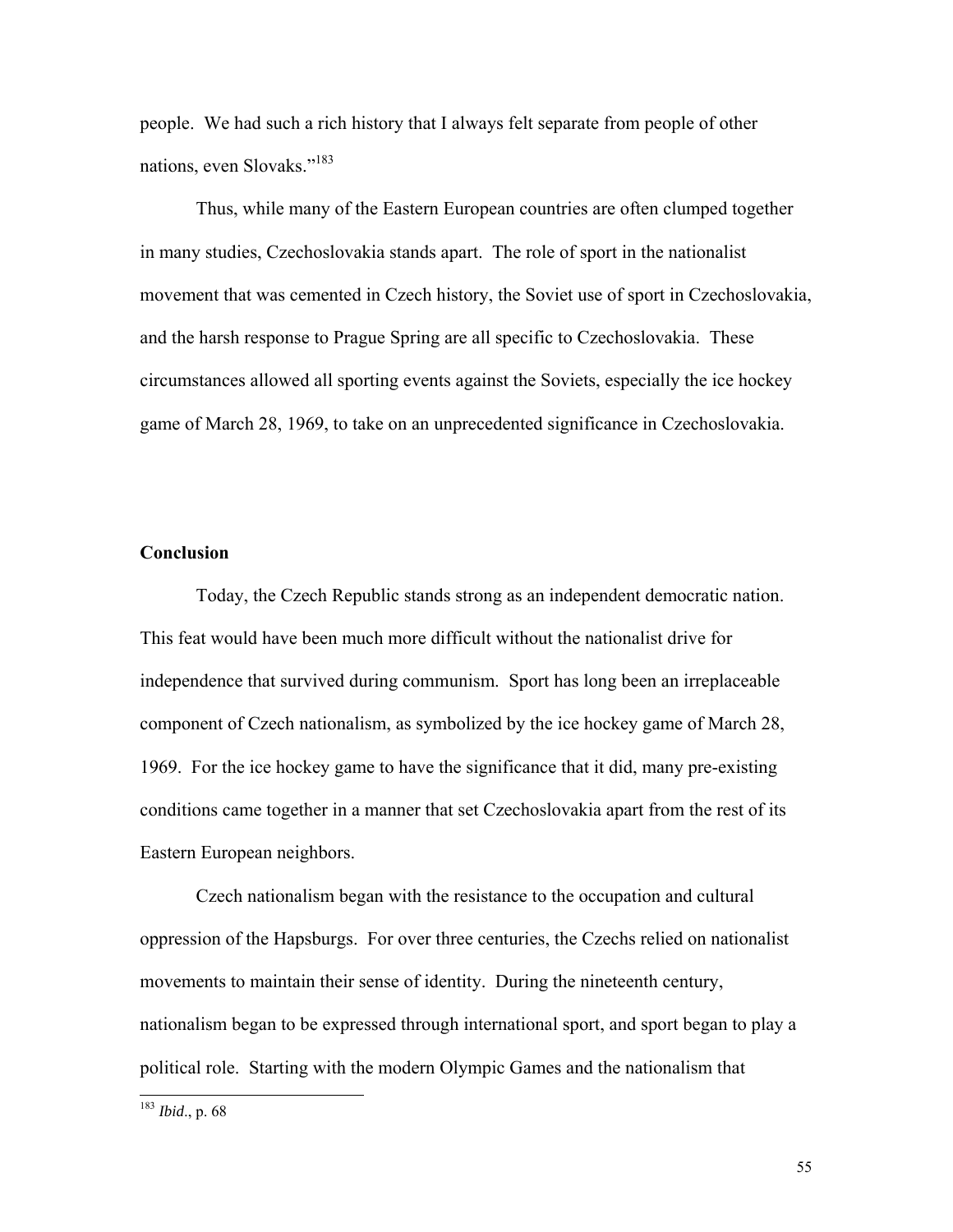followed World War I, sport was transformed from a popular form of leisure into a mock battle.

Within Czechoslovakia, the Sokol created the link between Czech sport and Czech nationalism that exists today, by organizing nationalism into a mass movement that was easily accessible to the majority of the population. In addition, its success brought the Czechs into a prominent international light, as shown by the Czechs' role in the foundation of the modern day Olympics. In the international arena, the Czechs could prove to their occupiers and the world that they deserved their independence. This sporting nationalism maintained the Czech spirit through two wars and two occupations, and supported the Czechs when they needed it most, during the normalization that followed the end of Prague Spring.

The Russian Revolution of 1917 and the rise of communism gave international sport an added meaning. During the Cold war, a game between the east and west became a symbolic battle between a capitalism and communism. A victory was an indication that a particular ideology was superior. In response to this political role of sport, the Soviet Union put great effort into creating a sports movement that could guarantee victory. Sport became part of the communist ideology and the government began building a state system to make sport a part of every Soviet's daily routine.

The Soviets used the Czech Sokol movement as a model to spread sport to the masses. When Czechoslovakia became a Soviet satellite in 1948, the familiar form of mass sport was centralized under the new Czech communist government with the Soviet ideology. However, because this sports movement was still irrevocably entwined with the Czech nationalism that longed for independence, the Soviets were allowing and even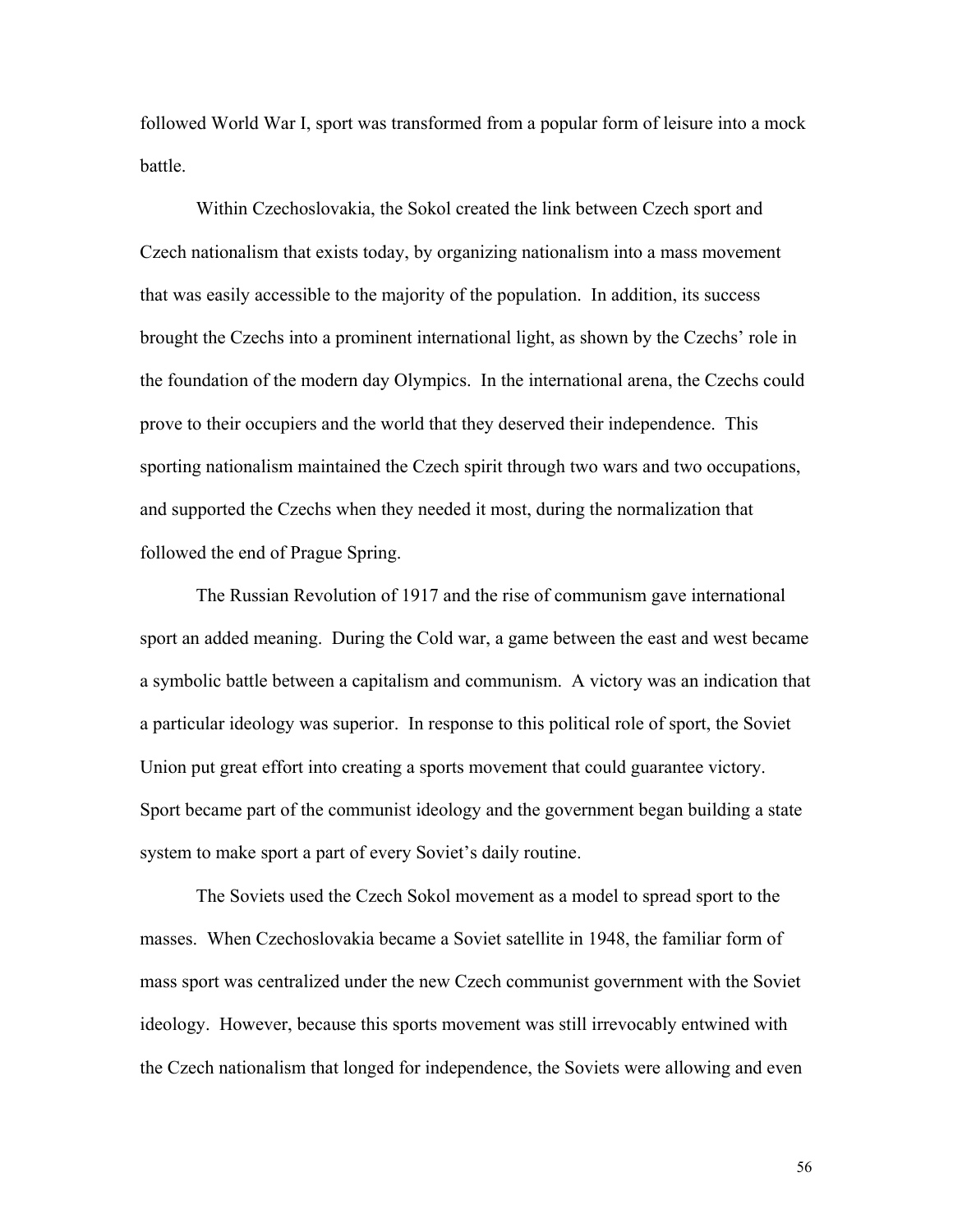encouraging the Czechs to keep and express their nationalist spirit and identity through sport.

During the normalization, defeating the Soviets in the ice hockey game prompted the Czechs to express their nationalism and their hate for their occupiers in a way that no other vehicle for nationalism could. The game symbolized the role that sport could play for the nation of Czechoslovakia. When Czechs today think back on great moments in their history, a triumphant smile comes to their faces when they think of the defeat of the Soviets in ice hockey.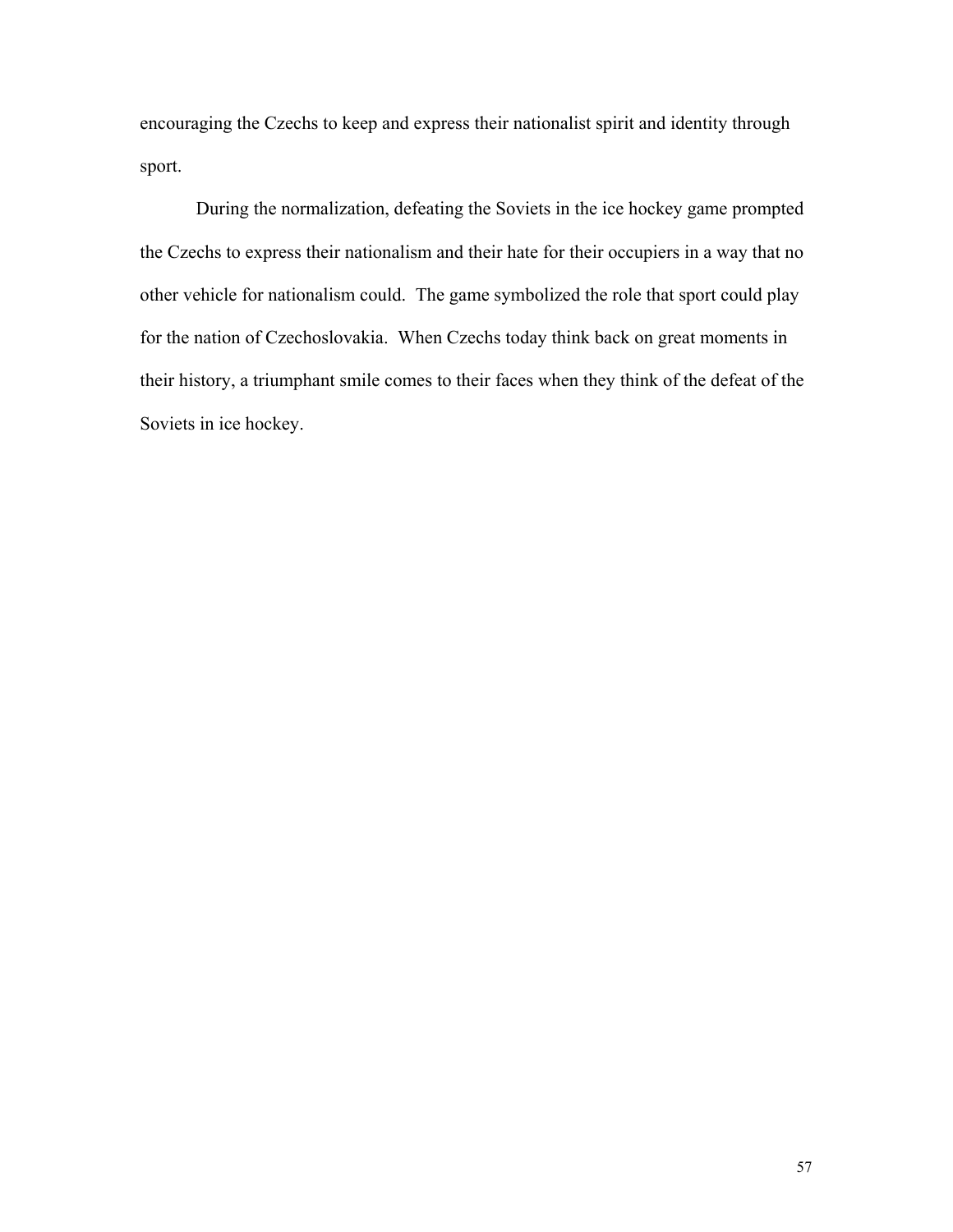# **Bibliography**

# **Primary Sources**

Dubcek, Alexander. Hope Dies Last: The Autobiography of Alexander Dubcek. Trans. and Ed. Jiri Hochman. Tokyo: Kodansha International 1993.

Navratilova, Martina, George Vecsey. *Martina*. New York: Alfred A. Knopf Inc., 1985

Skoug, Kenneth N. Jr*. Czechoslovakia's Lost Fight for Freedom 1967-1969: An American Embassy Perspective*. Connecticut: Praeger Publishers, 1999.

# **Secondary Sources**

Arnaud, Pierre, and James Riordan, ed. *Sport and International Politics*. London: E & FN Spon, 1998.

Baum, Gregory, and John Coleman. *Sport*. Edinburgh: T&T Clark, 1989.

Bairner, Alan. *Sport, Nationalism, and Globalization: Europe and North American Perspectives*. New York: State University of New York Press, 2001.

Blue, Adrianne. *Martina: The Life and Times of Martina Navratilova*. New York: Birch Lane Press, 1995.

Československý svaz tělesné výchovy. *20 Years of Czechoslovak Physical Training 1945-1965*. Prague: The Sport and Tourism Publishing House, 1965.

Coakley, Jay, and Eric Dunning, ed. *Handook of Sports Studies*. London: SAGE Publications, 2000.

Cronin, Mike, David Mayall, ed. *Sporting Nationalisms: Identity, Ethnicity, Immigration, and Assimilation.* London: Frank Cass Publishers, 1998.

Domorázek, Karel. *Dr. Miroslav Tyrš: The Founder of the Sokol Union*. Prague: Czechoslovakian Foreigners Office, 1920.

Edelman, Robert. *Serious Fun: A History of Spectator Sports in the USSR.* Oxford: Oxford University Press, 1993.

Falk, Barbara J. *The Dilemmas of Dissidence in East-Central Europe*. Budapest: Central European University Press, 2003.

Findling, John E., Kimberly D. Pelle, ed. *Encyclopedia of the Modern Olympic Movement*. Connecticut: Greenwood Press, 2004.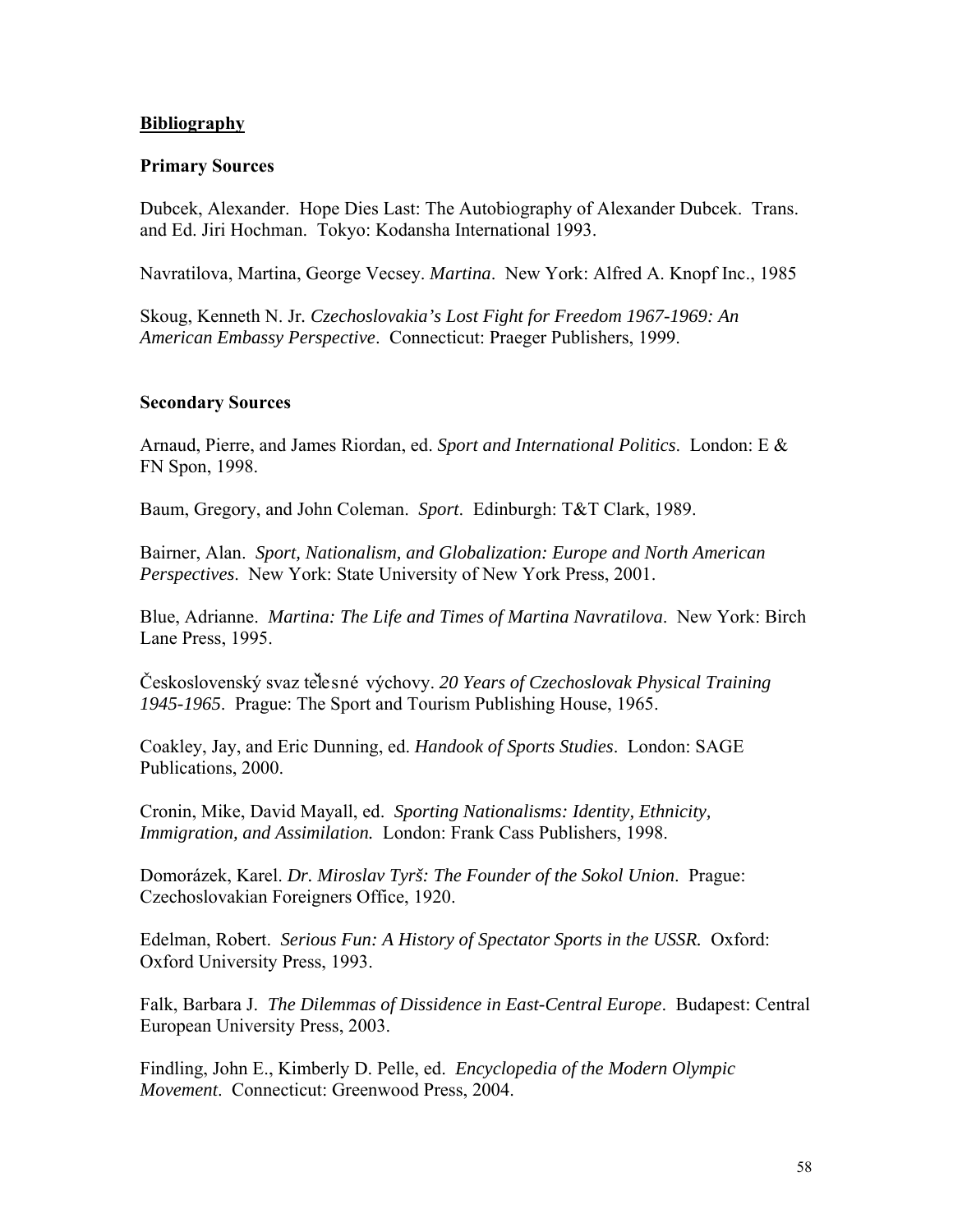Freeman, Simon, and Roger Boyes. *Behind the Scenes of Sports: Sports behind the Iron Curtain*. London: Proteus Publishing Group, 1980.

Gellner, Ernest. E*ncounters with Nationalism*. Oxford: Blackwell Publishers, 1994.

Gingrov, Vassil. "Eastern European Sport: *Nomen*." *The International Journal of the History of Sport.* Vol. 21, Issue 5. 2002 pp. 690-709.

Guttman, Allen. *Sports*. Amherst: University of Massachusetts Press, 2004.

Herman, A. H. *A History of the Czechs*. London: Chaucer Press, 1975.

Hartmann-Tews, Ilse, Gertrud Pfister (ed). *Sport and Women: Social issues in international Perspective*. London: Routledge Publishing, 2003.

http://en.wikipedia.org/wiki/1920\_Summer\_Olympics

Jung, Bohdan. "The evolution of Leisure and Sport Participation in Poland" *The International Journal of the History of Sport.* Vol. 21, No. 5, November 2004, pp.727- 741.

Kolar, František and Jirí Kössl. "Origin and Development of the Czech and Czechoslovakian Olympic Committee." *Journal of Olympic History*. Autumn, 1994, Vol. 2, No. 3, p.11-26

Kotrba, Jan, Zenek Illman and Jiri Kossl. *Czechoslovakia and Olympic Games*. Prague: Orbis Press Agency, 1984.

Kovály, Heda Margolius, *Under a Cruel Star: A Life in Prague 1941-1968*. New York: Holmes & Meier Publishers, Inc., 1986.

Kusin, Vladimir V. *From Dubcek to Charter 77: A study of 'normalization' in Czechoslovakia 1968-1978.* New York: St. Martin's Press, 1978.

Lipoński, Wojciech. "Still an Unknown European tradition: Polish Sport in the European Cultural Heritage." *The International Journal of the History of Sport.* Vol. 13, No.2 (Aug. 1996), pp.1-41. Published by Frank Cass, London.

Littell, Robert (ed.) *The Czech Black Book*. New York: Rederick A. Praeger Publishers, 1969.

London Times: Late Edition. March 29.

Lowe, Benjamin, David B. Kanin, and Andrew Strenk Ed. *Sport and International Relations*. Illinois: Stipes Publishing Company, 1978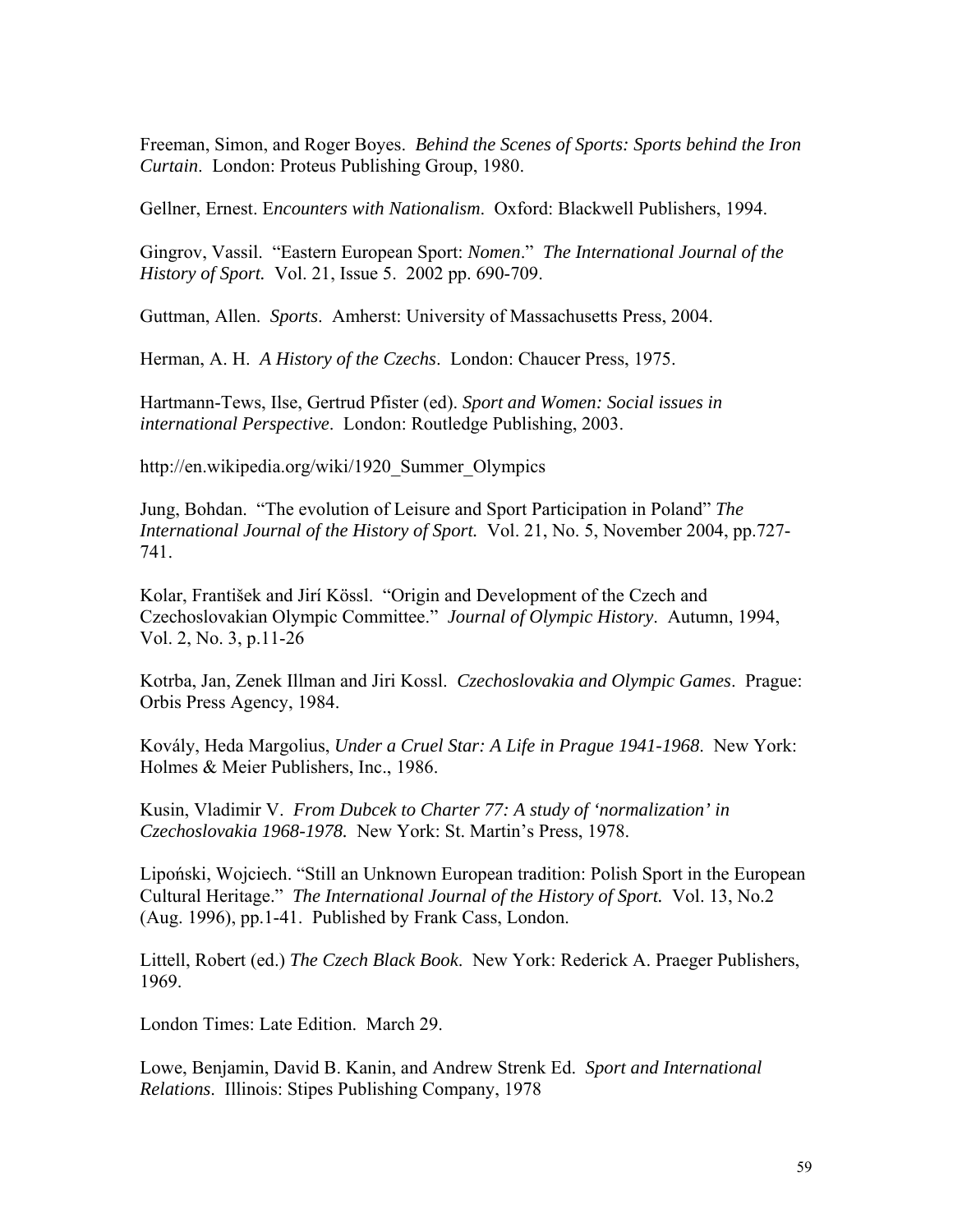Mangan, J.A. (ed.) *Militarism, Sport, Europe: War without Weapons.* London: Frank Cass Publishers, 2003

Nolte, Claire E. The Sokol in the Czech Lands to 1914: Training for the Nation. New York: Palgrave MacMillan, 2002.

Renner, Hans. *A History of Czechoslovakia Since 1945*. London: Routledge, 1989.

Rinehart, Robert E. "'Fists flew and blood flowed': Symbolic Resistance and International Response in Hungarian Water Polo at the Melbourne Olympics, 1956." *Journal of Sport History*, Vol. 23, No.2 (Summer 1996).

Riordan, James, ed. *Sport under Communism: The U.S.S.R, Czechoslovakia, The G.D.R., China, Cuba*. Montreal: McGill-Queen's University Press, 1978.

Riordan, James, Arnd Krüger. *The International Politics of Sport in the Twentieth Century*. London: E & FN Spon, 1999.

Riordan, Jim. "Russia and Eastern Europe in the Future of the Modern Olympic Movement." Critical Reflections on Olympic Ideology: Second International Symposium for Olympic Research. October, 1994, pp.1-9.

Shneidman, Norman N. *The Soviet Road to Olympus: Theory and Practice of Soviet Physical Culture and Sport*. Ontario: The Ontario Institute for Studies in Education, 1978.

Simecka, Milan. *The Restoration of Order: The Normalization of Czechoslovakia 1969- 1976*. Bratislava, 1984.

Sugden, John, Alan Tomlinson. P*ower Games: A Critical Sociology of Sport.* London: Routledge, 2002.

Szulc, Tad. *Czechoslovakia Since World War II*. New York: The Viking Press, 1997.

The Olympic Century: The Official History of the Modern Olympic Movement, Volume 17. *The Olympiad: Mexico City 1968, Sapporo 1972*. Los Angeles: Sport Research & Publications Inc., 1996.

TIME Magazine.

The Current Digest of the Soviet Press.

Van Bottenburg, Maarten. Translated by Beverley Jackson. *Global Games*. Chicago: University of Illinois Press, 2001.